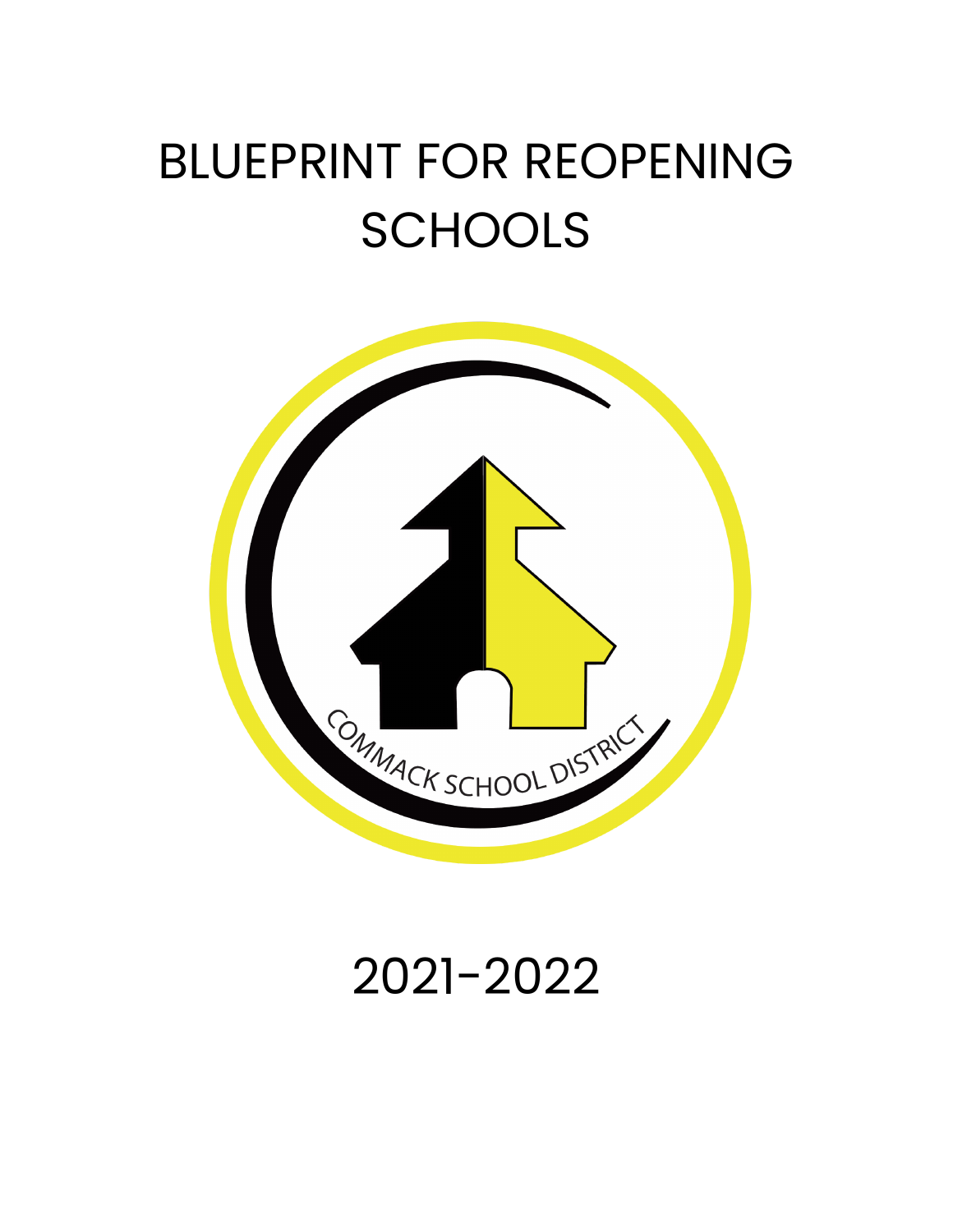#### **COMMACK UNION FREE SCHOOL DISTRICT**

#### **Commack, New York**

#### BOARD OF EDUCATION

Mr. Steven Hartman

#### **President**

Mr. Justin Varughese

#### **Vice President**

Mr. William Hender

#### **Trustee**

Ms. Susan Hermer

#### **Trustee**

Mr. Gus Hueber

#### **Trustee**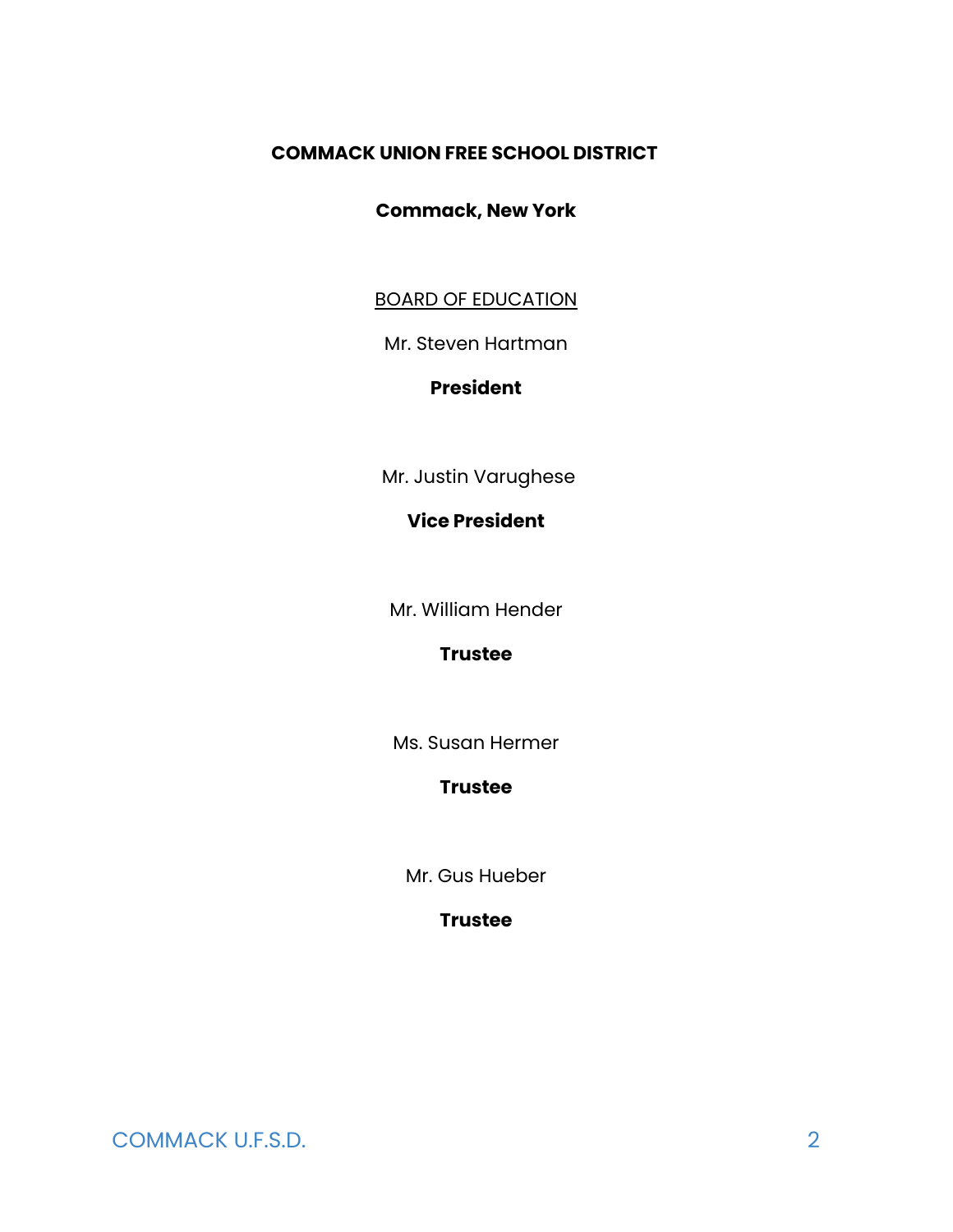#### **ADMINISTRATION**

#### **Superintendent of Schools**

Dr. Donald James

#### **Associate Superintendent for Business & Operations**

Mrs. Laura Newman

#### **Executive Director of Instructional Services**

Mr. Jordan Cox

#### **Executive Director for Educational Resources & Special Projects**

Dr. Michael Inforna

#### **Administrative Associate for Instructional Technology**

Mr. Jose Santiago

#### **Principal of Leadership and Instruction**

Mrs. Leslie Boritz

#### **Curriculum Associate**

Dr. Jennifer Santorello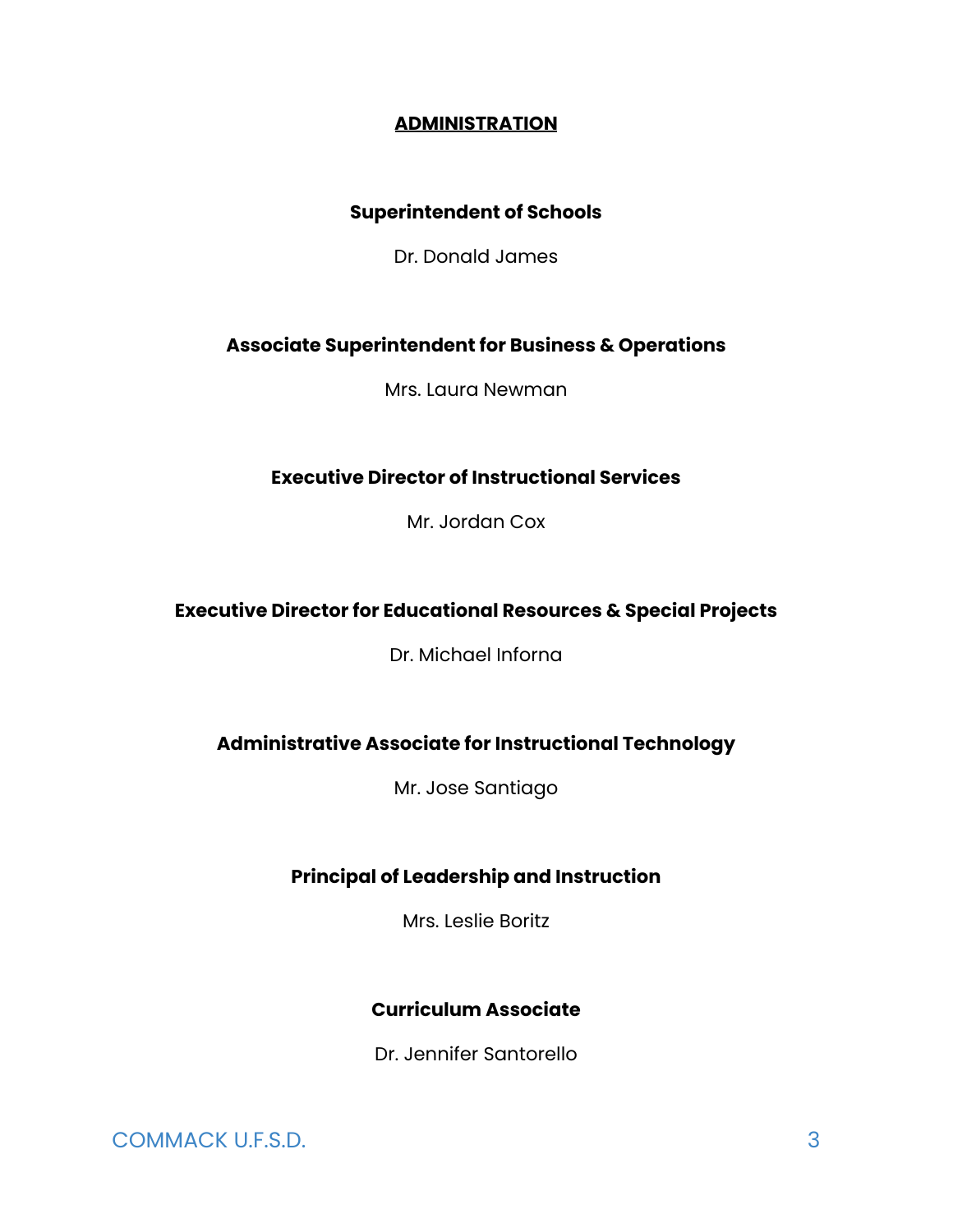#### **The Commack School District Mission Statement**

*Within the context of a caring community of learners, our primary mission is to provide an exemplary learning experience that will allow each child to acquire the necessary knowledge, skills, attitudes, and values to become a successful, contributing member within our school community and greater society.*

# **TABLE OF CONTENTS**

<span id="page-3-0"></span>

| <b>TABLE OF CONTENTS</b>                                  | 4                 |
|-----------------------------------------------------------|-------------------|
| <b>INTRODUCTION</b>                                       | 10                |
| <b>HEALTH AND SAFETY</b>                                  | $12 \,$           |
| <b>Masking Protocols</b>                                  | $12 \overline{ }$ |
| <b>Mask Exemption Protocol and Process</b>                | 13                |
| Recess/Physical Education:                                | 14                |
| <b>Health Checks</b>                                      | 14                |
| <b>Students</b>                                           | 14                |
| Staff                                                     | 15                |
| <b>Social Distancing</b>                                  | 16                |
| Management of Ill Persons, Contact Tracing and Monitoring | 17                |
| <b>Return to School After Illness</b>                     | 18                |
| <b>Contact Tracing</b>                                    | 19                |
| <b>SCDOH Close Contact and Quarantine Requirements</b>    | 19                |
| Close Contact Defined by the CDC                          | 19                |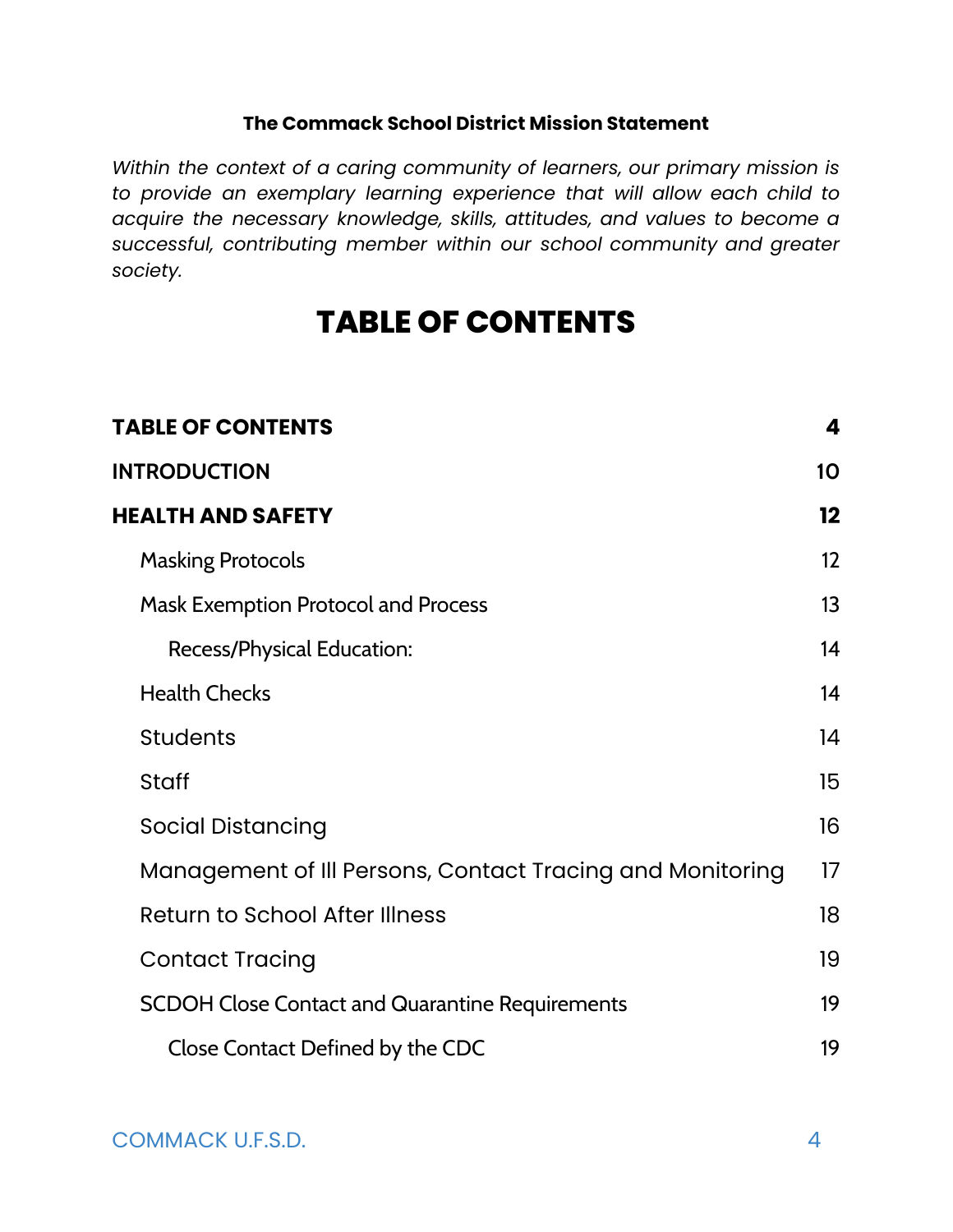| <b>Health Hygiene</b>                                                                                                                                                                          | 21 |
|------------------------------------------------------------------------------------------------------------------------------------------------------------------------------------------------|----|
| Hand Hygiene                                                                                                                                                                                   | 22 |
| <b>Respiratory Hygiene</b>                                                                                                                                                                     | 22 |
| <b>Cleaning and Disinfecting</b>                                                                                                                                                               | 23 |
| <b>Visitors On Campus</b>                                                                                                                                                                      | 24 |
| <b>School Safety Drills</b>                                                                                                                                                                    | 25 |
| <b>TEACHING AND LEARNING</b>                                                                                                                                                                   | 25 |
| In-Person Instruction                                                                                                                                                                          | 26 |
| Possibility of eLearning model                                                                                                                                                                 | 27 |
| <b>Tutoring for All</b>                                                                                                                                                                        | 27 |
| Elementary                                                                                                                                                                                     | 28 |
| Secondary                                                                                                                                                                                      | 28 |
| <b>Virtual School Options for Medically Fragile Individuals</b>                                                                                                                                | 28 |
| Commack is not offering a district-run remote learning option for<br>students and all students who are not medically excused are expected to<br>attend school and participate in-person daily. | 28 |
| Entrance Criteria for WSBOCES Full Remote Program                                                                                                                                              | 29 |
| Homeschooling                                                                                                                                                                                  | 29 |
| Homebound:                                                                                                                                                                                     | 30 |
| <b>FACILITIES</b>                                                                                                                                                                              | 30 |
| <b>Bathrooms</b>                                                                                                                                                                               | 31 |
| Ventilation                                                                                                                                                                                    | 31 |
| Classrooms                                                                                                                                                                                     | 31 |
|                                                                                                                                                                                                |    |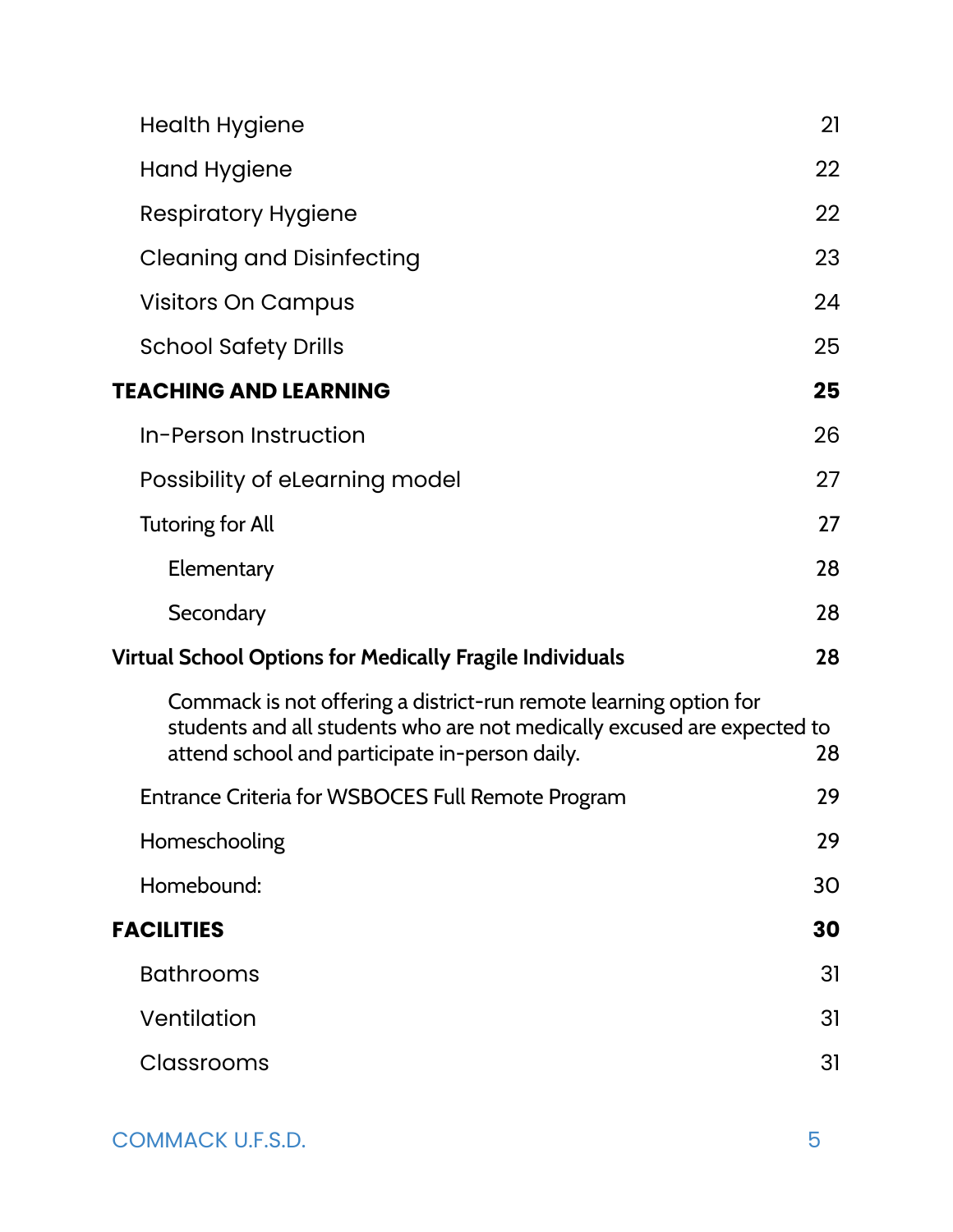| Custodial                                 | 31 |
|-------------------------------------------|----|
| <b>NUTRITION</b>                          | 32 |
| <b>Meals Onsite</b>                       | 32 |
| Lunch Program for all levels:             | 32 |
| <b>TRANSPORTATION</b>                     | 33 |
| <b>School Bus Staff</b>                   | 34 |
| <b>SOCIAL EMOTIONAL WELL-BEING</b>        | 35 |
| <b>ATTENDANCE AND CHRONIC ABSENTEEISM</b> | 37 |
| <b>TECHNOLOGY AND CONNECTIVITY</b>        | 37 |
| <b>Access to Devices</b>                  | 37 |
| <b>Access to High Speed Internet</b>      | 37 |
| Learning Management Resource              | 38 |
| <b>SCHOOL ACTIVITIES</b>                  | 38 |
| Childcare                                 | 39 |
| <b>SPECIAL EDUCATION</b>                  | 40 |
| Free Appropriate Public Education (FAPE)  | 40 |
| Collaboration                             | 40 |
| <b>Access</b>                             | 40 |
| Documentation                             | 40 |
| Least Restrictive Environment (LRE)       | 41 |
| <b>IEP Implementation</b>                 | 41 |
| <b>Provision of Services</b>              | 41 |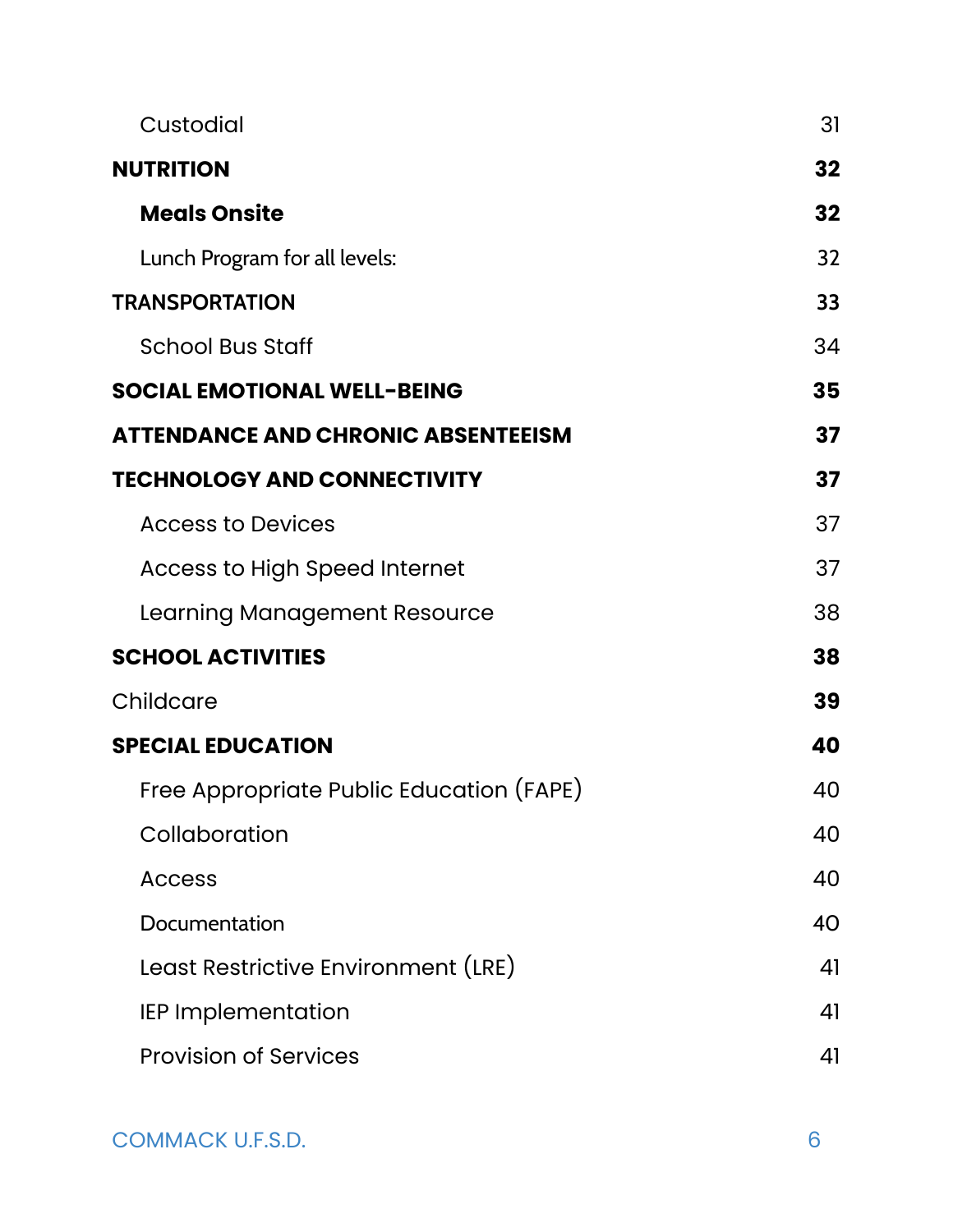| IEP Implementation Documentation                                                                                               | 42 |
|--------------------------------------------------------------------------------------------------------------------------------|----|
| <b>Child Find</b>                                                                                                              | 42 |
| Referral                                                                                                                       | 42 |
| <b>Communication and Meaningful Outreach</b>                                                                                   | 43 |
| Procedural Safeguards/PWNS                                                                                                     | 43 |
| Accomodations                                                                                                                  | 43 |
| Technology                                                                                                                     | 43 |
| SUBSTITUTE TEACHING AND STUDENT TEACHING                                                                                       | 44 |
| TEACHER AND PRINCIPAL EVALUATION SYSTEM                                                                                        | 44 |
| <b>FREQUENTLY ASKED QUESTIONS</b>                                                                                              | 44 |
| Health & Safety                                                                                                                | 45 |
| Will students be required to wear face coverings?                                                                              | 45 |
| How and when will student temperatures be taken?                                                                               | 46 |
| Bus Supervision - Will students be required to wear a<br>face-covering on the school bus, and how will this be enforced?<br>46 |    |
| How will the District deal with medically high-risk students'/<br>family members?                                              | 46 |
| What happens if anyone in the school tests positive for COVID?<br>Does everyone in the school need to quarantine for 10 days?  | 47 |
| Will there be separate nursing areas for kids who are sick and<br>kids who get hurt?                                           | 47 |
| Will students share supplies?                                                                                                  | 47 |
| How will bathrooms, classrooms, and buses be properly<br>disinfected?                                                          | 47 |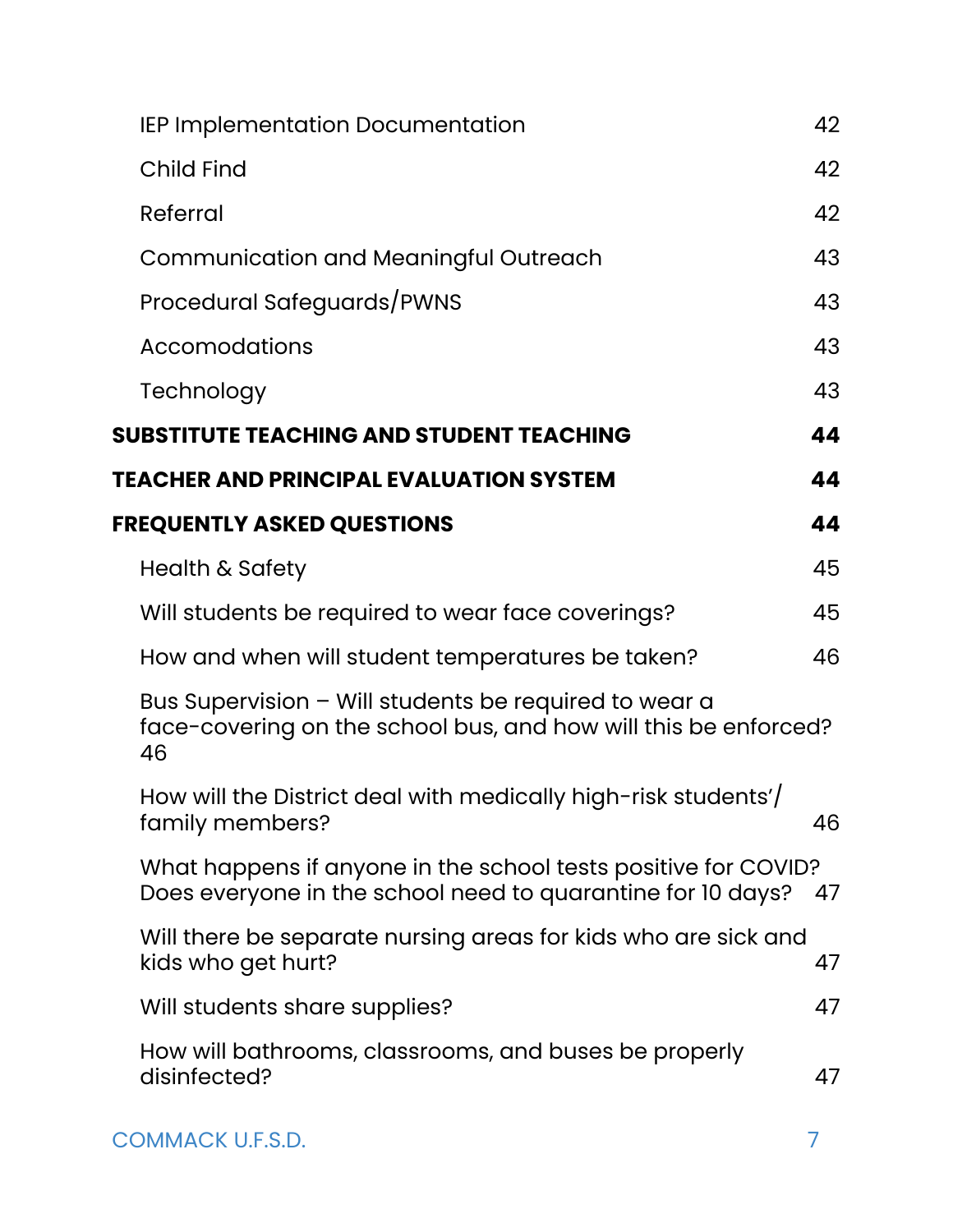| What type of filters are in each of the buildings' vents?                                                                                                                                                                                                                                                               |    |  |
|-------------------------------------------------------------------------------------------------------------------------------------------------------------------------------------------------------------------------------------------------------------------------------------------------------------------------|----|--|
| Will there be monitors in the bathrooms?                                                                                                                                                                                                                                                                                | 48 |  |
| Will Commack mandate a COVID vaccine?                                                                                                                                                                                                                                                                                   | 48 |  |
| Schedule                                                                                                                                                                                                                                                                                                                | 48 |  |
| Will the hours of the school day remain the same?                                                                                                                                                                                                                                                                       | 48 |  |
| Instruction                                                                                                                                                                                                                                                                                                             | 48 |  |
| What happens to Band, Orchestra and Chorus?                                                                                                                                                                                                                                                                             | 48 |  |
| Will students receive reading services and when will they be<br>provided?                                                                                                                                                                                                                                               | 49 |  |
| Will Wilson Tech be available?                                                                                                                                                                                                                                                                                          | 49 |  |
| Will SCOPE be available?                                                                                                                                                                                                                                                                                                | 49 |  |
| Will all students be required to use a Chromebook?                                                                                                                                                                                                                                                                      | 49 |  |
| The District is pleased with our 1:1 Chromebook initiative where<br>EVERY child received a Chromebook for use! As part of their<br>instruction, teachers will be utilizing Chromebooks and Google<br>Classroom to enhance their curriculum and support student use<br>of Chromebooks at home during remote instruction. | 49 |  |
| If we have to move to remote instruction, what will that schedule<br>look like?                                                                                                                                                                                                                                         | 49 |  |
| General                                                                                                                                                                                                                                                                                                                 | 50 |  |
| Will there be Kindergarten Orientation?                                                                                                                                                                                                                                                                                 | 50 |  |
| Can students buy lunch or will they have to bring their own?                                                                                                                                                                                                                                                            | 50 |  |
| Are secondary school students sitting in the same classroom all<br>day long?                                                                                                                                                                                                                                            | 50 |  |
| Will students have the opportunity to have outside recess or<br>engage in activities outside?                                                                                                                                                                                                                           |    |  |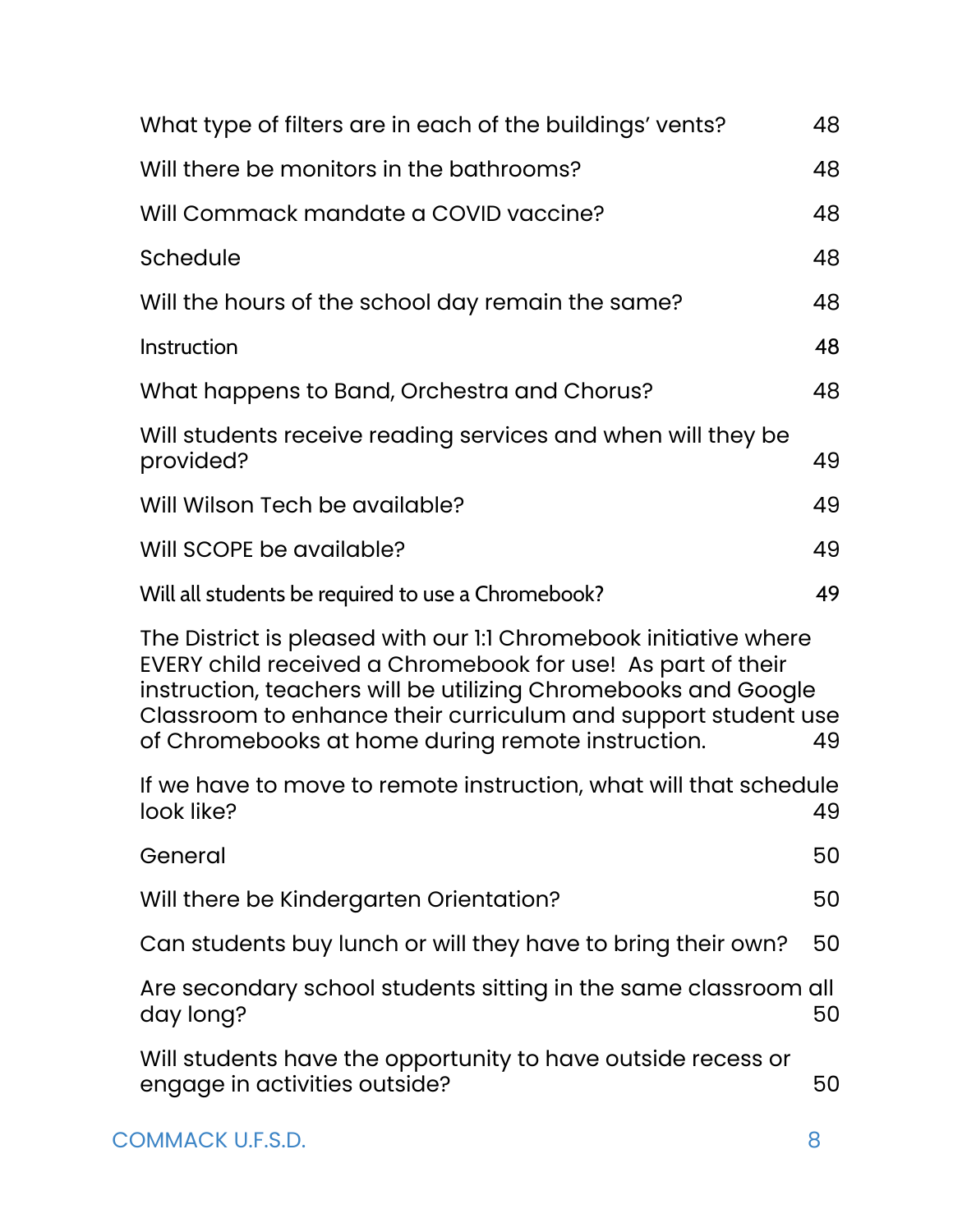| Will secondary students have access to their lockers?        | 51  |
|--------------------------------------------------------------|-----|
| Will schools offer extracurricular activities and athletics? | 51  |
| <b>Driver Education</b>                                      | .51 |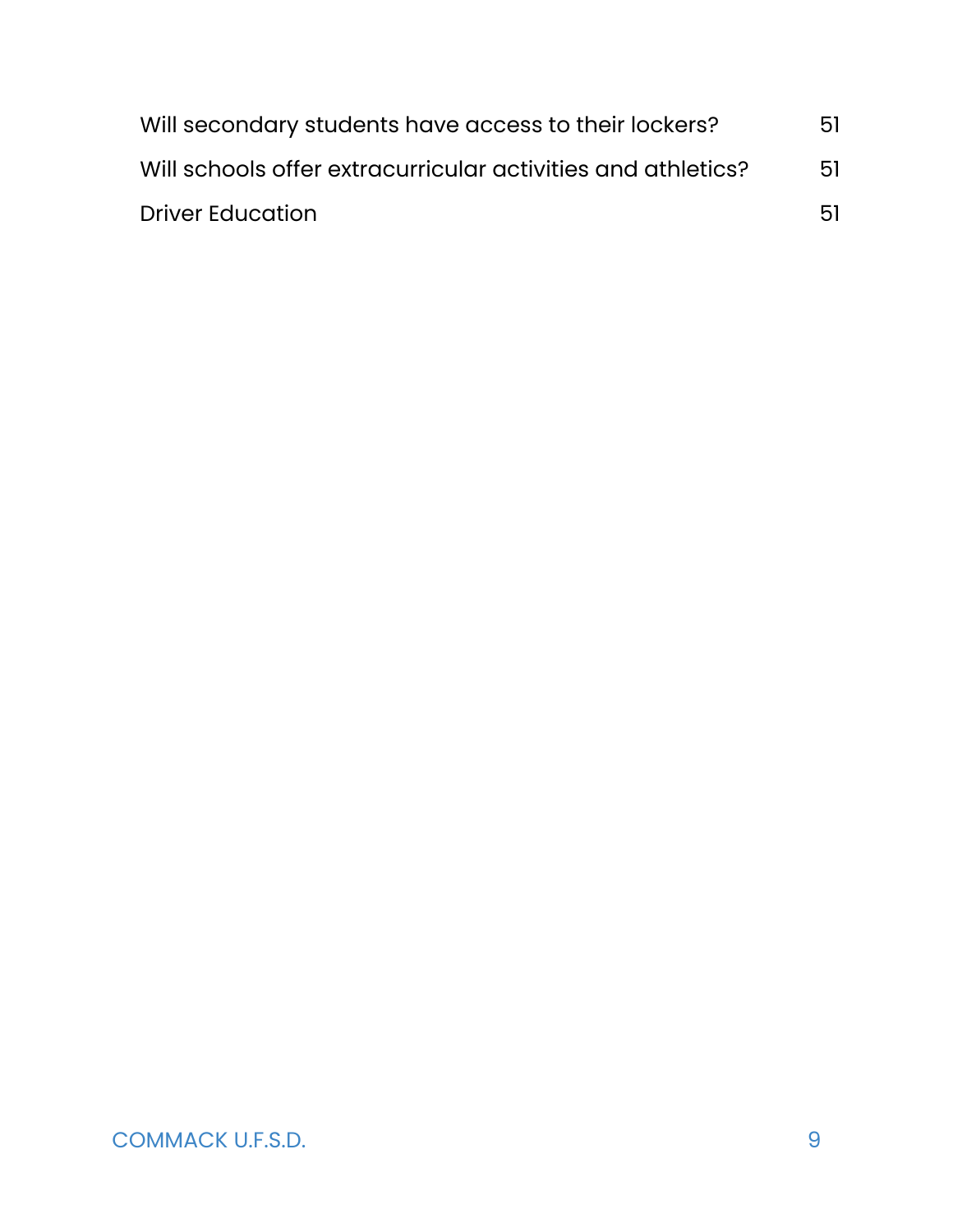# <span id="page-9-0"></span>**INTRODUCTION**

The closing of schools in March 2020 had a profound impact on the Commack community. This impact will continue to be felt through the 2021-2022 school year and beyond. While no one can predict all of the challenges that may arise, it is imperative that the Commack School District develop a plan for the safe and orderly return to school for students and staff.

The 2021-2022 school year will be our time to return our students to our buildings full-time to renew the spirit of the Commack School District. The District is committed to working with staff, students, parents/guardians, and the Commack Community to address the challenges the District will continue to face due to the COVID-19 pandemic, with resiliency, tenacity and grit.

The Commack School District is committed to providing training and instruction on health and hygiene protocols and procedures. The instructional focus will be on returning to five day in-person instruction, recovery of skills, and subsequent growth. The District will also prepare staff, students and families to transition to eLearning in the event of a school closure**.**

### **The Guiding Principles for the District's Blueprint for Reopening Schools are:**

- Maintain the health and safety of students and staff
- Provide continuity of instruction
- Create student schedules to meet the needs and/or requirements of all students

The plan outlines the full reopening of all District schools for the 2021-22 school year. Commack School District will return to full,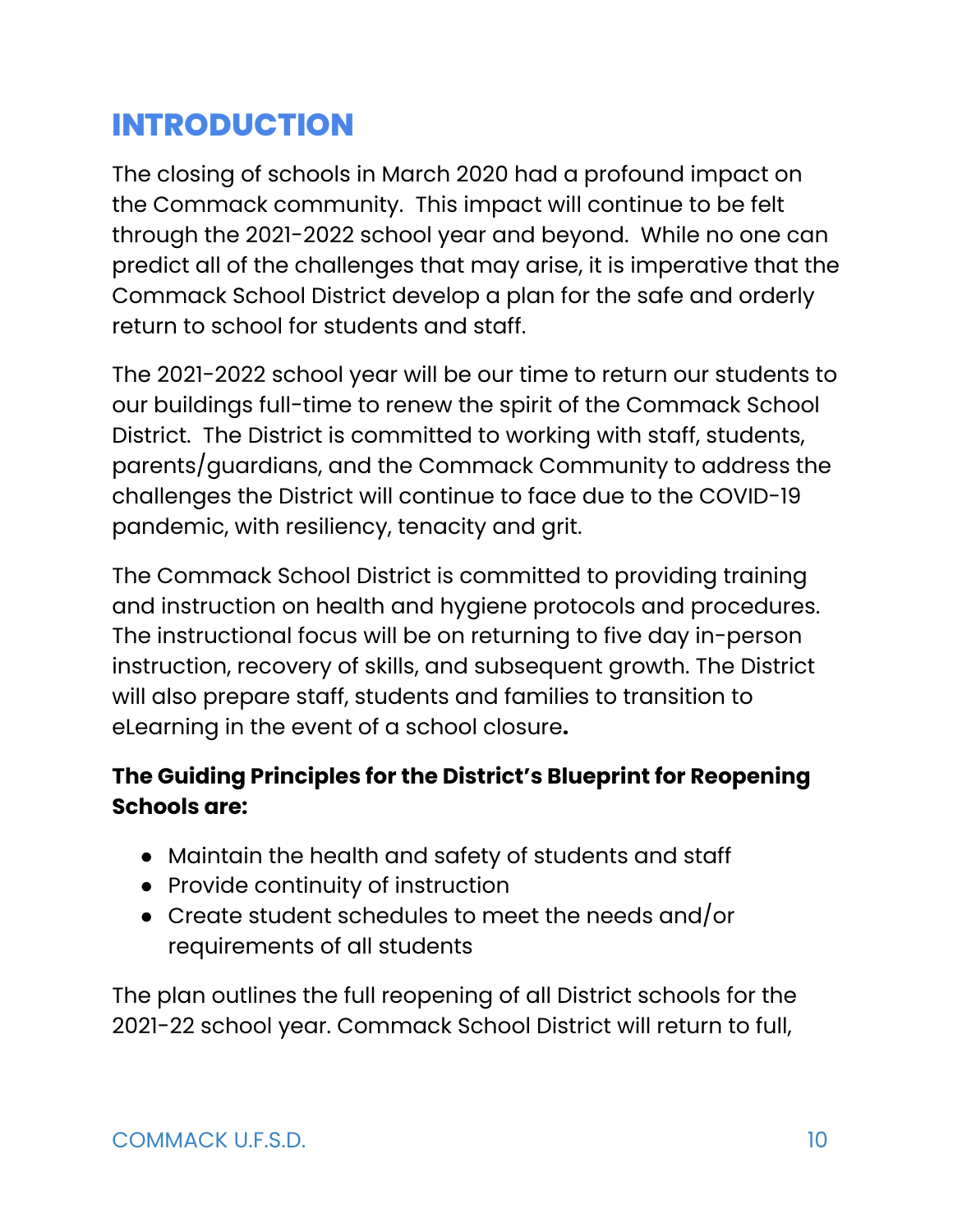everyday live in-person instruction for all students. This plan includes protocols and procedures for all Commack Schools.

For the 2021-2022 school year, transportation will be provided to all eligible students. Lunch will be served in the cafeterias and students will be able to navigate the hallways, following a schedule that allows movement from class to class throughout the building. Students will be in classrooms with desks three (3) feet apart. Students will have live in-person specials such as PE, art, music, and library. Elementary students will have recess and enjoy other recreational activities.

Before and after school clubs and activities will run and there will be more opportunities than in years past. All College and Career level as well as Wilson Tech programs and elective classes will run.

Throughout the 2021-2022 school year, determinations related to athletics will be made according to Section XI guidance. At this time we have been informed that we are moving forward with a regular fall season. High School Fall season begins on August 23, Middle School athletics begin September 9.

The health and safety of the District's students,staff and families is the top priority. Our reopening plan incorporates recommendations and guidance from the Centers for [Disease](https://www.cdc.gov/coronavirus/2019-ncov/community/schools-childcare/index.html) Control and [Prevention](https://www.cdc.gov/coronavirus/2019-ncov/community/schools-childcare/index.html) (CDC), the New York State [Department](https://www.governor.ny.gov/sites/governor.ny.gov/files/atoms/files/Pre-K_to_Grade_12_Schools_MasterGuidence.pdf) of Health [\(NYSDOH\)](https://www.governor.ny.gov/sites/governor.ny.gov/files/atoms/files/Pre-K_to_Grade_12_Schools_MasterGuidence.pdf) and the New York State Education [Department](http://www.nysed.gov/news/2020/state-education-department-issues-guidance-reopen-new-york-state-schools) [\(NYSED\).](http://www.nysed.gov/news/2020/state-education-department-issues-guidance-reopen-new-york-state-schools)

It is possible that the District may need to alternate between in-person and remote learning throughout the year due to recommendations and guidance from our partnering agencies, rising infection rates in our schools, and stay-at-home orders from the Governor. The level of infection within our schools, the spread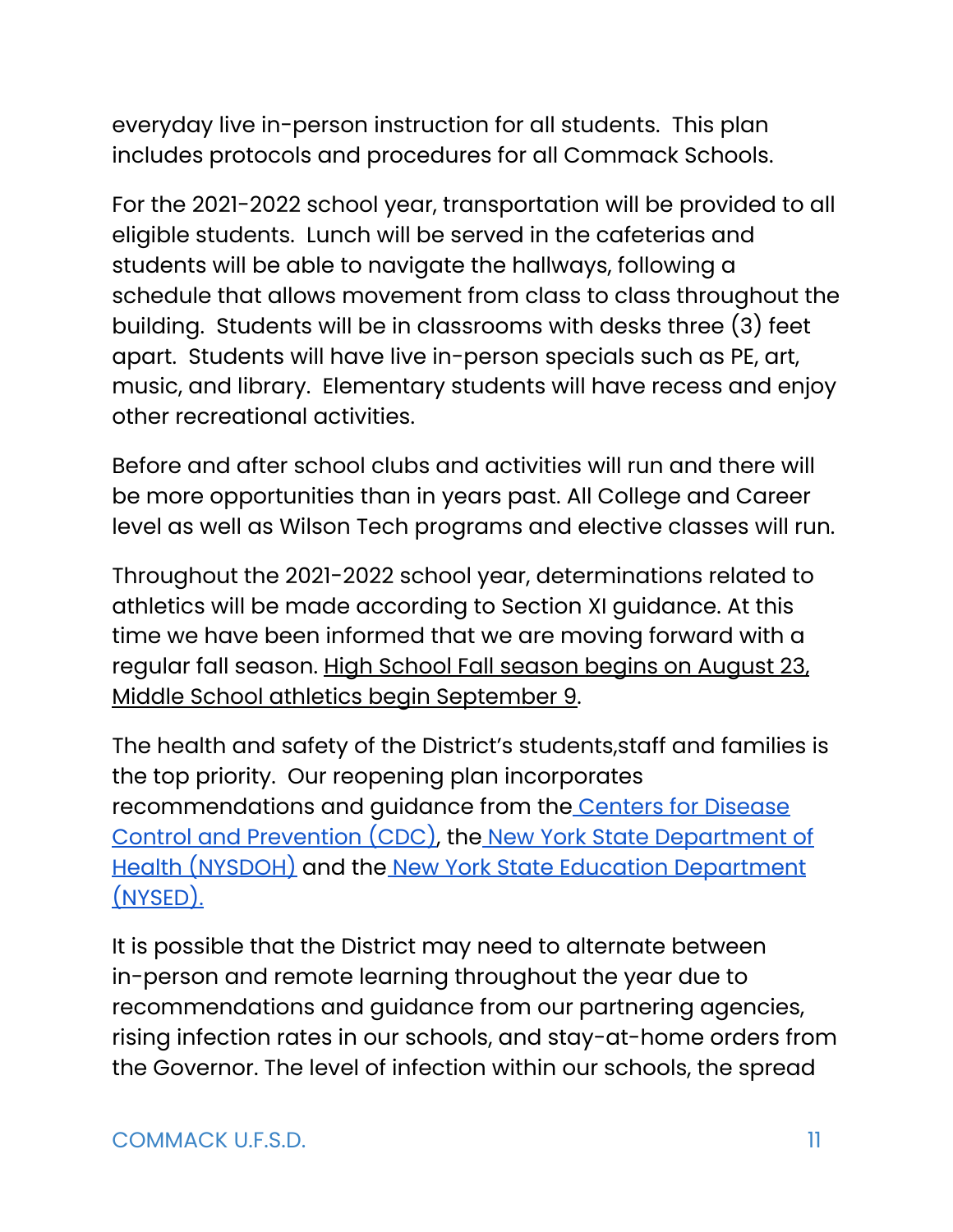of the virus, and response to the disease in our community will be at the forefront as the District moves to open our schools.

Mr. Jordan Cox and Dr. Michael Inforna will continue to serve as the District's COVID-19 Coordinators. Mr. Cox and Dr. Inforna will work closely with the local health department and will serve as a central contact for schools, stakeholders, families, staff and other school community members. The contact information for Mr. Cox and Dr. Inforna can be found on the District Website.

# <span id="page-11-0"></span>**HEALTH AND SAFETY**

The following Health and Safety protocols and procedures will be in place in all District schools for the 2021-22 school year.

### <span id="page-11-1"></span>Masking Protocols

Governor Kathy Hochul announced on Tuesday, August 24, 2021 that she will be directing the New York State Department of Health (NYSDOH) to require a universal mask mandate for all schools in New York State for the 2021-22 school year. On Friday, August 27, 2021, the New York State Department of Health issued an emergency health directive mandating that masks must be worn by all students, staff, and visitors while inside school buildings, regardless of vaccination status. All students, staff, and visitors must be masked while indoors and on school buses. Mask wearing outdoors is optional.

While the District's initial intent was to offer a mask optional approach for students while sitting at their desks, with this new directive, the Commack School District will comply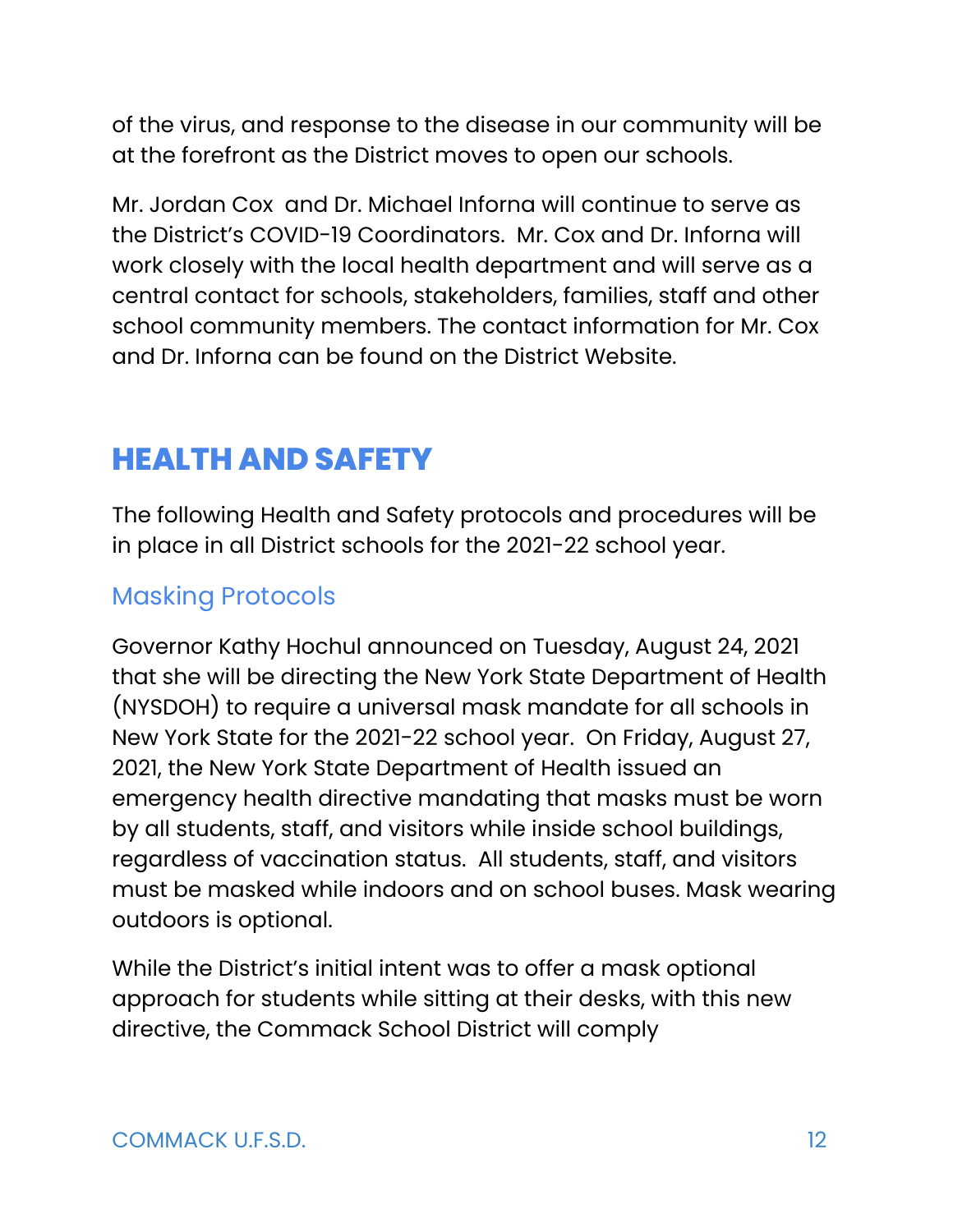**Students and Staff** always wear face coverings when indoors with the following exceptions:

- A person (student and/or staff member) who cannot wear a mask, or cannot safely wear a mask, because of a disability as defined by the Americans with Disabilities Act (ADA) (42 U.S.C. 12101 et seq.). Discuss the possibility of reasonable accommodation with workers who are unable to wear or have difficulty wearing certain types of masks because of a disability.
- A person for whom wearing a mask would create a risk to workplace health, safety, or job duty as determined by the relevant workplace safety guidelines or federal regulations.
- Mask breaks as necessary while always maximizing social distancing (staggered masks breaks, every other student).

### <span id="page-12-0"></span>Mask Exemption Protocol and Process

A person (student and/or staff member) who cannot wear a mask, or cannot safely wear a mask, because of a disability as defined by the Americans with Disabilities Act (ADA) (42 U.S.C. 12101 et seq.), must adhere to the following:

- District mask exemption form must be submitted with proof of medical documentation.
- The District will review the medical documentation with the District physician.
- If the mask exemption is granted, the District will discuss reasonable accommodations with the parent and/or staff member.

Please click here to access the Mask [Exemption](https://drive.google.com/file/d/1EapcIuz_TNqGgxga8pBSo3_OG8nnuT8b/view?usp=sharing) Form COMMACK U.F.S.D. 13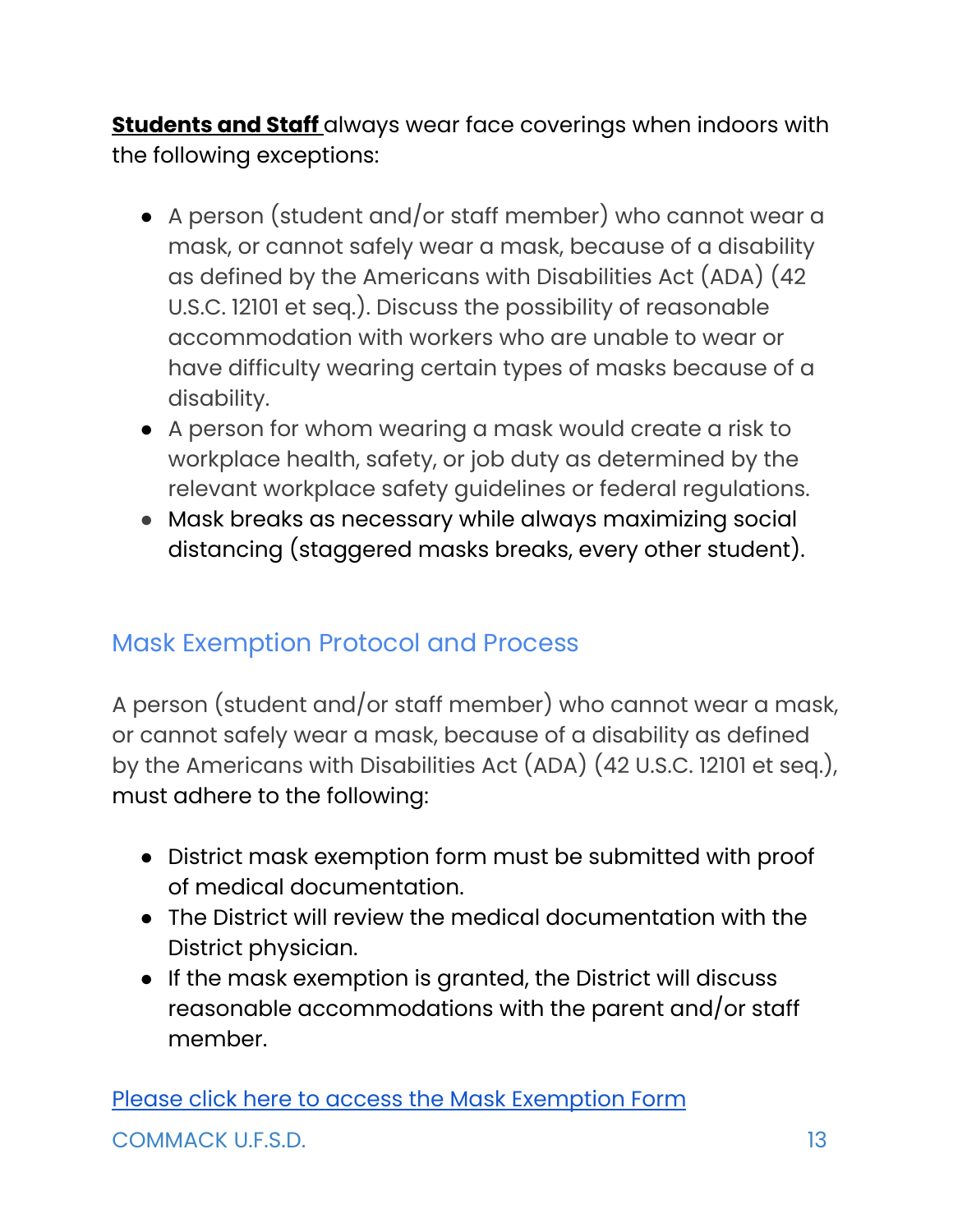### <span id="page-13-0"></span>**Recess/Physical Education:**

In general, people do not need to wear masks when outdoors (e.g., participating in outdoor play, recess, and physical education activities).

### <span id="page-13-1"></span>Health Checks

The requirement is for any student or staff member with a fever of 100.0° F or greater and/or symptoms of possible COVID-19 virus infection to not come to school. The Centers for Disease Control and Prevention (CDC) list of [Coronavirus](https://www.cdc.gov/coronavirus/2019-ncov/symptoms-testing/symptoms.html) symptoms was used to develop these resources.

The Commack School District will implement the following practices to conduct mandated health screenings.

### <span id="page-13-2"></span>**Students**

- Parents/guardians will determine if their child/children may attend school and if they should consult with their health care provider.
- All students on school provided transportation regardless of vaccination status, must wear masks.
- Upon arrival, all students will be socially distanced wearing a face covering and supervised by staff.
- Students will pass through a temperature scanner.
- An individual who screens positive for COVID exposure or symptoms must be immediately sent home with instructions to contact their Health Provider.
- Students who require screening to be completed at school will be treated in a confidential manner and the screening is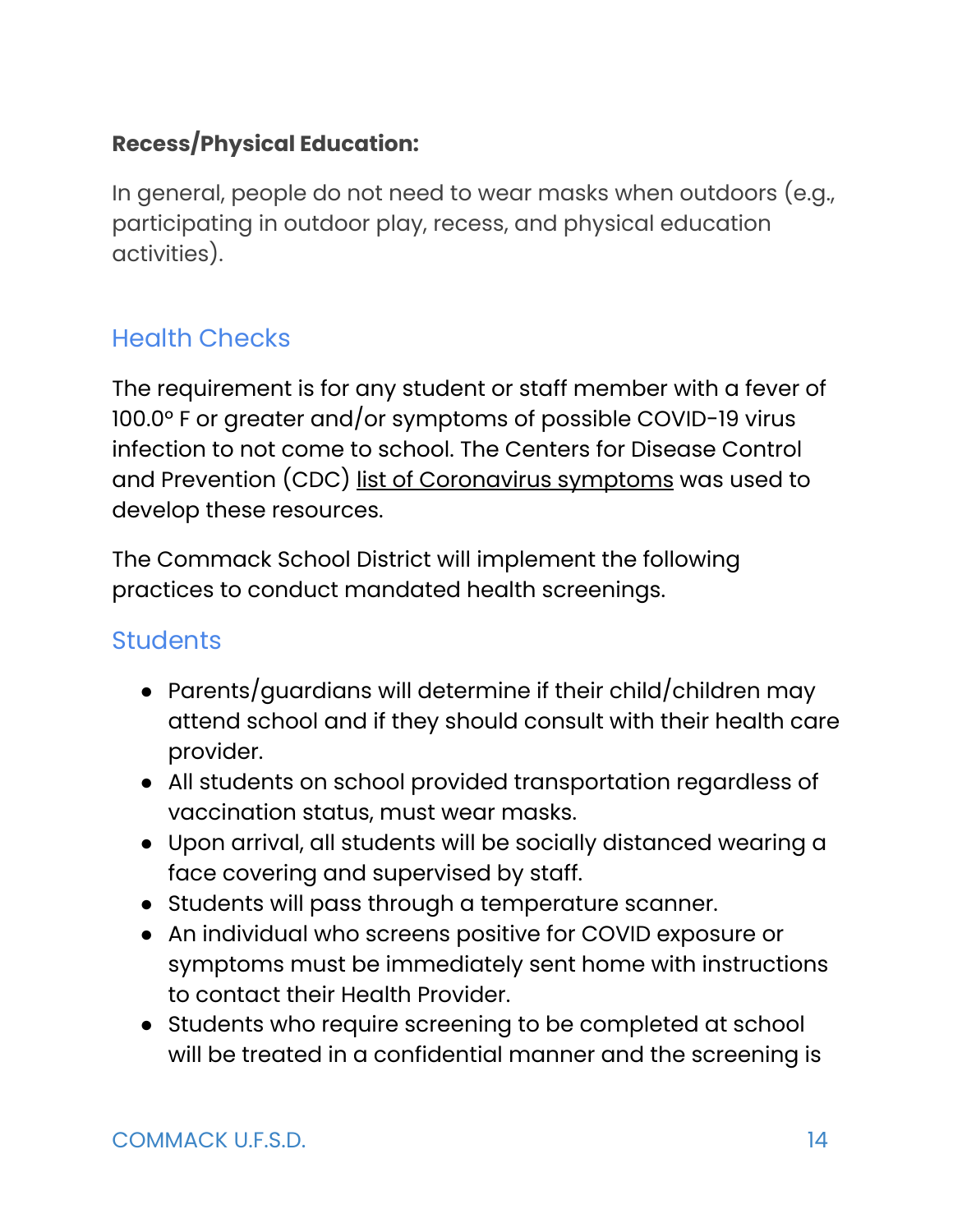completed as quickly as possible to minimize time away from class.

● Students with a temperature of 100.0°F or greater will be isolated from other students. The student's parent/guardian will be contacted and he/she will be immediately dismissed from school.

### <span id="page-14-0"></span>**Staff**

- All staff are required to pass through a Temperature Scanner necessary to enter the school.
- Any person failing the health screening may not enter the building or return to work until medically cleared.
- If a staff member or student comes into direct contact (within six feet) with a person with COVID-19 for for a cumulative total of 15 minutes or more over a 24-hour period, they must report such to the District.
	- This is immediately reported to the Department of Health.
	- They are then disallowed from entering school property and may be subject to quarantine by the Department of Health for 10 days.
		- **Vaccinated Individuals:** If asymptomatic, fully vaccinated close contacts do not need to quarantine at home following an exposure (they can continue to attend school in-person and participate in other activities). Note: vaccinated individuals if symptomatic demonstrating symptoms should stay home and should see their doctor before attending school.
		- **Unvaccinated Individuals:** Close contacts who are not fully vaccinated should be referred for COVID-19 testing. Regardless of test result, they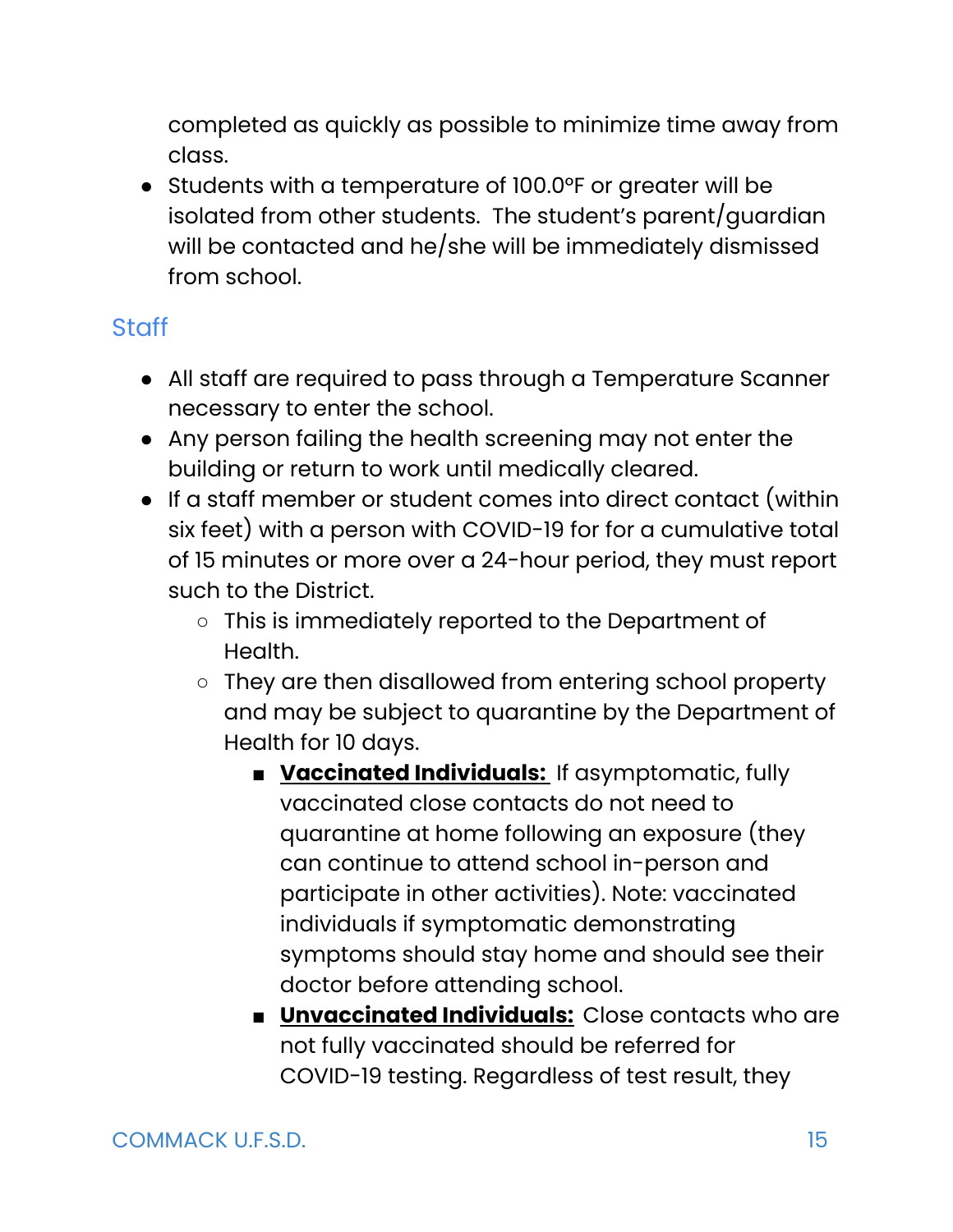should quarantine at home for 10 days after exposure and monitor symptoms for 14 days.

○ Subsequently, if they had entered a school or building, said building would be thoroughly cleaned and disinfected before students and staff would be permitted to return. This may call for the facility to be closed for a period of time.

### <span id="page-15-0"></span>Social Distancing

The District will continue to maximize social distancing and has a plan with protocols and procedures for maintaining social distancing of all students, faculty, and staff when in school facilities.

Every classroom (depending on room size) can be seated according to the NYS Department of Health guidelines. (3ft. apart) Students will be required to wear face coverings indoors. Students will have mask breaks as necessary while always maximizing social distancing (staggered masks breaks, every other student).

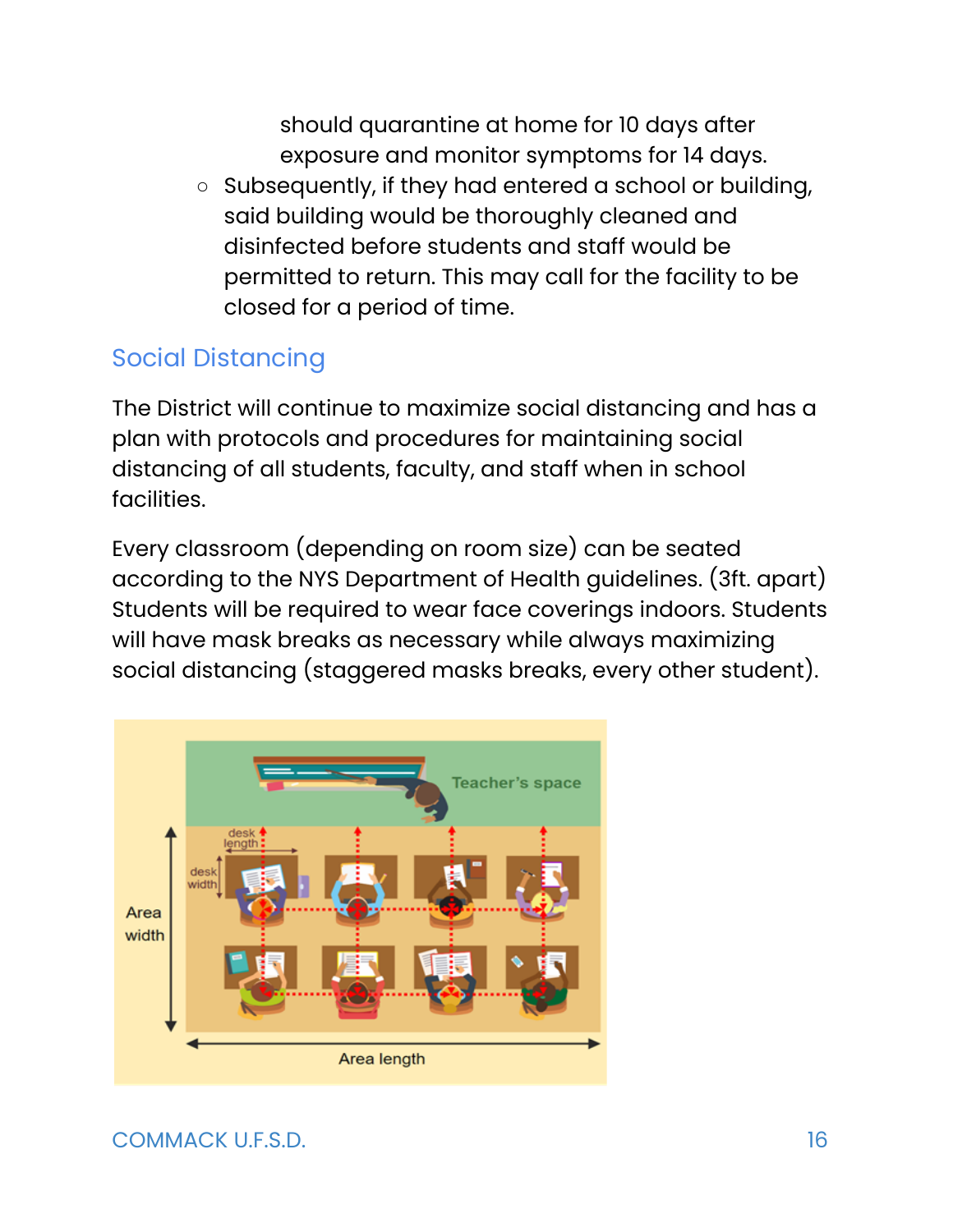### <span id="page-16-0"></span>Management of Ill Persons, Contact Tracing and Monitoring

The District requires students, faculty, or staff members who develop COVID-19 symptoms during the school day to report to the nurse's office. The District has designated areas to separate individuals with symptoms of COVID- 19 from others until they can go home or to a healthcare facility, depending on the severity of their illness. One area will be used to treat injuries, provide medications or nursing treatments, and the other area will be used for assessing and caring for ill students and staff. Both areas will be supervised by an adult and have easy access to a bathroom and sink with hand hygiene supplies.

| <b>School</b>                          | <b>COVID Symptoms</b><br><b>Isolation Area</b> | Treatment/<br><b>Medication</b><br><b>Area</b> |
|----------------------------------------|------------------------------------------------|------------------------------------------------|
| <b>Commack High School</b>             | Room 113                                       | <b>Health Office</b>                           |
| Commack Middle School                  | Room A-1                                       | <b>Health Office</b>                           |
| Sawmill Intermediate<br>School         | Room 103                                       | <b>Health Office</b>                           |
| <b>Burr Intermediate School</b>        | <b>Room 103</b>                                | <b>Health Office</b>                           |
| <b>Wood Park Primary School</b>        | Room 10                                        | <b>Health Office</b>                           |
| <b>Rolling Hills Primary</b><br>School | Room 33                                        | <b>Health Office</b>                           |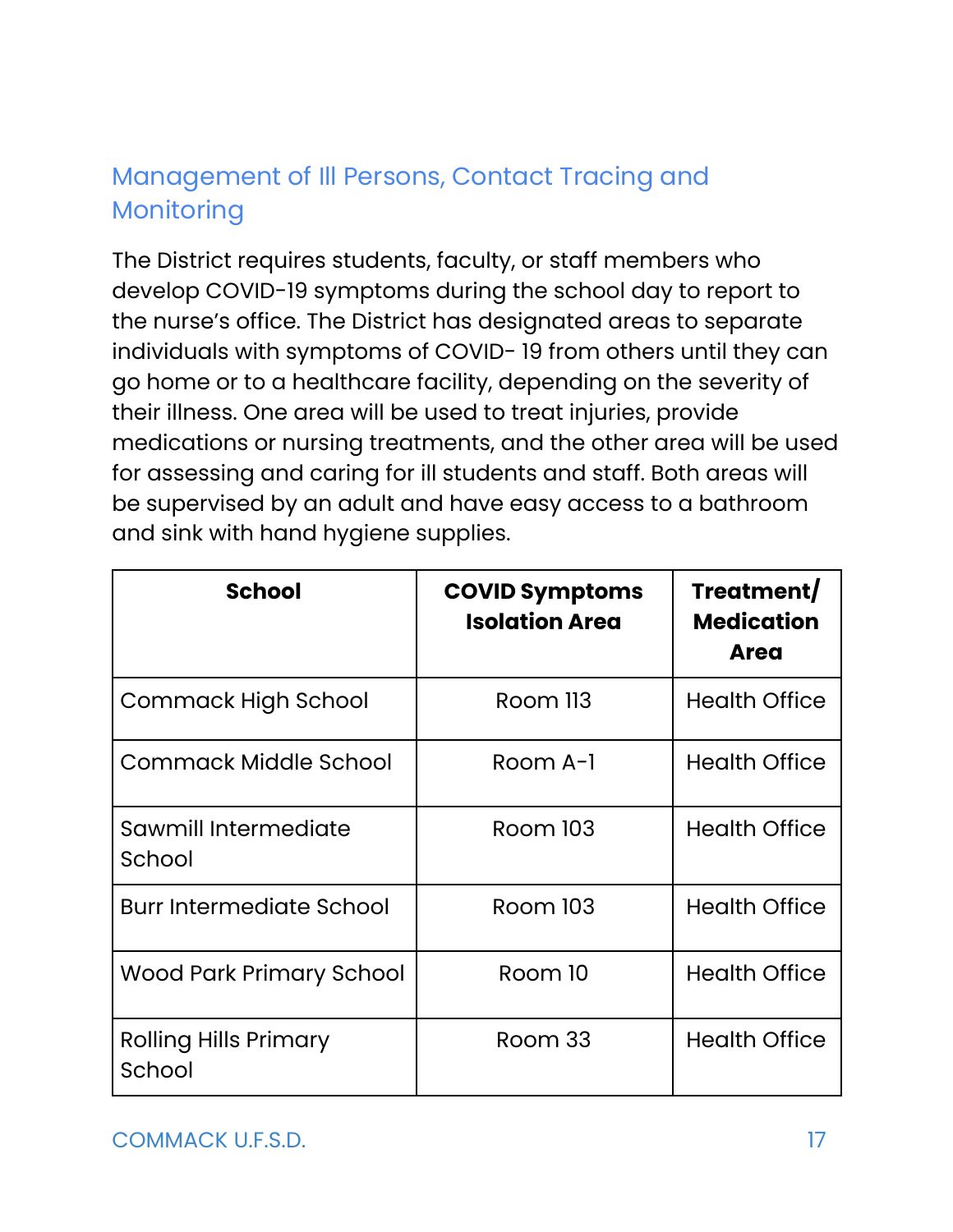| North Ridge Primary<br>School   | Conference Room                | <b>Health Office</b> |
|---------------------------------|--------------------------------|----------------------|
| Indian Hollow Primary<br>School | <b>Back Conference</b><br>Room | <b>Health Office</b> |

School health office cleaning will occur after each use of cots, bathrooms, and health office equipment (e.g., blood pressure cuffs, otoscopes, stethoscopes). Health office equipment will be cleaned following manufacturer's directions.

### <span id="page-17-0"></span>Return to School After Illness

The District has established protocols and procedures, in consultation with the local health department(s), about the requirements for determining when individuals, particularly students, who screened positive for COVID-19 symptoms can return to the in-person learning environment at school. This protocol includes:

- 1. Documentation from a health care provider following evaluation.
- 2. Negative COVID-19 diagnostic test result.
- 3. Symptom resolution, or if COVID-19 positive, release from isolation.

The District requires that individuals who were exposed to the COVID-19 virus and deemed a close contact, complete quarantine before returning to in-person learning. The discharge of an individual from quarantine and return to school will be conducted in coordination with the local health department.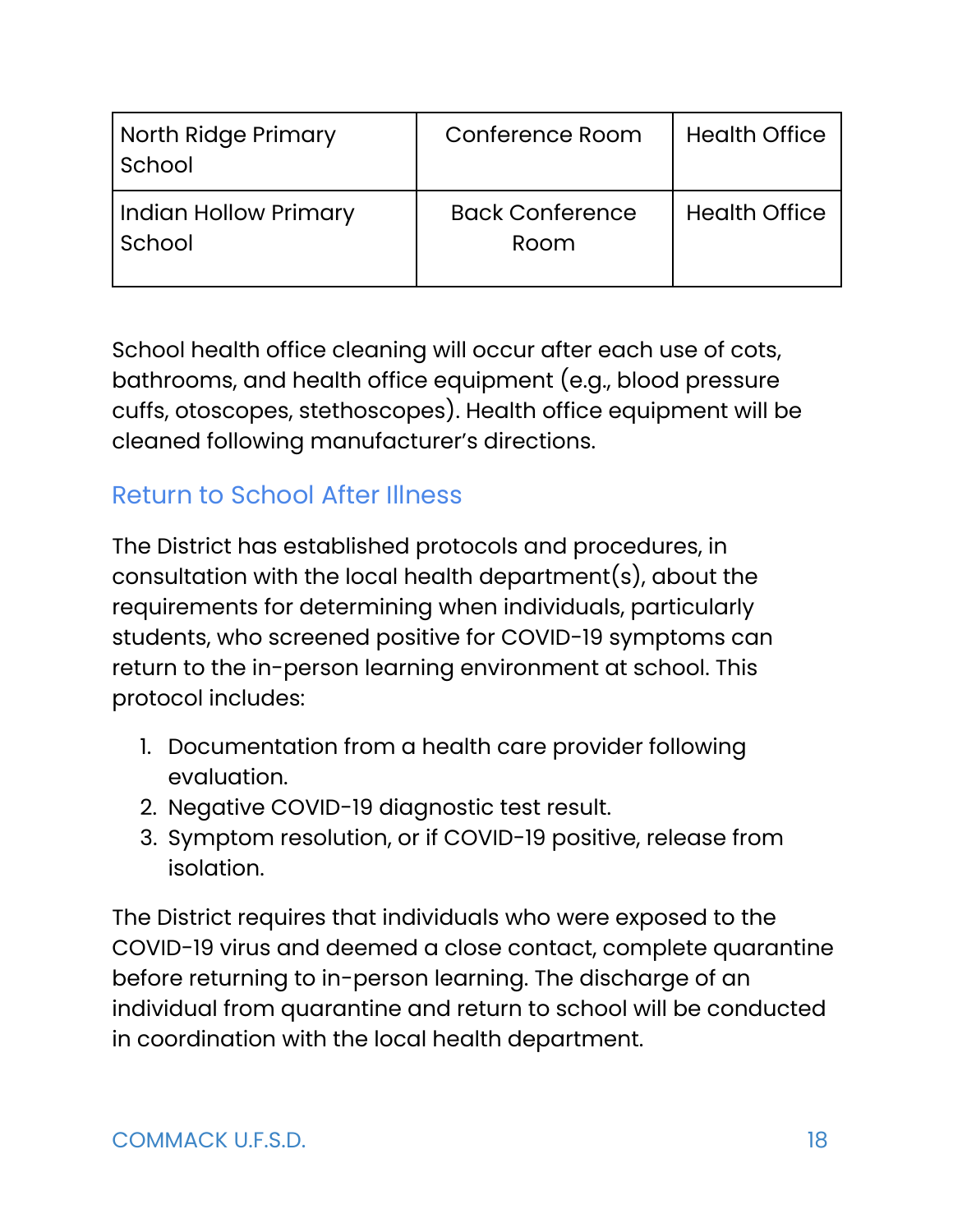## <span id="page-18-0"></span>Contact Tracing

The District will notify the state and local health department immediately upon being informed of any positive COVID-19 diagnostic test result by an individual within school facilities or on school grounds, including students, faculty, staff, and visitors of the District.

To assist the local health department with tracing the transmission of COVID-19, the District has developed and maintained a plan to trace all contacts of exposed individuals in accordance with protocols, training, and tools provided through the New York State Contact Tracing Program.

Commack School District is assisting with contact tracing by:

1. Keeping accurate attendance records of students and staff members.

2. Ensuring student schedules are up to date.

3. Keeping a log of any visitor which includes date and time, and where in the school they visited.

4. Assisting the local health departments in tracing all contacts of the individual in accordance with the protocol, training, and tools provided through the NYS Contact Tracing Program*.*

Confidentiality must be maintained as required by federal and state laws and regulations.

### <span id="page-18-1"></span>SCDOH Close Contact and Quarantine Requirements

### <span id="page-18-2"></span>**Close Contact Defined by the CDC**

• Someone who was within 6 feet of an infected person (laboratory-confirmed or a clinically compatible illness) for a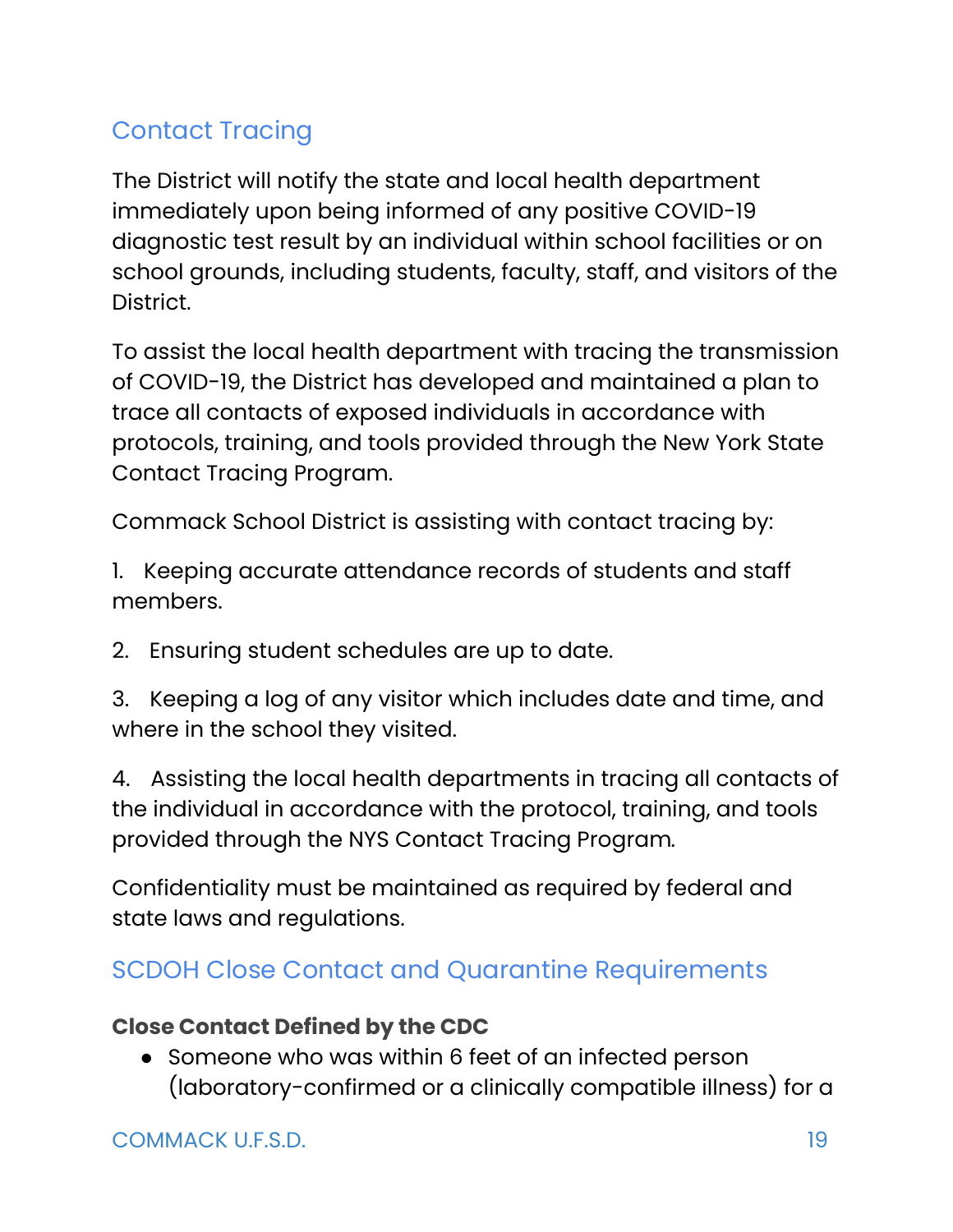cumulative total of 15 minutes or more over a 24-hour period (for example, three individual 5-minute exposures for a total of 15 minutes).

- Exception: In the K-12 indoor classroom setting, the close contact definition excludes students who were within 3 to 6 feet of an infected student if both the infected student and the exposed student(s) correctly and consistently wore well-fitting masks the entire time.
- This exception does not apply to teachers, staff, or other adults in the indoor classroom setting.

**Vaccinated Individuals:** If asymptomatic, fully vaccinated close contacts do not need to quarantine at home following an exposure (they can continue to attend school in-person and participate in other activities). Note: vaccinated individuals if symptomatic demonstrating symptoms should stay home and should see their doctor before attending school.

**Unvaccinated Individuals:** Close contacts who are not fully vaccinated should be referred for COVID-19 testing. Regardless of test result, they should quarantine at home for 10 days after exposure and monitor symptoms for 14 days.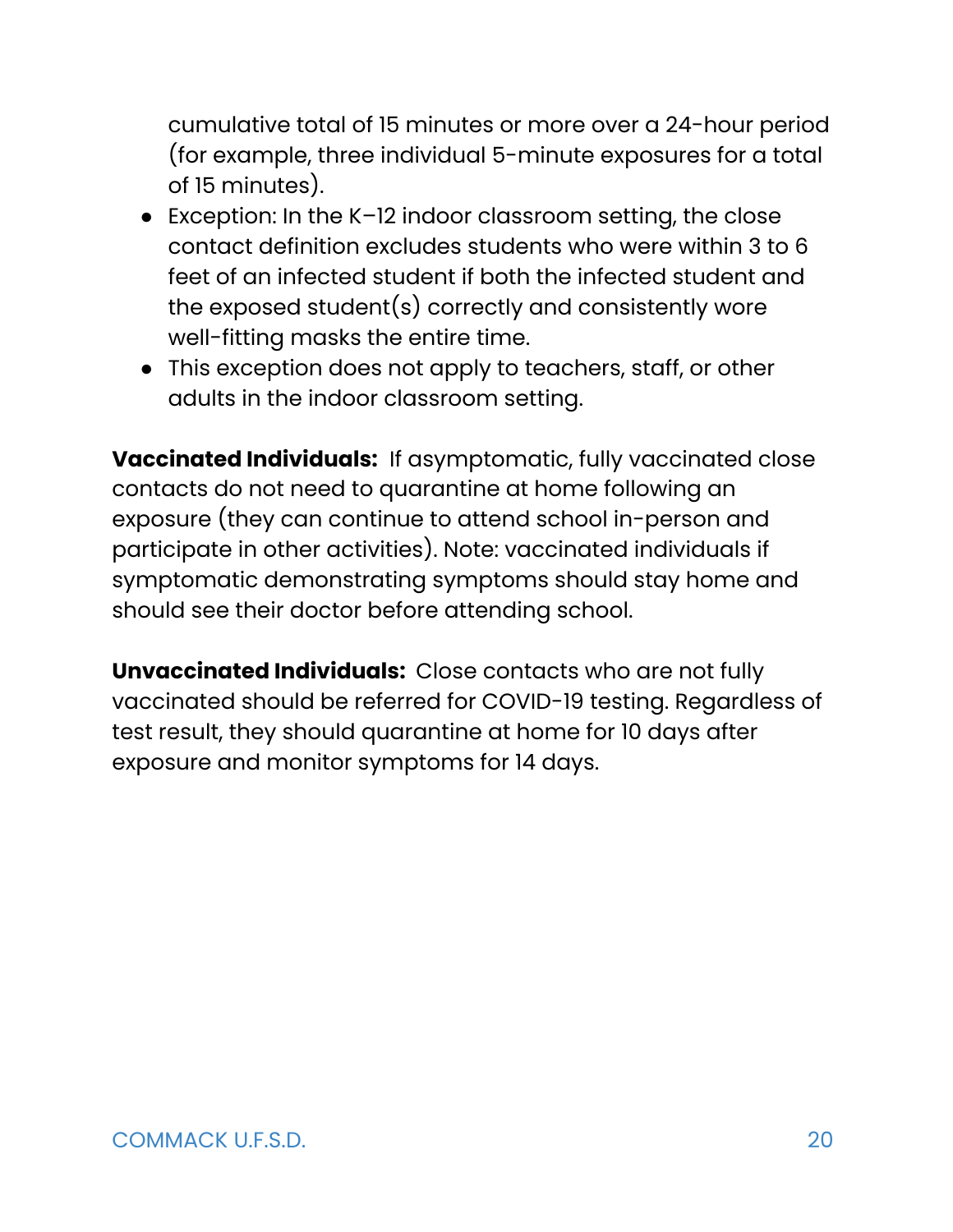

### <span id="page-20-0"></span>Health Hygiene

The District will emphasize healthy hygiene practices for students and staff by providing initial and refresher education in hand and respiratory hygiene, along with providing adequate supplies and time for frequent hand hygiene. Signs will be posted throughout the school (e.g., entrances, restrooms, cafeteria, classrooms, administrative offices, auditorium, custodial staff areas) and regular messaging will be shared with the school community. sharedSignage will be used to remind individuals to:

- 1. Stay home if they feel sick.
- 2. Cover their nose and mouth with an acceptable face covering.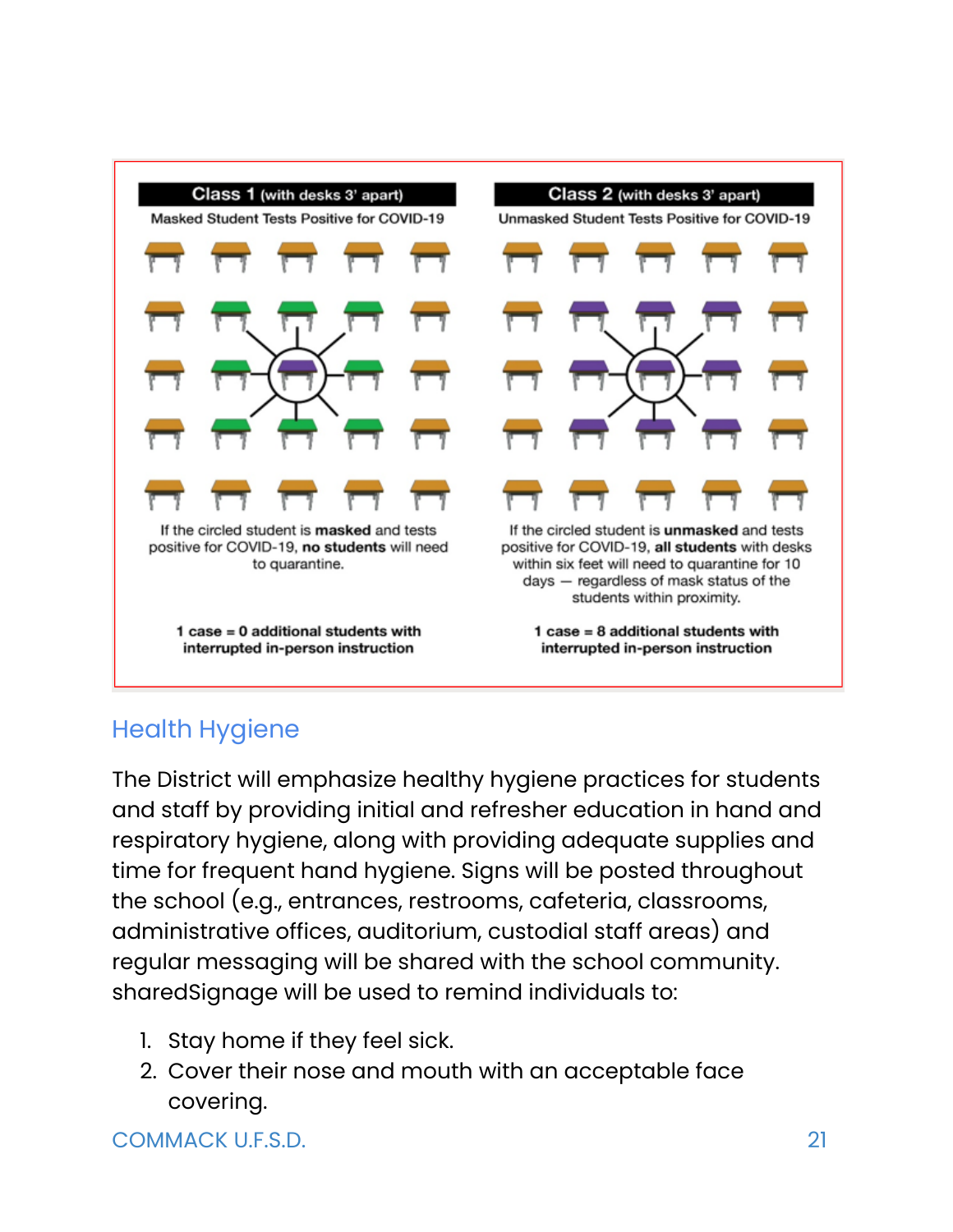- 3. Properly store and, when necessary, discard PPE.
- 4. Report symptoms of, or exposure to, COVID-19.
- 5. Follow hand hygiene, and cleaning and disinfection guidelines.
- 6. Follow respiratory hygiene and cough etiquette.

### <span id="page-21-0"></span>Hand Hygiene

Students and staff must carry out the following hand hygiene practices.

- Wash hands routinely with soap (any kind) and water for at least 20 seconds.
- Dry hands completely after washing. Use paper towels to dry hands instead of a hand dryer, if they are available.
- If soap and water are not available, use an alcohol-based hand sanitizer that is at least 60% alcohol. Hand sanitizer should be rubbed on the hands until it is completely absorbed. DO NOT dry hands if sanitizer is used.

Hand washing should occur:

- Before and after eating (e.g. snacks and lunch).
- After using a tissue.
- Before and after using shared materials.
- After coming in from the outdoors.
- Anytime hands are visibly soiled.

### <span id="page-21-1"></span>Respiratory Hygiene

The COVID-19 virus spreads from person to person in droplets produced by coughs and sneezes. Therefore, the District will emphasize the importance of respiratory hygiene.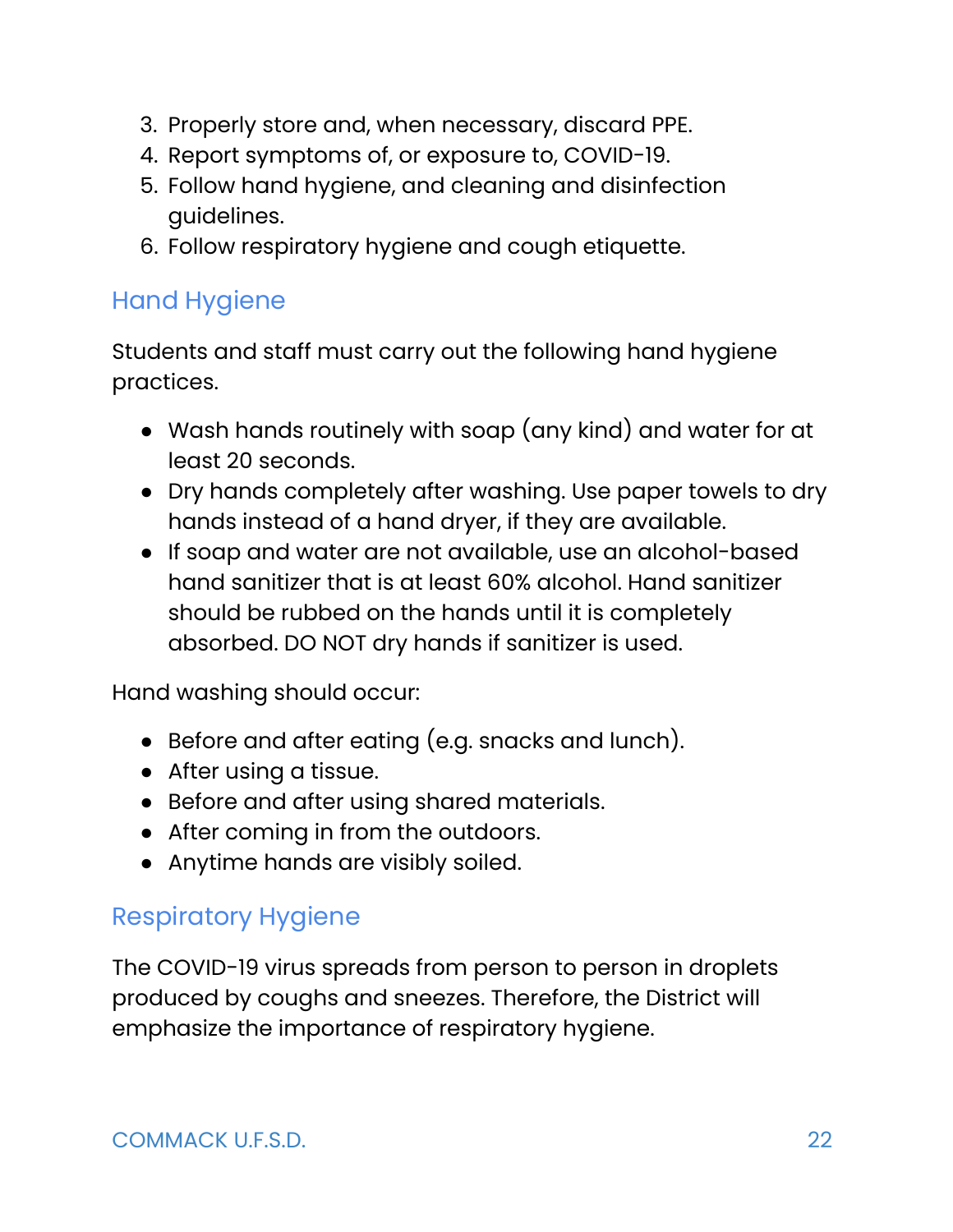Students and staff must carry out the following respiratory hygiene practices.

- Cover a cough or sneeze using a tissue. If a tissue is used, it should be thrown away immediately.
- If you don't have a tissue when sneezing or coughing, sneeze into your elbow.
- Wash your hands after sneezing or coughing.

## <span id="page-22-0"></span>Cleaning and Disinfecting

The District will ensure adherence to hygiene and cleaning and disinfection requirements as advised by the CDC and DOH.

Examples of facility types where cleaning and disinfection frequency will be utilized include:

- Bathrooms
- Athletic training rooms, locker rooms
- Health offices, isolation rooms
- Administrative offices (main office, reception area)
- Breakrooms
- Cafeterias/Kitchens
- Computer labs
- Science labs
- Classrooms
- Maintenance offices and work areas
- Buses, school vehicles
- Libraries
- Large meeting areas (auditoriums, gymnasiums, music rooms)

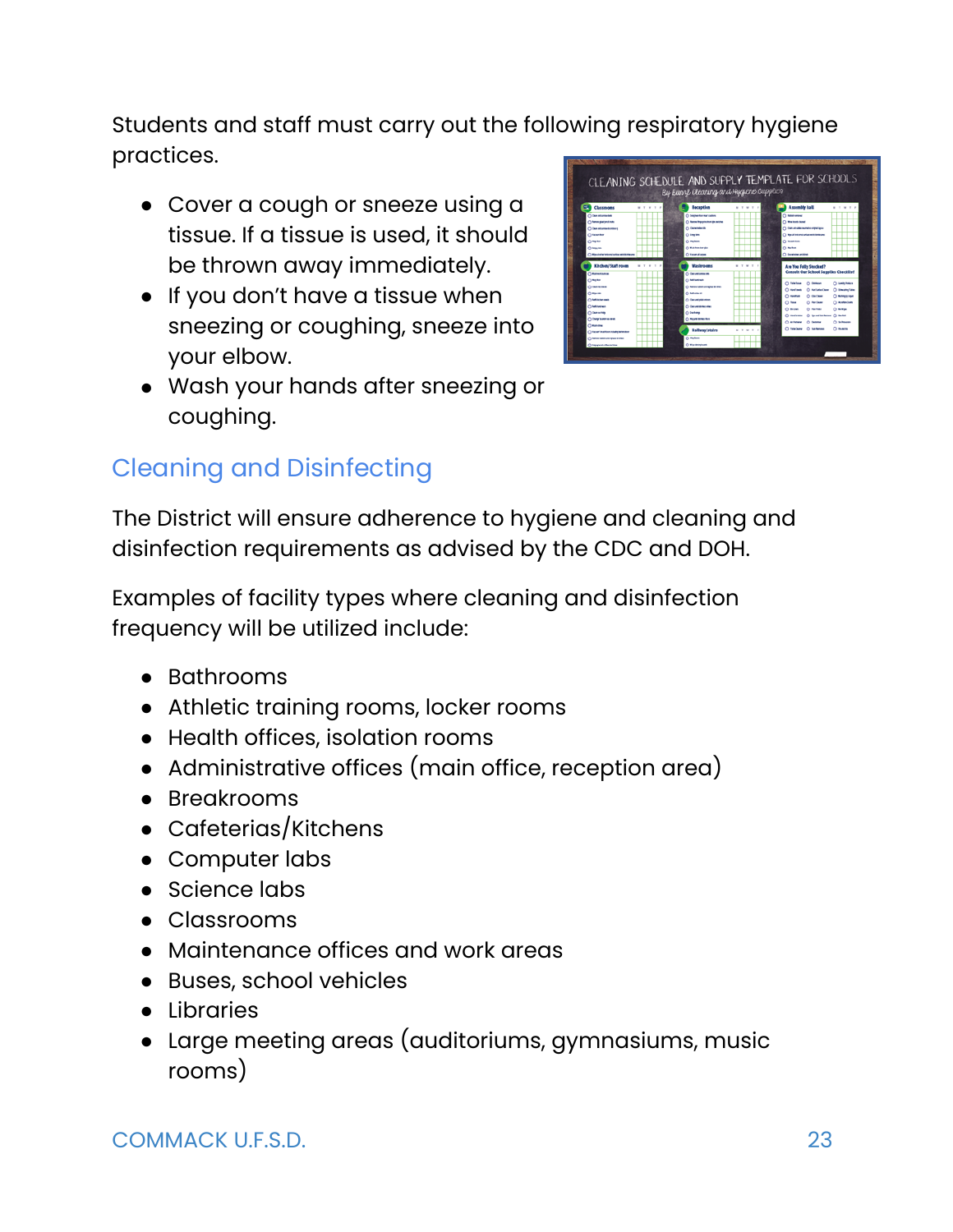Students, faculty, and staff will be trained on proper hand and respiratory hygiene, and such information will be provided to parents/guardians on ways to reinforce this at home.

The District will provide and maintain hand hygiene stations around the school, as follows:

- For handwashing: soap, running warm water, and disposable paper towels.
- For hand sanitizing: an alcohol-based hand sanitizer containing at least 60% alcohol for areas where handwashing facilities may not be available or practical.
- Accommodations for students who cannot use hand sanitizer will be made.

Regular cleaning and disinfection of the facilities will occur, including more frequent cleaning and disinfection for high-risk and frequently touched surfaces. This will include desks and cafeteria tables, which should be cleaned and disinfected between each individual's use. Cleaning and disinfection will be rigorous and ongoing and will occur at least daily, or more frequently as needed.

The District will ensure regular cleaning and disinfection of restrooms. Restrooms should be cleaned and disinfected more often depending on frequency of use.

### <span id="page-23-0"></span>Visitors On Campus

Limited outside visitors or volunteers will be allowed on school campuses, except if it concerns the safety and well-being of students. Parents/guardians will report to the front office and not go beyond unless it is for the safety or well-being of their child.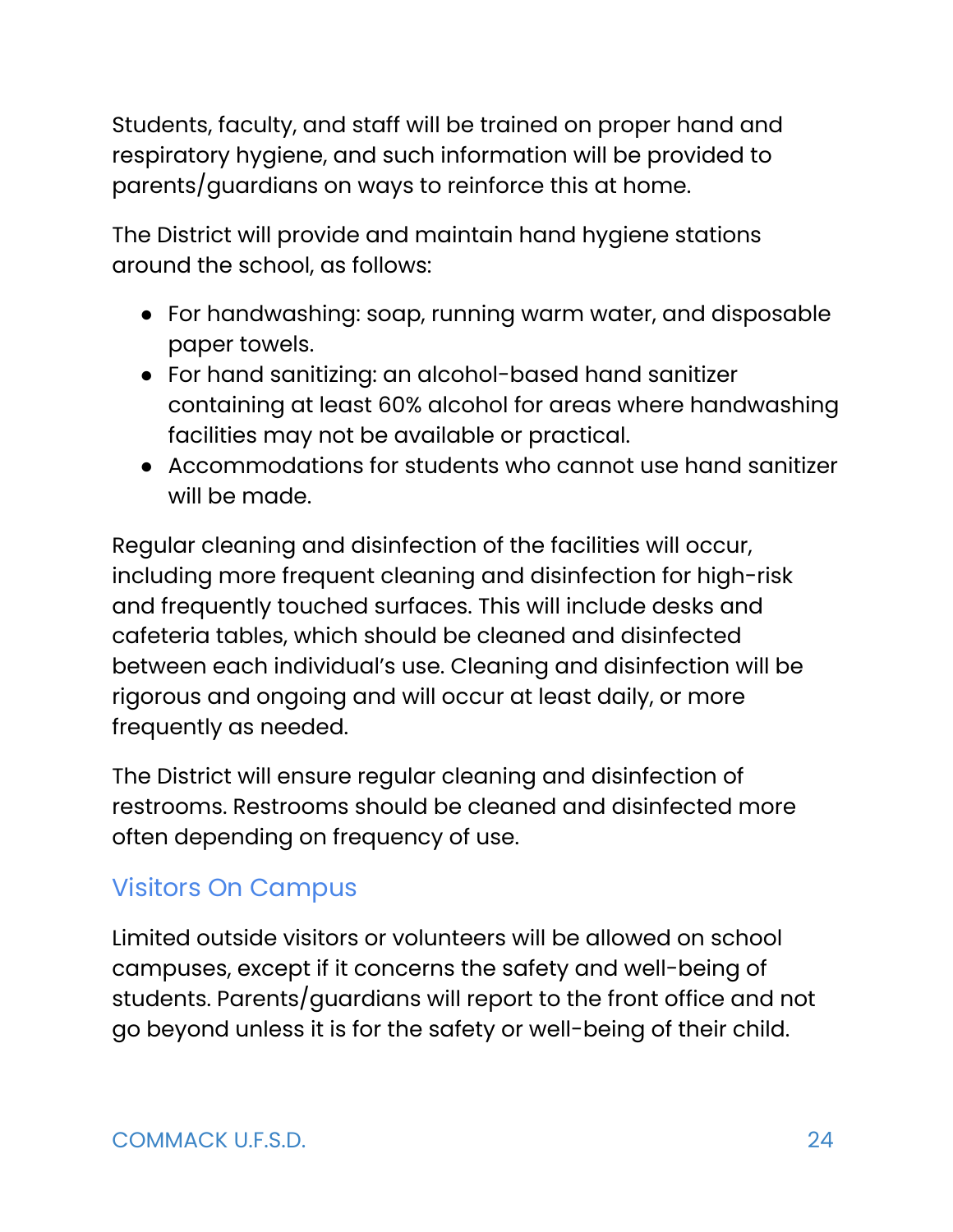Essential visitors to facilities will be required to wear face coverings and will be restricted in their access to our school buildings.

Visitors must follow all safety protocols as listed above.

### <span id="page-24-0"></span>School Safety Drills

The District will conduct fire (evacuation) drills and lockdown drills as required by education law and regulation and the fire code without exceptions. Schools must continue to conduct mandatory evacuation and lockdown drills according to the existing statutory schedule.

Fire Code Section 404 requires that schools maintain Fire Safety, Evacuation, and Lockdown Plans and these plans include how lockdown and evacuation drills are conducted. Methods to promote and provide for social distancing during the evacuation drills are ultimately the District's or other applicable school's decision and responsibility. Those changes must be included in the Fire Safety plans.

# <span id="page-24-1"></span>**TEACHING AND LEARNING**

The school calendar typically includes one or more staff-only days before students arrive at school. Acknowledging the challenges that our teachers and staff have faced, the District will provide support to staff in the areas of social-emotional health and technology integration.

As the District enters the new school year, teachers will be encouraged to spend time building relationships, supporting students with the transition back to school. In-school learning will consist of: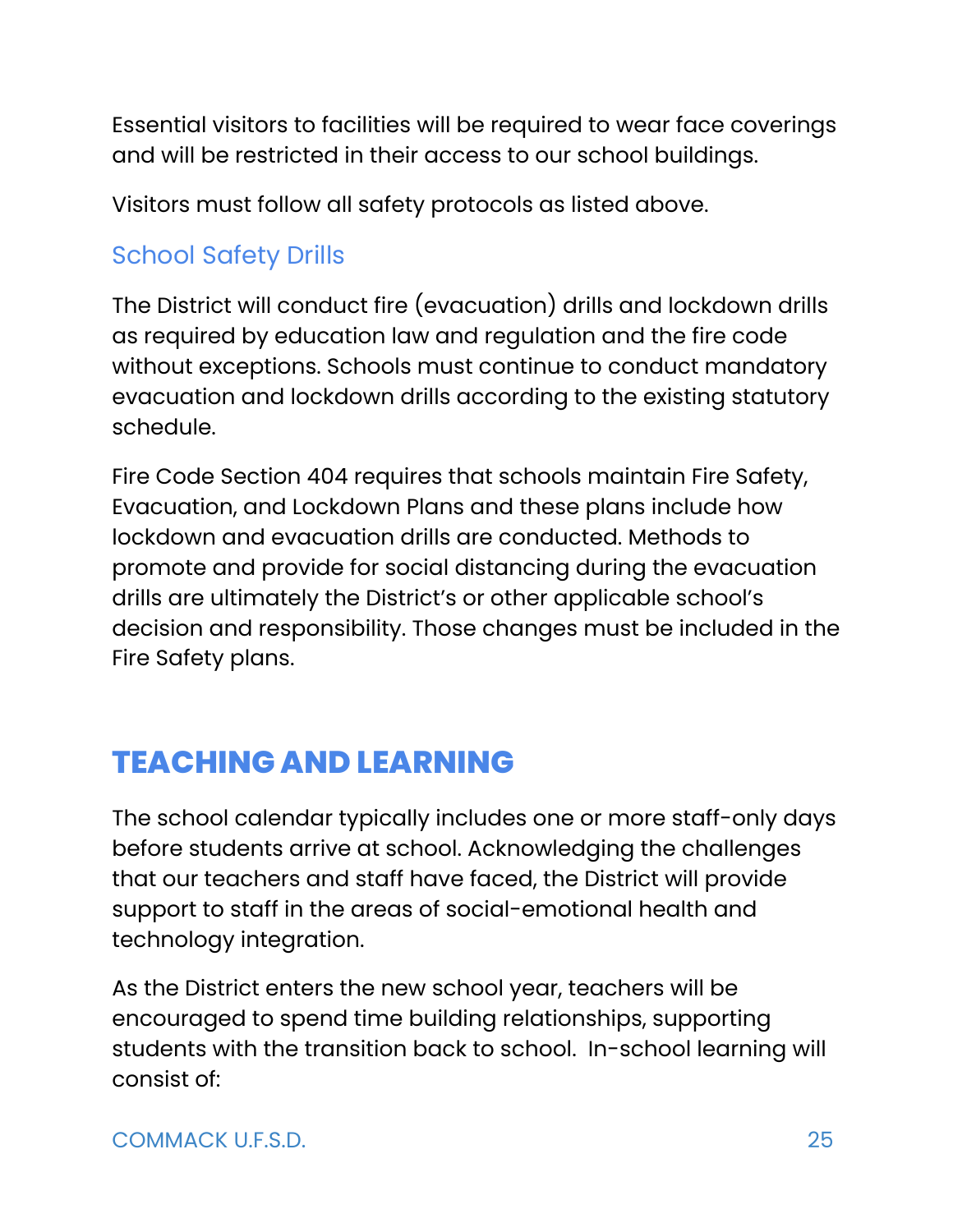- Training and instruction on health and hygiene protocols and procedures.
- Focusing on in-person instruction, recovery of skills, and subsequent growth.
- Building and developing strategies and supports for students, families and staff members.
- Preparing staff, students and families to transition to eLearning in the event of a subsequent school closure.

The District offered a Reconnecting and Discovery program where students received project-based academic programming along with collaborative art, music and movement programming to support re-acclimation to a school setting. Students also received academic programs and additional support where needed. For 21-22, teachers will utilize assessment data to determine whether there are any gaps and make adjustments if necessary. Further, in-school and after school extra support and tutoring will be available to all students.

### <span id="page-25-0"></span>In-Person Instruction

The Commack plan for in-person instruction will consist of the following:

- All students will have live in-person PE, art, music, library, etc.
- Elementary students will have recess and other recreational activities.
- Field trips and other inter-school activities such as second graders visiting Burr and Sawmill, will take place.
- Middle and High School students will have every day live, in-person schedules.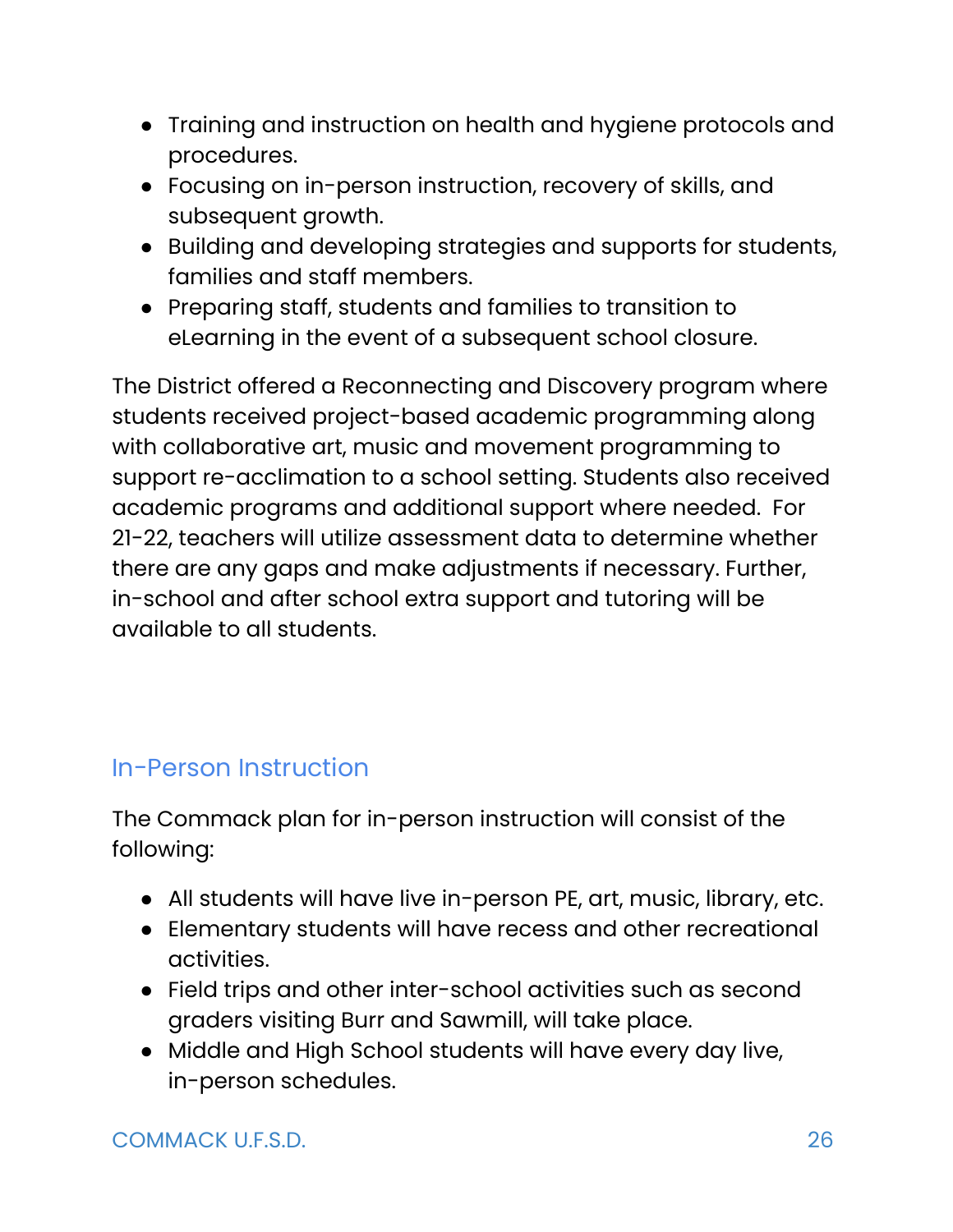- Before and after school clubs and activities will run and there will be more opportunities than in years past.
- All College and Career level as well as elective classes will run

### <span id="page-26-0"></span>Possibility of eLearning model

Given the possibility that communities may experience spikes in COVID-19 cases at any point during the school year, which may prompt short or long-term school closures, our District has developed an eLearning model and schedule that is agile and in sync with our onsite program.

All instruction will continue to be aligned to the New York State Learning Standards.

As noted previously, student schedules will remain the same whether instruction is in person or remote so that students do not encounter conflicts wherein synchronous lessons for different subjects are offered simultaneously.

To ensure high-quality remote learning experiences, we will standardize the use of a single online learning platform, to the extent possible, and develop a common, coordinated set of guidelines for teachers to follow when using the platform with students.

### <span id="page-26-1"></span>Tutoring for All

Commack School District will offer after school tutoring virtually to support learning. Tutors will be grade and subject specific. Sessions after school will include evening sessions i.e., 6:00 pm sessions for students in athletics and club sessions. Access to online tutoring will be communicated to parents by individual buildings once the schedule is complete.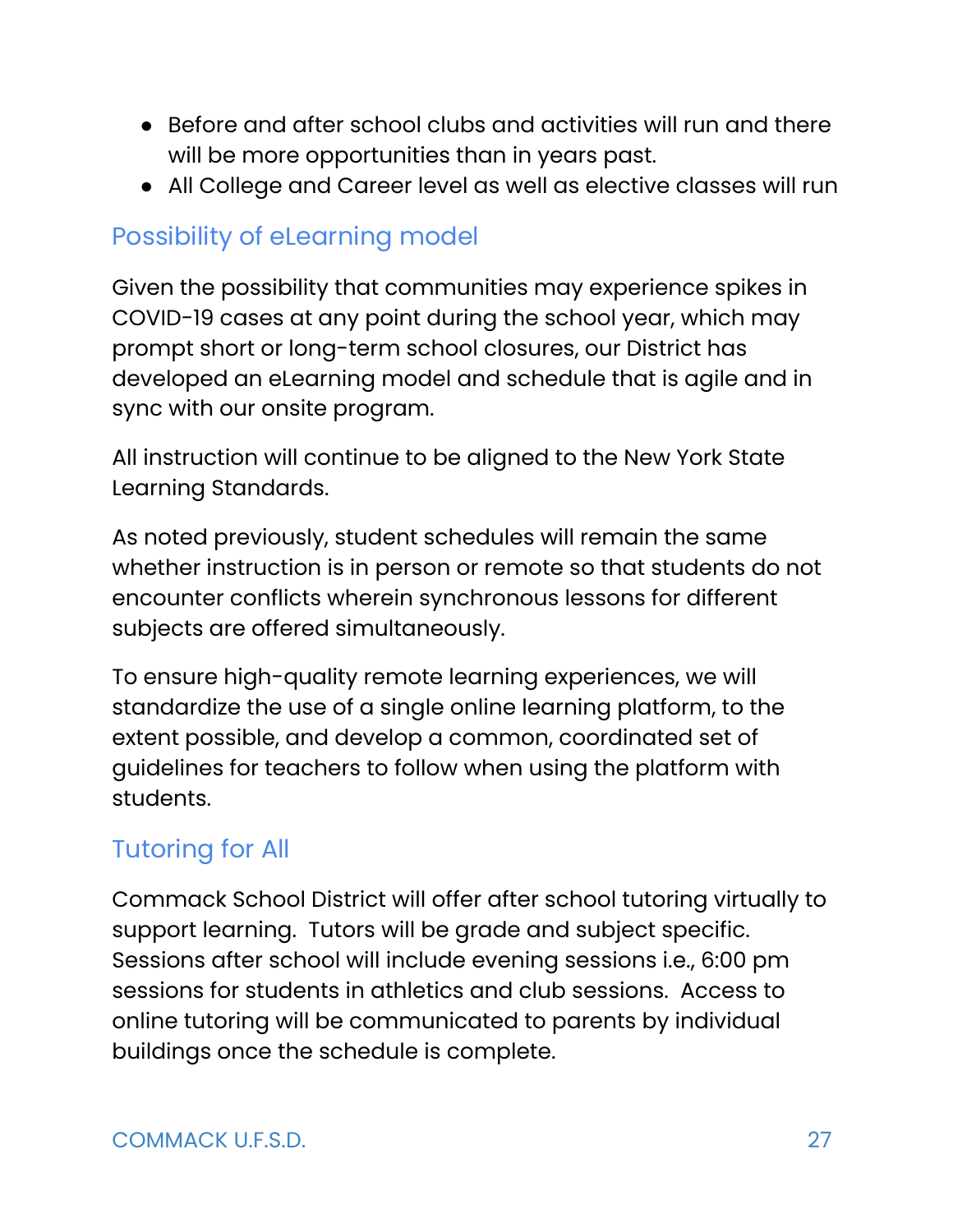### <span id="page-27-0"></span>**Elementary**

• After school, synchronous, online tutoring based on student need and parent request.

### <span id="page-27-1"></span>**Secondary**

• After school, synchronous, online tutoring based on student need and subject specific.

# <span id="page-27-2"></span>**Virtual School Options for Medically Fragile Individuals**

The plan in Commack is to have five days per week of in-person instruction for all students.

**Commack is not offering a district-run remote learning option for students and all students who are not medically excused are expected to attend school and participate in-person daily.**

<span id="page-27-3"></span>In an effort to accommodate students who are medically unable to attend school in-person, Western Suffolk BOCES is planning to offer a Regional Virtual School beginning on September 20, 2021. We have been informed;

- This program will meet all New York State Learning Standards;
- Will provide students with the opportunity to meet all graduation requirements along with their grade-level peers;
- Instruction will be live (synchronous) each day and will be led by educators from within the region;
- Participating Districts will be required to offer some level of staffing and a support fee, each of which qualify for BOCES State aid at an approximate rate of 50% (approx. \$10K-\$15K per student).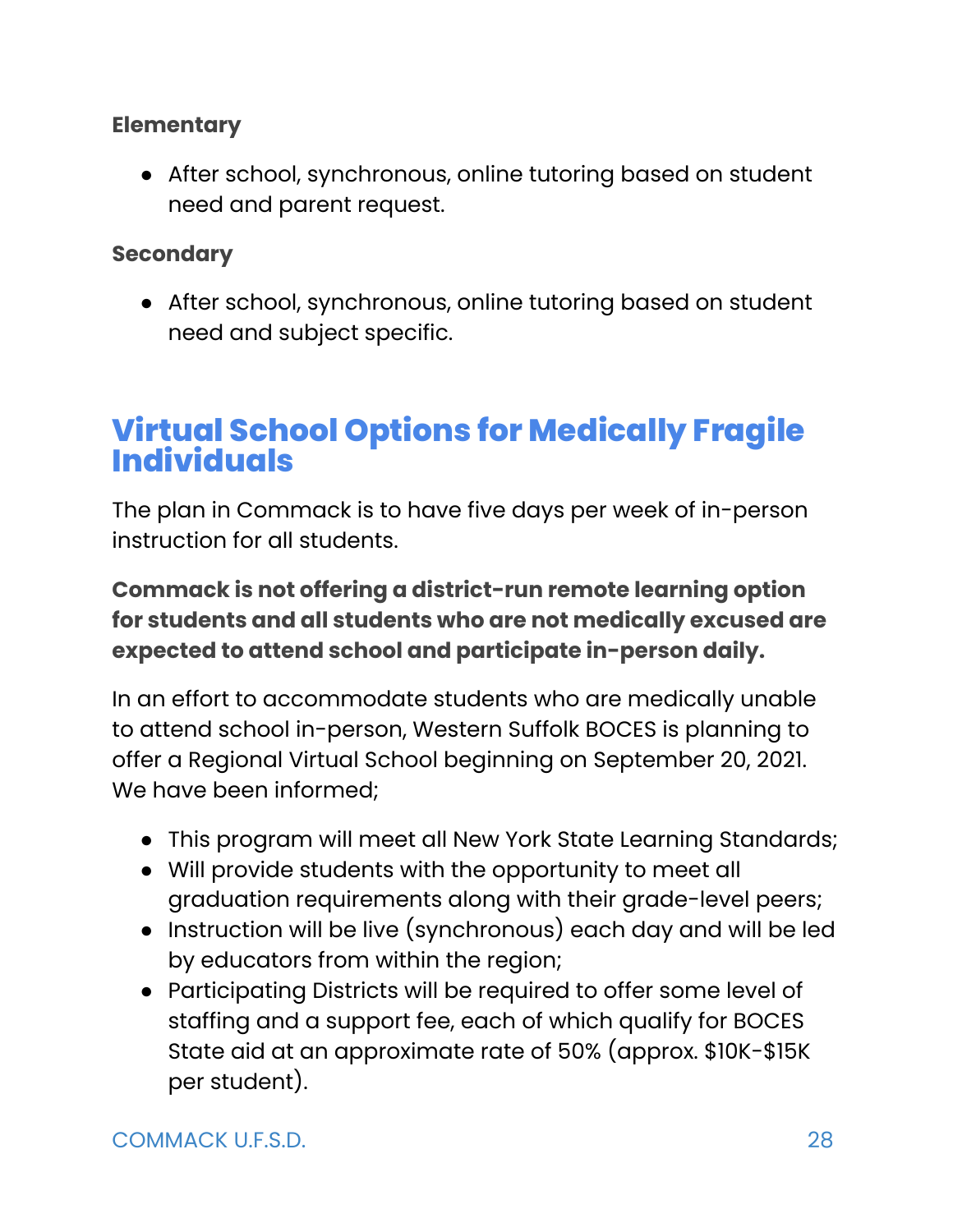### <span id="page-28-0"></span>Entrance Criteria for WSBOCES Full Remote Program

The purpose of this school is to provide medically excused students with the opportunity to continue their education in a remote / virtual environment.

Parents must provide a written, doctor approved, medical exemption from regular school, for each child they wish to enroll in the BOCES virtual school.

Registration for the virtual school requires a full year commitment (September 2021 - June 2022) and students will not have the opportunity to transition back to their home school until the following school year (September 2022).

Commack School District has prioritized efforts to return all students to in-person instruction. The District is not offering a district-run remote learning option for students and all students who are not medically excused are expected to attend school and participate in-person daily.

If you are interested in registering your child for this program, please contact Leslie Boritz, Principal of Leadership and Instruction, at 631-912-2027; or email [lboritz@commack.k12.ny.us.](mailto:lboritz@commack.k12.ny.us)

### <span id="page-28-1"></span>Homeschooling

Students who are not medically excused from attending in-person instruction and choose not to attend in-person instruction may opt for Homeschooling.

Students enrolled in Homeschool are not enrolled in a public school system because the parent opted not to enroll in a public or a private school and instead will deliver all instruction at home in accordance with state homeschool guidelines.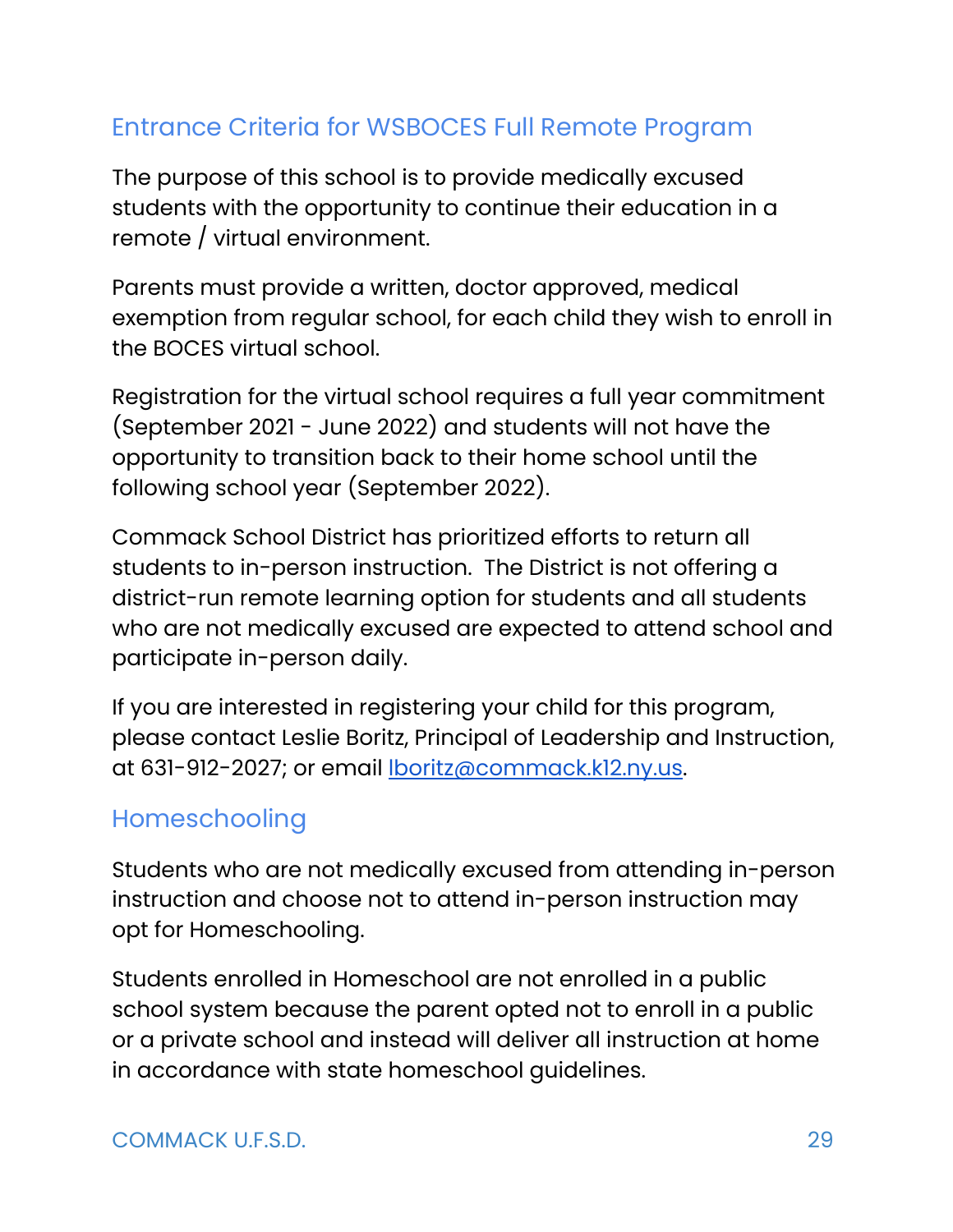Parents of, or persons in parental relation to, compulsory school age children have the legal right to instruct their children at home. If a child is being educated at home, the local school district must be assured that the child is receiving instruction in certain required courses/subjects.

Parents who wish to homeschool their children must provide written notice of intent to the school district superintendent/designee. The school district must then respond to the family and provide a copy of the home instruction regulations as well as an individualized home instruction plan (IHIP) form to complete. Parents are responsible for identifying the curriculum materials that they will use to instruct their children in the required subject areas.

Students with disabilities who are in home instruction programs pursuant to section 100.10 of the Regulations of the Commissioner of Education are eligible to receive special education services from their school district.

### <span id="page-29-0"></span>Homebound:

Homebound instruction is a form of tutorial services provided to students who are unable to attend school because of a temporary physical, mental, or emotional illness or injury. Parents requesting these services must comply with local board of education requirements to provide medical verification of the student's inability to attend school for a time that exceeds the number of days required by the district (about 10 days).

# <span id="page-29-1"></span>**FACILITIES**

In order to prevent the spread of COVID-19 infection in the District, facilities operations will continue to meet social distancing requirements and cleaning frequently touched spaces regularly.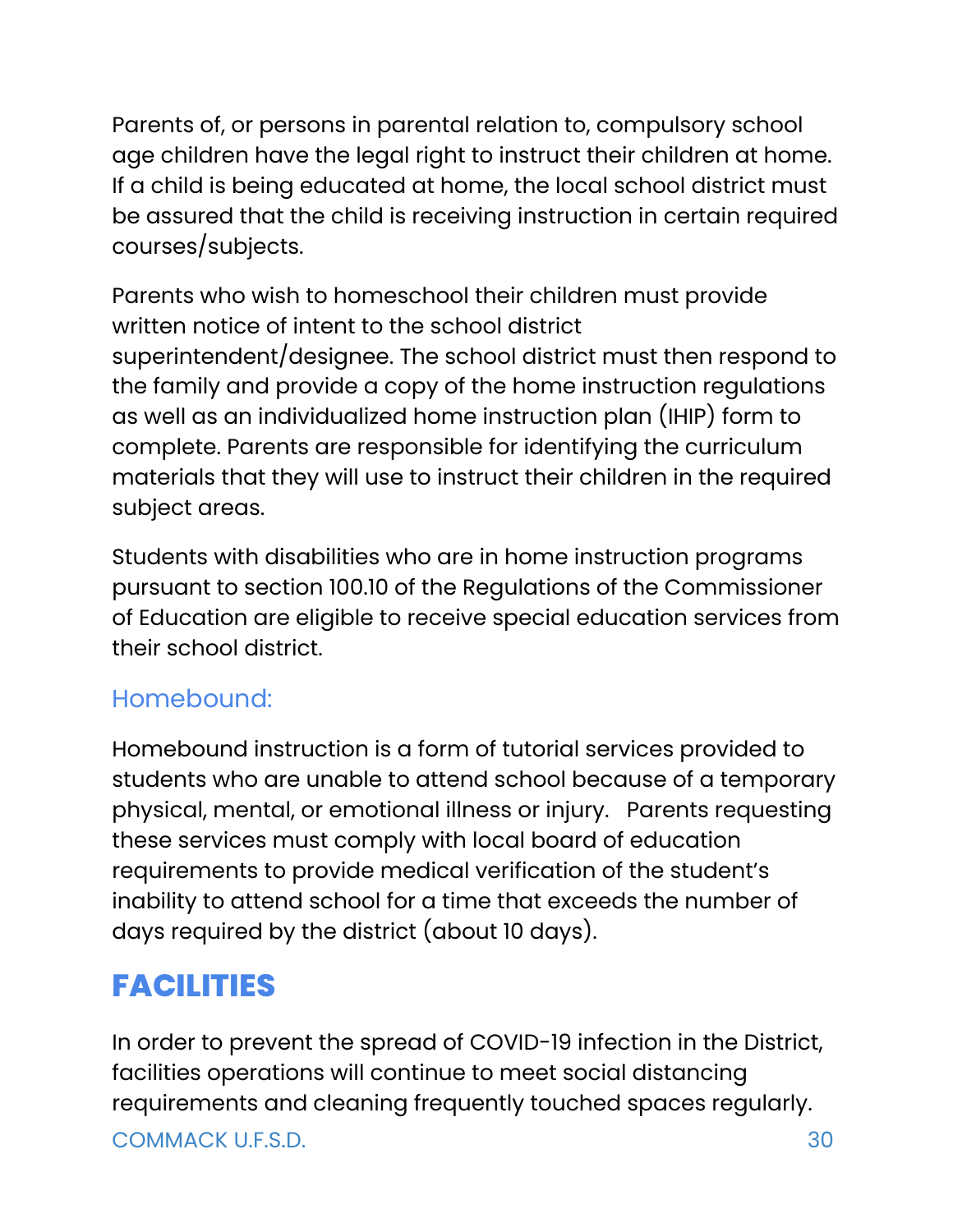In carrying out projects or tasks supporting infection control, requirements will be met for changes associated with building spaces.

### <span id="page-30-0"></span>Bathrooms

In order to maintain the required number of fixtures, the District will continue to monitor bathroom access. Paper towel dispensers are installed in bathrooms to replace hand dryers as existing hand dryers were disabled; however, not removed.

### <span id="page-30-1"></span>**Ventilation**

Where possible, filtration has been upgraded to MERV 13. Ventilation will be closely monitored during the school year and will be immediately repaired as needed. Teachers are encouraged to open classroom windows to increase ventilation.

### <span id="page-30-2"></span>**Classrooms**

Reconfiguration of classrooms will include the placing student desks 3 feet apart. No temporary or movable partitions are required at this time.

### <span id="page-30-3"></span>**Custodial**

Drinking fountains, restrooms, handrails, elevator controls and other hi-touch surfaces will be disinfected throughout the school day as well as in the evening. Each day, all evening custodians will disinfect all classrooms & offices thoroughly, including high touch areas (door knobs, light switches, desktops, etc.). Bathrooms will be thoroughly disinfected nightly, including floors. All schools have been issued mops and buckets specifically for bathroom use only; this will prevent any possible cross-contamination.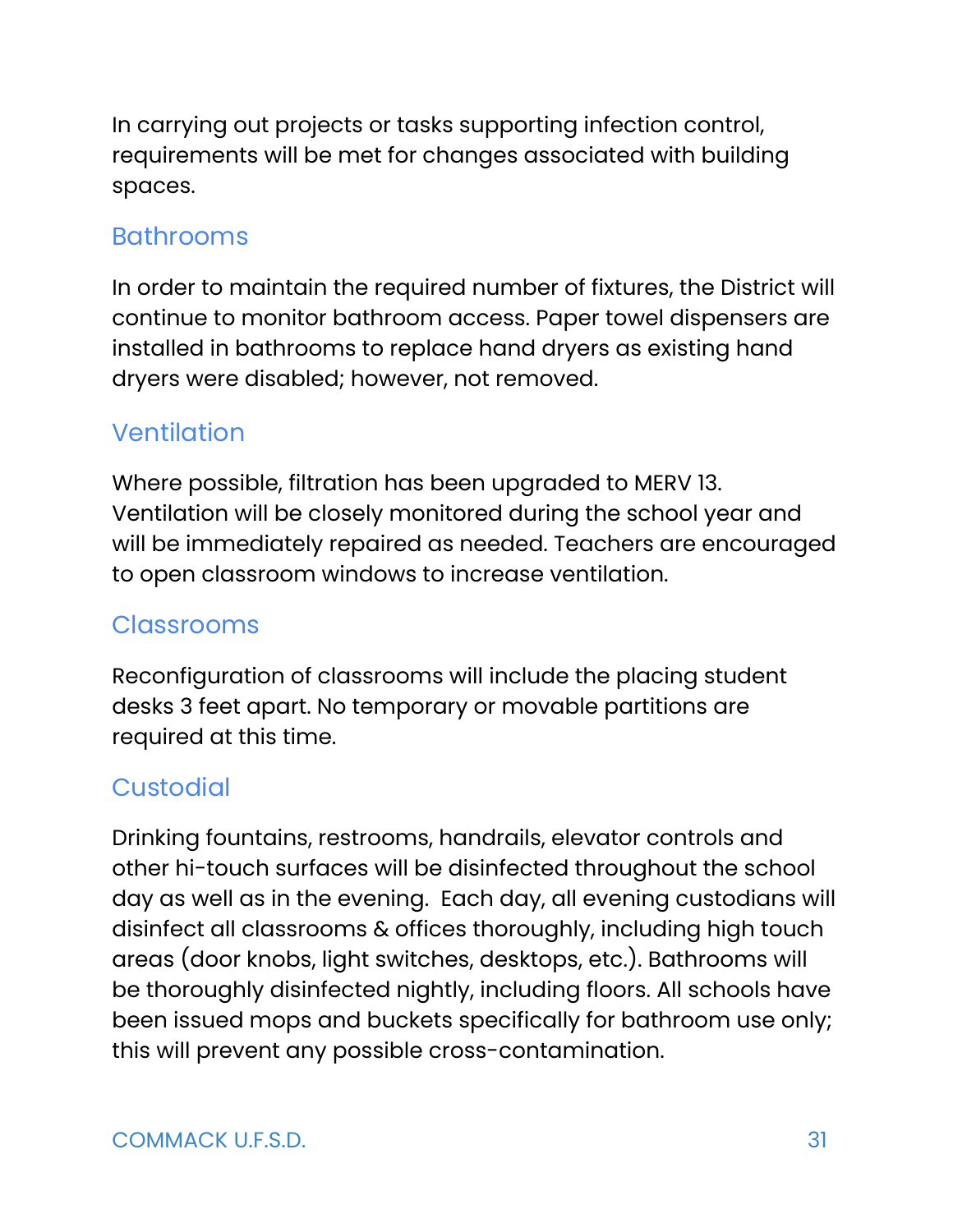# <span id="page-31-0"></span>**NUTRITION**

School meals will continue to be available to all students in the cafeteria. The District will continue to work with our food distribution company, Whitsons Culinary Group to ensure that all health and safety guidelines are followed and the district is in compliance with Child Nutrition Program requirements.

### <span id="page-31-1"></span>Meals Onsite

The District is working with our food service distributor, Whitsons Culinary Group, to ensure that students will be able to purchase lunch. Further, free and reduced lunch recipients will be provided lunch every day. For students, meals will be provided while maximizing physical distancing between students. Students do not need to wear face coverings when seated and eating.

Students will be taught about proper hand hygiene before and after eating.

All buildings will be required to follow the District's Allergy Plan.

### <span id="page-31-2"></span>Lunch Program for all levels:

We have developed social distancing plans for each school cafeteria to maximize social distancing as appropriate. Elementary students will split their 50 minute lunchtime into equally allotted eating time and recreational time. Middle School students will split their 41 minute lunchtime into equally allotted eating time and recreational time. High School students will participate in a 40 minute lunch period. All students will wash/sanitize hands before eating and tables will be disinfected between seatings and social distancing will be maximized.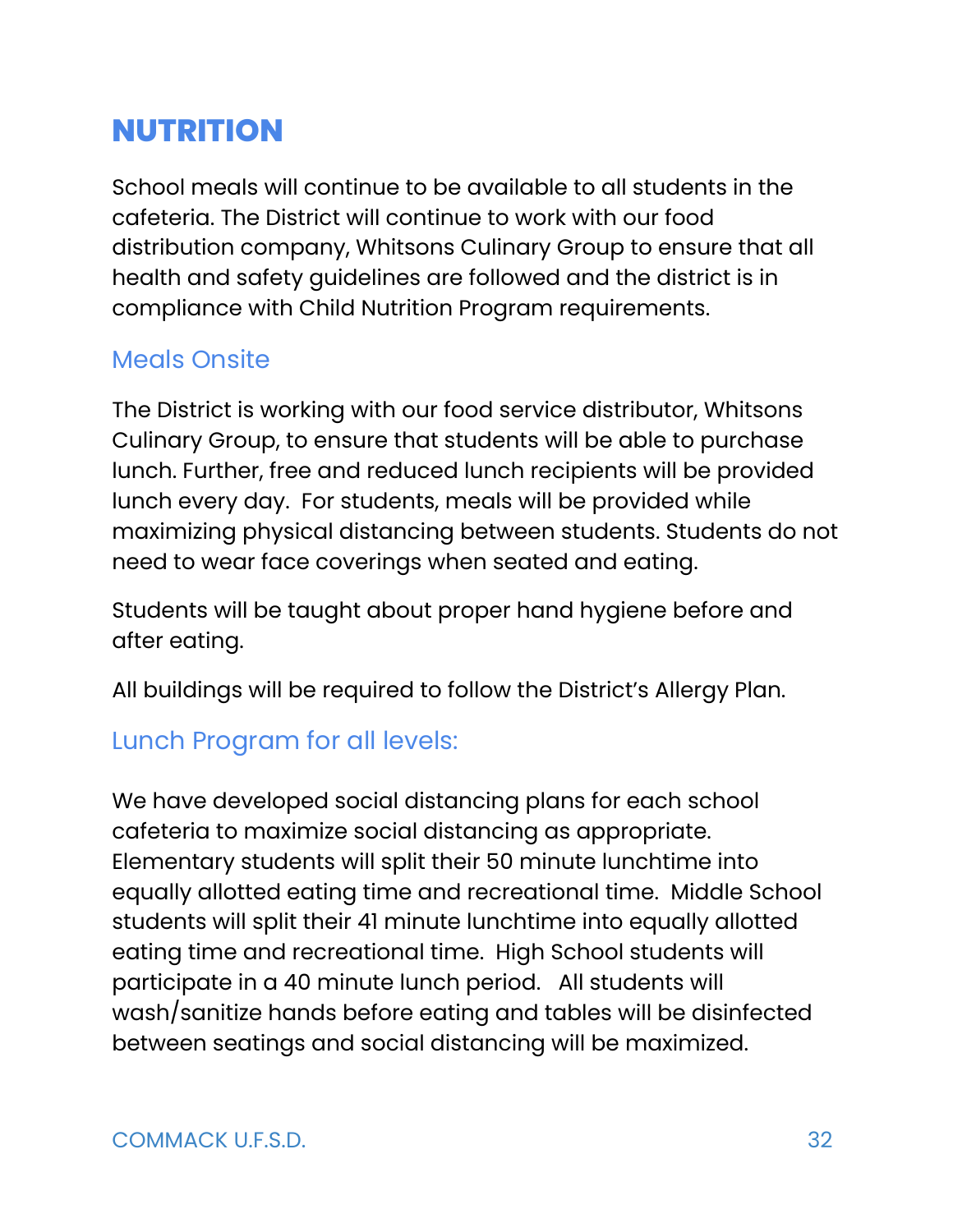# <span id="page-32-0"></span>**TRANSPORTATION**

### **All eligible students will be able to ride the school bus**

- Depending on the bus, students may need to share seats with other students.
- Parents can drive their child to school if they so wish.

*Passengers and drivers must wear a mask on school buses, including on buses operated by public and private school systems, regardless of vaccination status, subject to the exclusions and exemptions in the CDC's Order.*

The district will conduct transportation activities that are consistent with state-issued public transit guidance and NYSED School Reopening guidelines. Students and school staff must wear acceptable face coverings at all times on school buses (e.g., entering, exiting, and seated) and should maintain appropriate social distancing to the extent practicable.

Students whose physical or mental health would be impaired and provide medical documentation are not required to wear a face covering.

Pupil transportation will be provided to nonpublic, parochial, private, or students whose Individualized Education Plans have placed them out of district whose schools are meeting in in-person sessions.

All students are entitled to transportation by the district to the extent required by law. Transportation departments do not have the ability or the right to deny transportation for children who are in foster care or homeless. Parents/guardians who may have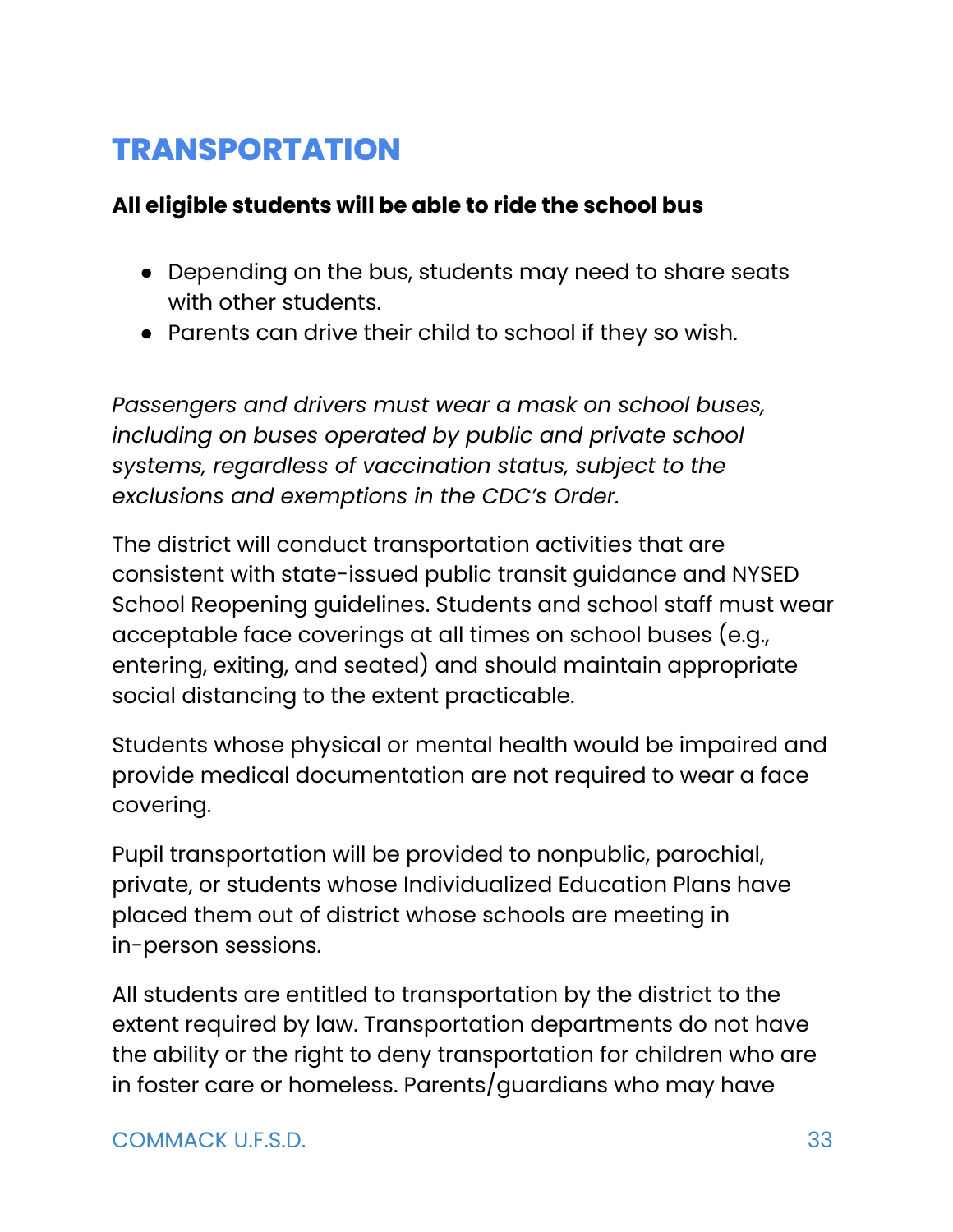missed the due date to request out of district transportation due to a reasonable excuse may file a 310 appeal with the Commissioner of Education.

### <span id="page-33-0"></span>School Bus Staff

School bus drivers, monitors, attendants and mechanics are required to perform a self-health assessment for symptoms of COVID-19 before arriving at work. If personnel are experiencing any of the symptoms of COVID-19, they will notify their employer as per the reporting policies and seek medical attention.

School bus drivers, monitors, attendants and mechanics must wear a face covering.

Transportation departments/carriers will provide Personal Protective Equipment such as masks and gloves for drivers, monitors and attendants in buses as well as hand sanitizer for all staff in their transportation locations such as dispatch offices, employee lunch/break rooms and/or bus garages.

Students who participate in District provided transportation will adhere to the the following protocols:

- All students will be required to wear a face covering on the bus.
- The District will be reinforcing bus rules in the schools and ask that families do the same at home to help ensure the safety of bus riders. Every bus is equipped with a camera that will be used to identify students who break rules related to their face covering. The District will be enforcing a three-strike policy for offenders. Strike one results in a one-week bus suspension. Two strikes results in a two-week bus suspension. Three strikes will result in students being suspended from the bus for the remainder of the year. Please note, students who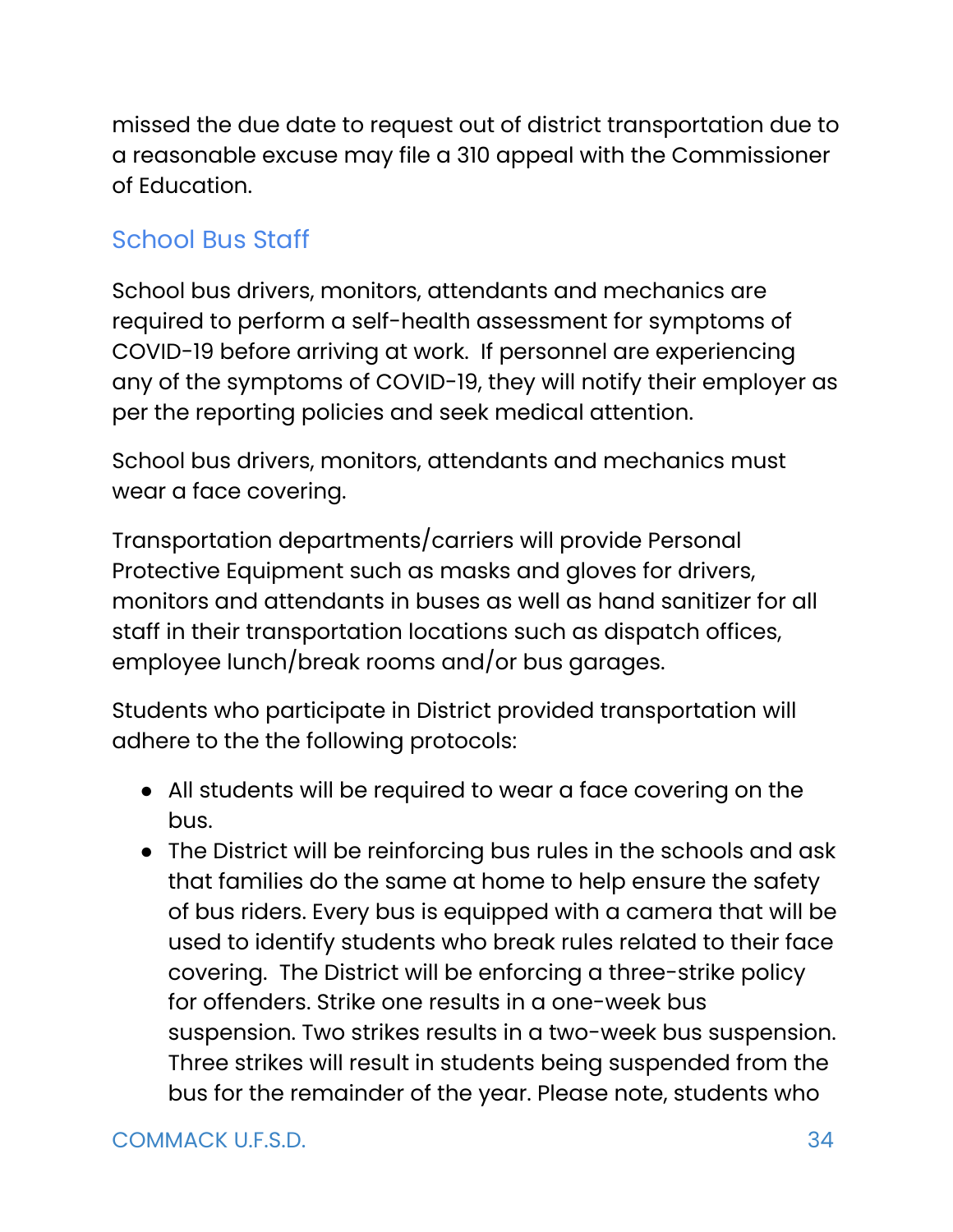are unable to medically tolerate a face covering and have submitted medical documentation for a proven reason will be provided accommodations.

Protocols for bus drivers, monitors and attendants include:

- Transportation staff are encouraged to wash their hands with soap and water before and after am and pm runs to keep healthy and prevent the spread of respiratory and diarrheal infections from one person to the next. Germs can spread from other people or surfaces when you:
	- touch your eyes, nose, and mouth with unwashed hand
	- touch a contaminated surface or objects
	- blow your nose, cough, or sneeze into hands and then touch other people's hands or common objects

# <span id="page-34-0"></span>**SOCIAL EMOTIONAL WELL-BEING**

We recognize that the social emotional well-being of our students and staff during these challenging times is critically important. The District has made resources and referrals available to address mental health, behavioral, and emotional needs of students, faculty, and staff. The District has done this by planning the following for students:

- Orientation programs will be facilitated by counselors, social workers, psychologists and teachers to re-orient students to the school building and new model of school.
- Small in person groups will meet. These groups are designed to foster and build relationships with adults and peers. Some themes will include: Mindfulness, Relationship Building, Self-Care, Self-Management, and Healthy Living.
- Teachers will work in unison with counselors and mental health providers on social emotional learning in the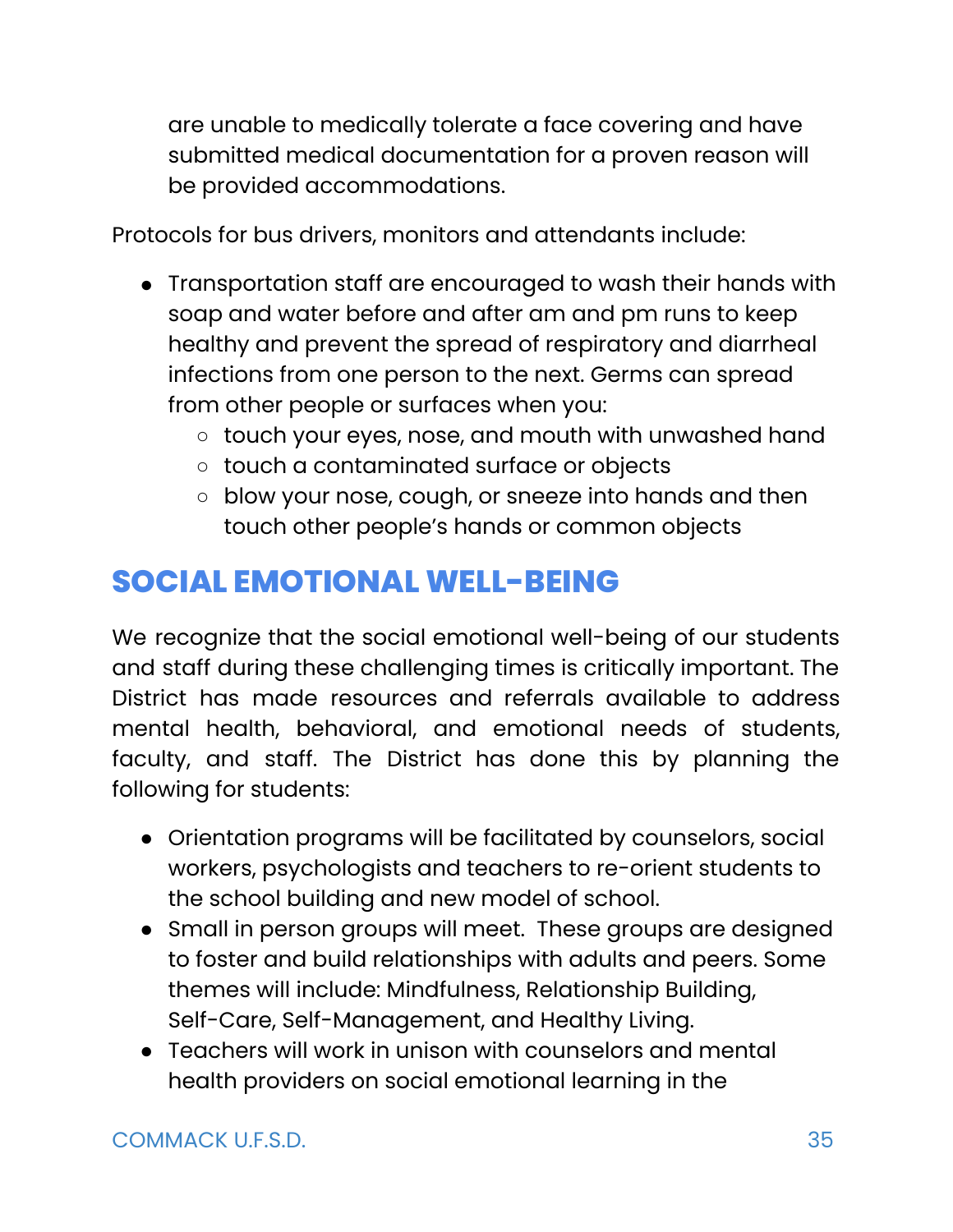classroom, including a focus on the Social Emotional Competencies.

● Continue the use of the District's referral process for students in need of additional support.

The District has established an advisory council. In partnership with parents/guardians, administrators, teachers, support personnel and community members; school counselors will continue to review and update the comprehensive developmental school counseling program plan to meet current needs.

The District will provide professional development opportunities for faculty and staff on how to talk with and support students during and after the ongoing COVID-19 public health emergency, as well as provide support for developing coping and resilience skills for students, faculty, and staff. For 2021-2022, our mental health COVID response plan includes; expanding our mental health staff and offerings to students and families.

- Teachers and staff will engage in professional development on; trauma-informed teaching and coping in a pandemic.
- We will expand our drug and alcohol prevention and intervention groups, emphasizing prevention and positive coping.
- We have identified curricula to support coping, and executive functioning skills.
- Commack will be providing additional counseling groups focused on: socialization, anxiety, transition, and executive functioning skills for students across all grade levels.
- We have hired additional mental health staff whose work will include providing counseling services before and after school for students.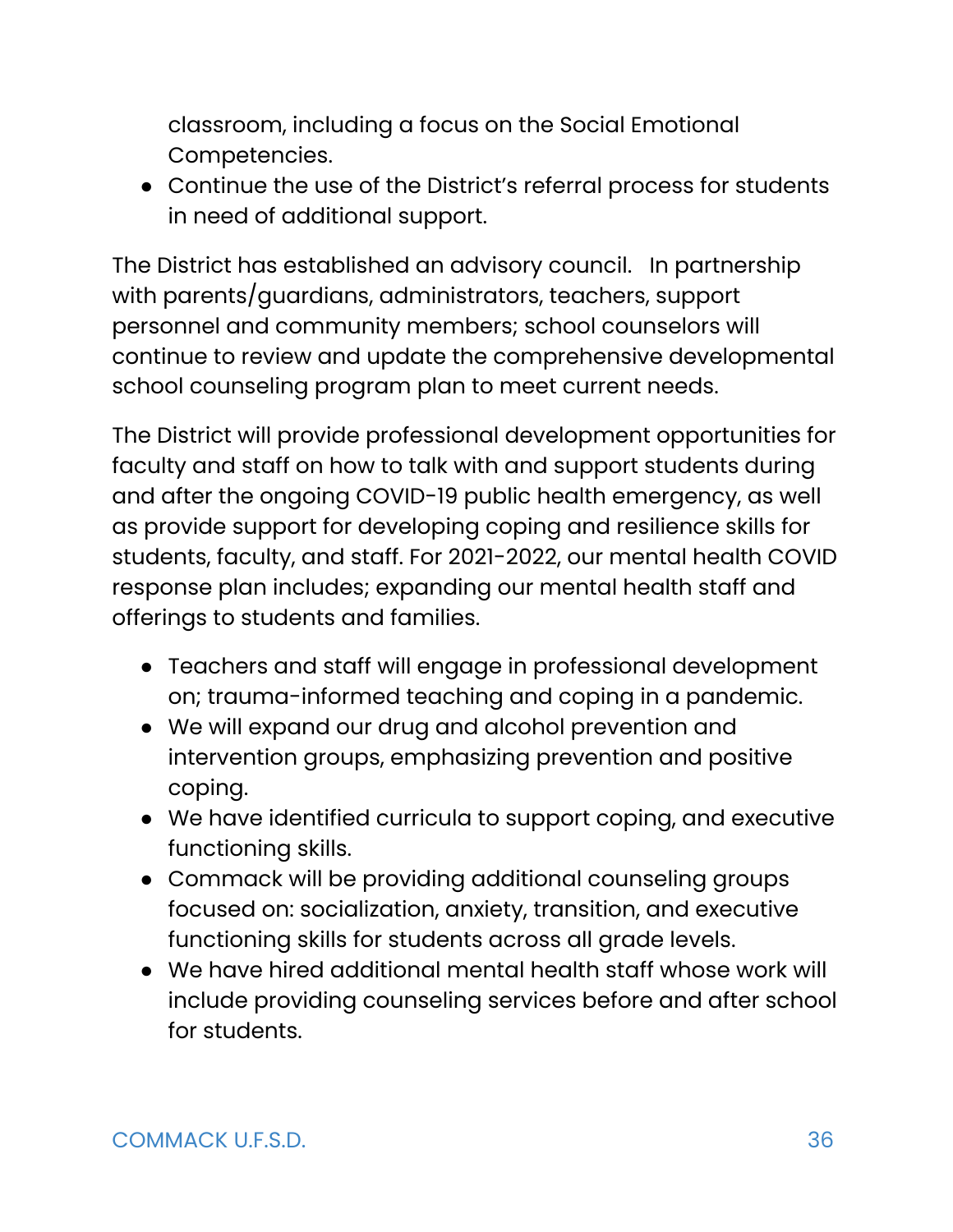● A Parent Resource Center will be available to families and will provide parent support. If necessary, the Resource Center will connect parents with outside community resources.

# <span id="page-36-0"></span>**ATTENDANCE AND CHRONIC ABSENTEEISM**

The following mechanisms will be used to collect and report daily teacher-student engagement or attendance.

- Teachers will record student attendance.
- All attendance will be entered into our student management system which is utilized for State reporting purposes.

# <span id="page-36-1"></span>**TECHNOLOGY AND CONNECTIVITY**

Given the possibility that the District may experience spikes in COVID-19 cases at any point during the school year, which may prompt short or long-term school closures, the District has developed a schedule that can continue as is in a fully remote environment.

### <span id="page-36-2"></span>Access to Devices

It is imperative that students and staff are able to stay connected in a remote eLearning environment. The District has implemented a 1:1 device program for students K-12. Every student K-12 has received a personal Chromebook. In addition, all staff members have access to a laptop should the need arise.

### <span id="page-36-3"></span>Access to High Speed Internet

The District will monitor and track student engagement and participation. In the event that there is a family who is unable to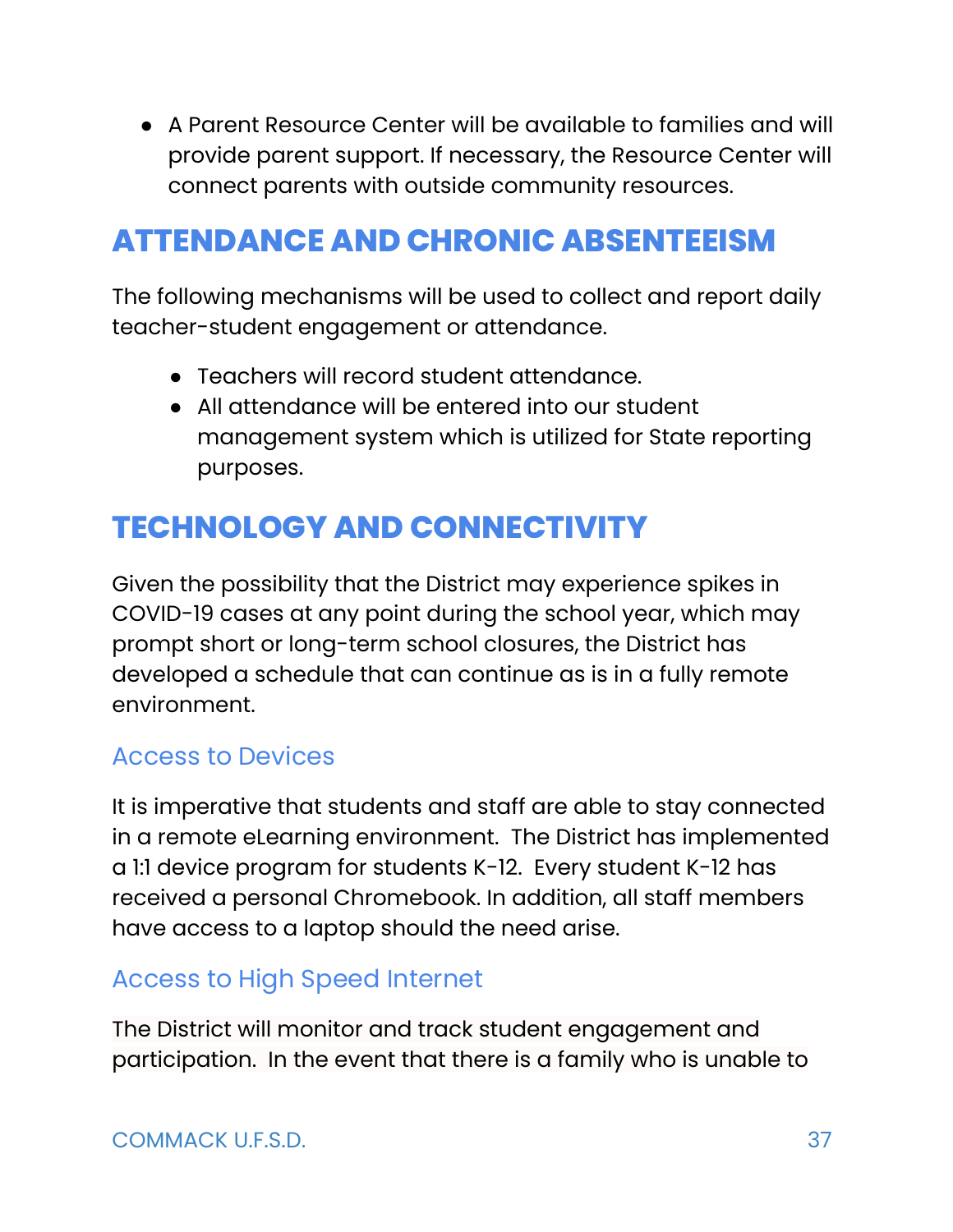connect to the internet, the District will provide contact information for Altice and Optimum (local internet providers) with the family.

### <span id="page-37-0"></span>Learning Management Resource

Commack Schools will utilize an online learning platform to deliver instructional materials. Students and staff have Google accounts and access to the tools within Google Workplace. Every teacher will have a Google Classroom which aims to simplify creating, distributing, and grading assignments. The primary purpose of Google Classroom is to streamline the process of sharing files between teachers and students. Students will apply existing knowledge to generate new ideas, products, or processes; create original works as a means of personal or group expression; use models and simulations to explore complex systems and issues and identify trends and forecast possibilities. Teachers will be able to communicate and collaborate with students, staff and parents/guardians in new and more meaningful ways. Students will interact, collaborate, and publish with peers, experts, or others employing a variety of digital environments and media; communicate information and ideas more effectively to multiple audiences using a variety of media and formats; develop cultural understanding and global awareness by engaging with learners of other cultures in a safe context while also learning about the responsible use of information technology.

# <span id="page-37-1"></span>**SCHOOL ACTIVITIES**

**Field Trips:** Will be determined as per NYSED, DOH, CDC, and District guidelines. Activities will be monitored in relation to positivity rates.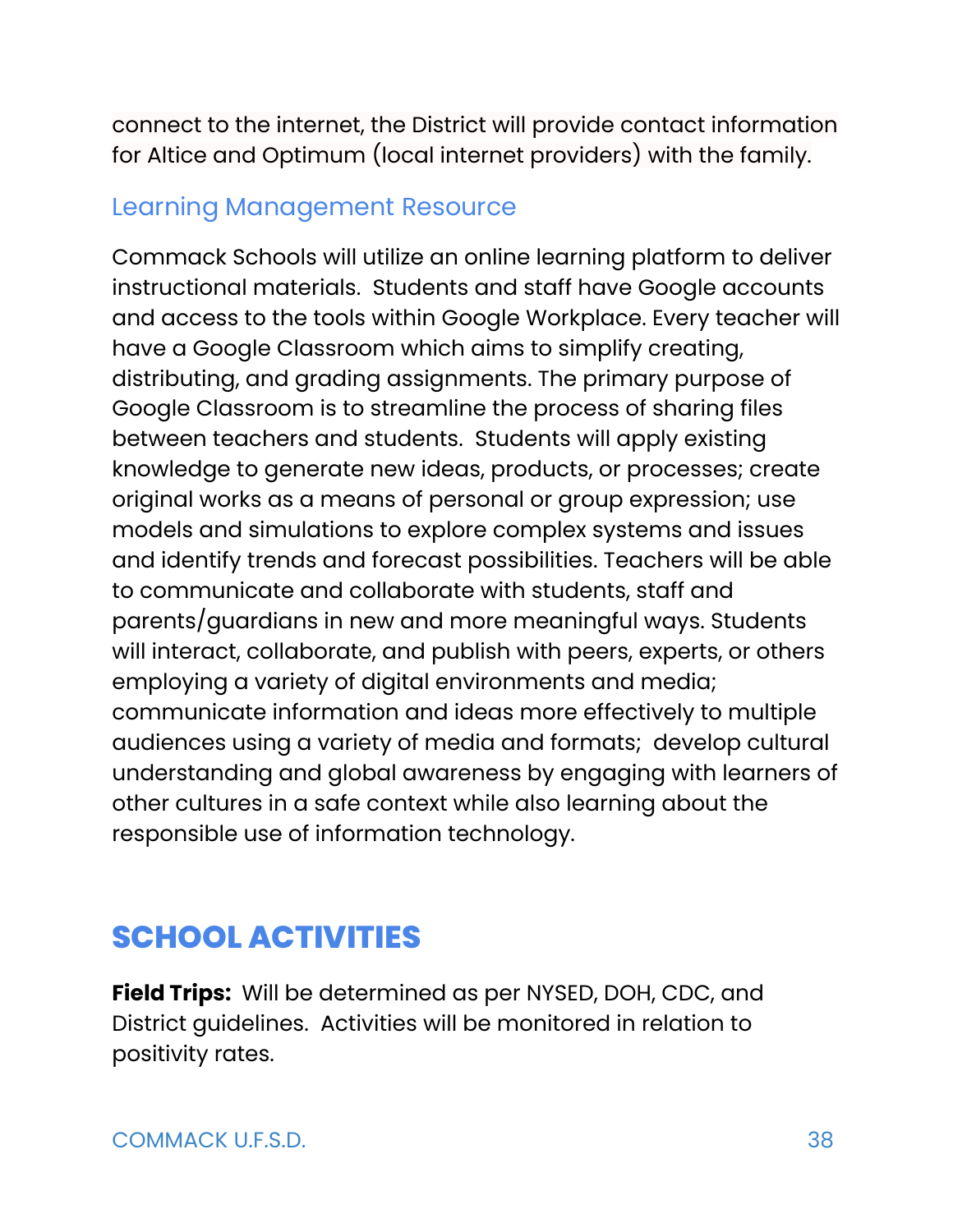**Co-curricular Activities:** Before and after school clubs and activities will run. Activities will be monitored in relation to positivity rates.

**Athletics:** A determination has been made by NYS Public School Athletic Association and/or Section XI regarding Athletics and the District will abide by that determination. Section XI has determined that Athletics will take place. We will continually be guided to the governing bodies of Athletics.

**Large Group Events:** Large group events will follow all CDC guidelines, and be monitored in relation to positivity rates.

**Community Use of Schools:** All community use of facilities will be limited and monitored based on CDC guidelines and monitored in relation to positivity rates. Approvals are subject to change due to positivity rates within each facility.

**School Visitors:** Responsible Parties should limit on-site interactions (e.g., designating separate ingress or egress for faculty and staff, eliminating bidirectional flow of individuals to the extent practicable). As a result, we will limit visitors to essential and/or necessary functions (i.e. picking up your child). This means parents/guardians will be strictly limited in classrooms, hallways or other areas.

# <span id="page-38-0"></span>**Childcare**

A written plan is in place for before and aftercare programs run by SCOPE. Policies regarding before and aftercare programs include, PPE usage, cleaning and disinfection requirements, as well as risk of COVID-19 transmission.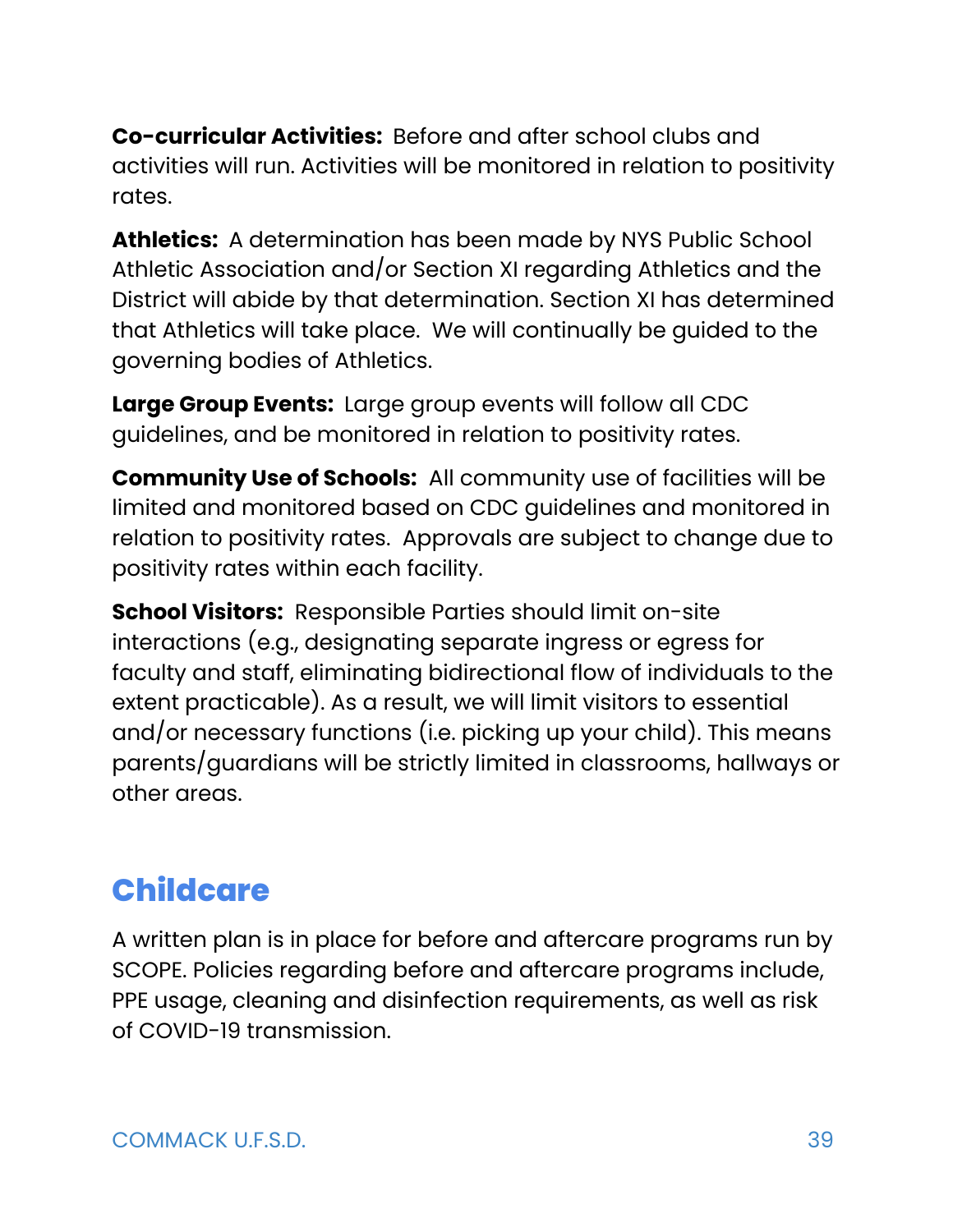# <span id="page-39-0"></span>**SPECIAL EDUCATION**

# <span id="page-39-1"></span>Free Appropriate Public Education (FAPE)

A student's Individual Education Program (IEP)s is followed to the greatest extent possible. All materials will continue to be provided in a family's native language (via technology at Hubbs) and agency interpreters will continue to be used for CSE meetings. CSE/CPSE will continue to follow best practices in communicating in a parent friendly fashion when in meetings and when interpreting results of testing at meetings. All parents will be invited to participate in all conversations regarding student functioning.

### Collaboration

Commack will continue to work closely with preschool agencies and Out-of-District programs to identify the specific service plans for each center-based program/related service agency. The District will continue to ensure that we are following the IEP to the greatest extent possible when working with local schools and programs.

### Access

Commack has and will continue to provide students with their necessary accommodations, modifications, supplementary aids and services and technology. Elementary students will receive instruction from their special education teachers as stated on their IEPs. Students will access all curriculum and materials in person.

### <span id="page-39-2"></span>Documentation

Commack will continue to document attendance and student participation. When services are denied by families, providers will continue to file the requests/absences. These requests inclusive of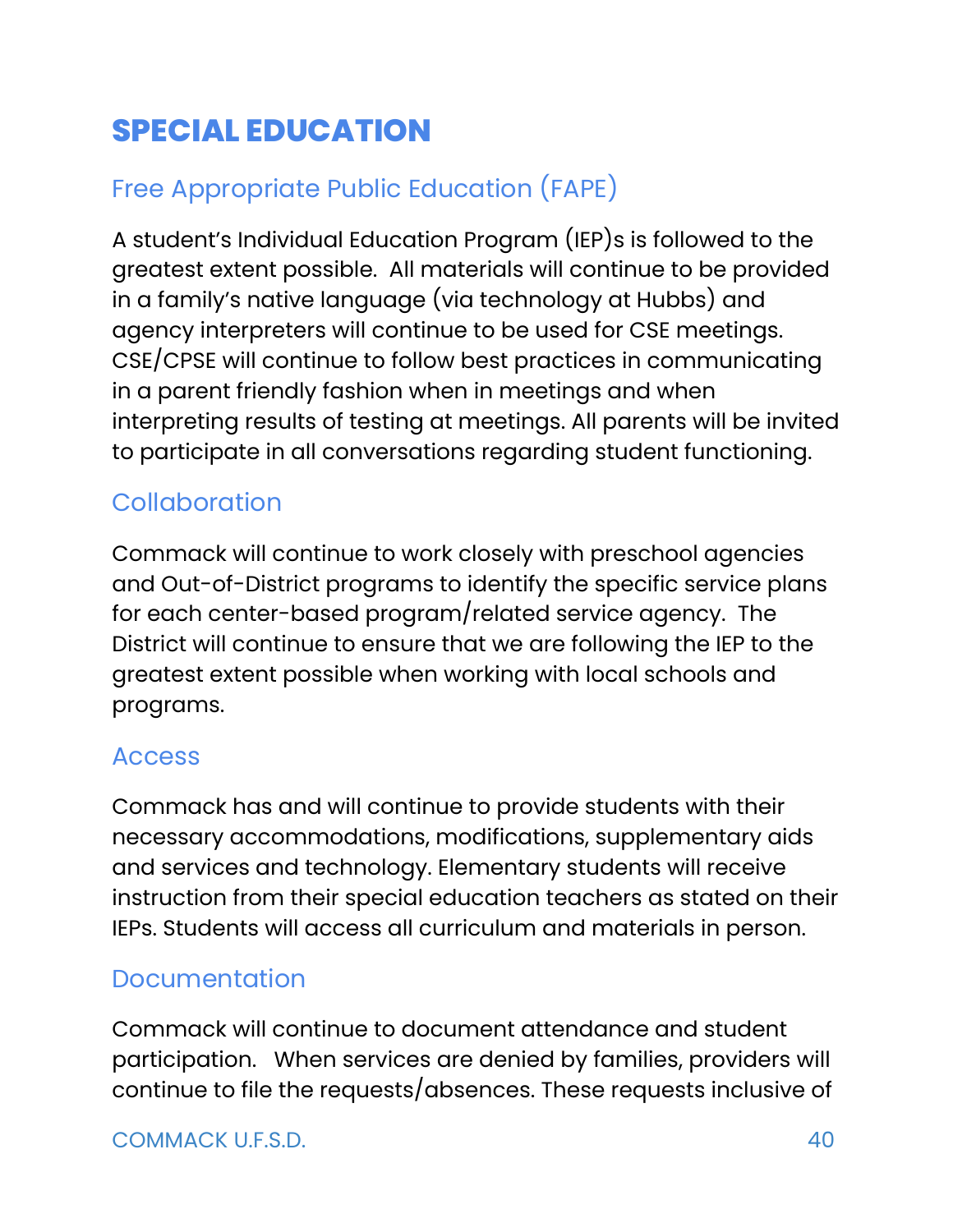communication with families indicating the denial of programs/services will be honored and documented within the contact log in our online data system (IEP DIRECT).

### Least Restrictive Environment (LRE)

The District will continue to educate students in their least restrictive environment. As such, students who are placed in split programs (i.e., Special Class and Integrated Co-Teaching) will continue to be enrolled in their appropriate and approved programs. Currently, students in our elementary special classes are paired with a buddy class to allow time with their non-disabled peers. The IEP will continue to reflect the process (management section) of how we provide instruction and access to LRE (different for each student).

### IEP Implementation

With the recognition of the fact that services are most effective in-person, the District's plan allows for students to receive in person programming. All students are scheduled to attend every day in person. Their program is provided in person. Related service groups are created based on classroom rosters, to the greatest extent possible. The goal is to have students in groups which are appropriate based on their level of need.

### Provision of Services

All students will be onsite daily, and all related services will be provided in person.

### Progress Monitoring

Teachers must continue to take specific data to support the academic progress of their students. Teachers and providers are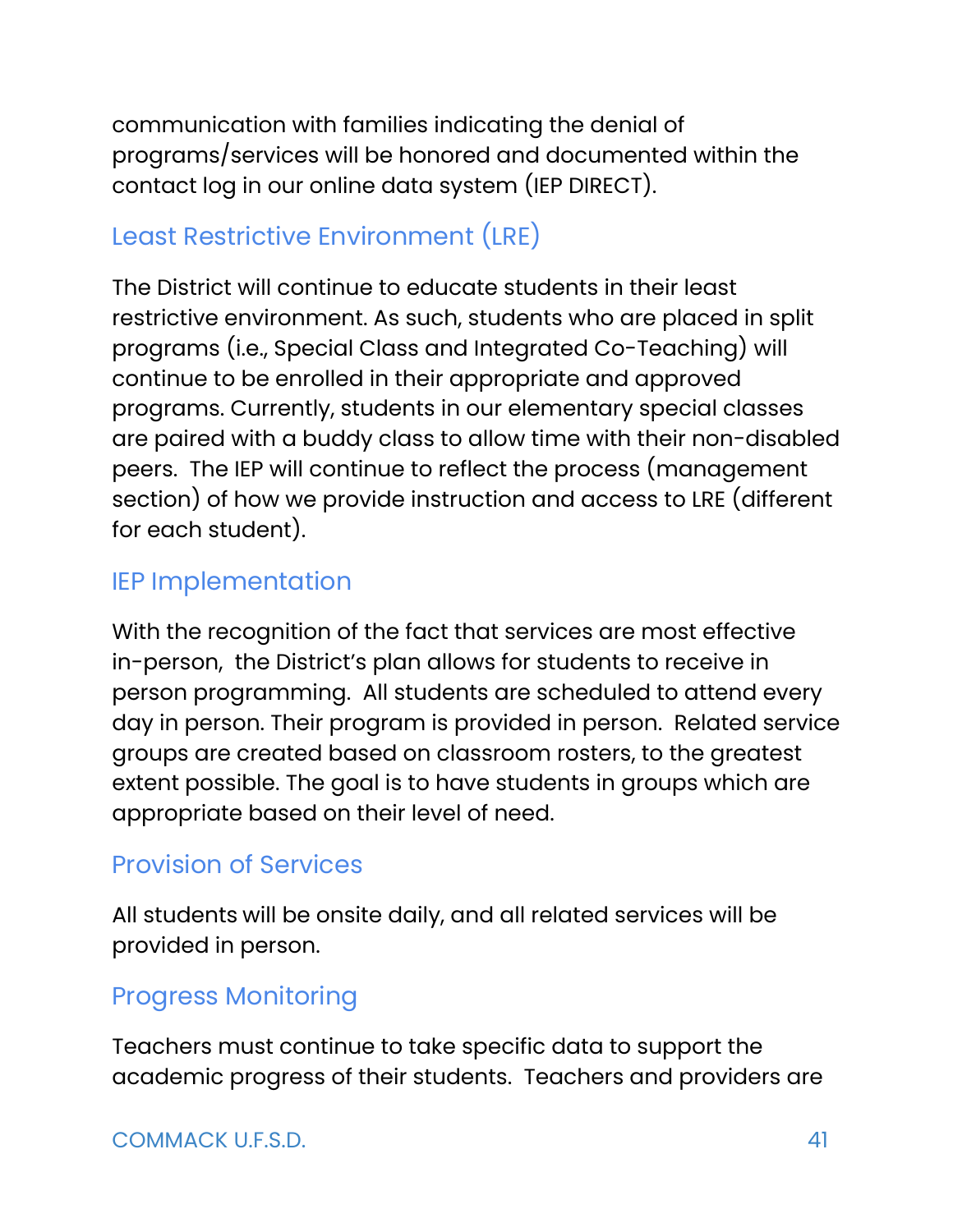required to identify data collection methods that will determine the level of service students need. This data will help to identify student need/level of functioning and guide recommendations moving forward. This data will provide documentation of continued student progress to guide decisions about levels of service.

### <span id="page-41-0"></span>IEP Implementation Documentation

IEP progress reports will continue to be specific in regard to how services are provided and the child's progress. Comments will continue to be required stating the specific circumstances of the students' provision of services.

### Child Find

The special education department will continue to work with families to initiate referrals to CPSE/CSE. The department will work with the county regarding students who are transitioning from Early Intervention to preschool so there is no lapse in services. In addition, schools continue to meet with their child study teams (or instructional support teams) to ensure students are getting evaluated and supported as needed.

### <span id="page-41-1"></span>Referral

The referral process for initiating an evaluation by the Committee of Special Education will remain the same. Parents/guardians and/or school personnel can refer students to the Committee of Special Education if they are concerned a student is not making adequate progress. Parents/guardians can find guidance on the Commack UFSD website at A Parent's Guide to Special [Education](https://www.commackschools.org/Downloads/ParentSPEDGuide2.pdf) in [Commack](https://www.commackschools.org/Downloads/ParentSPEDGuide2.pdf) School District. It is important to work with staff and parents/guardians, so they understand the referral process.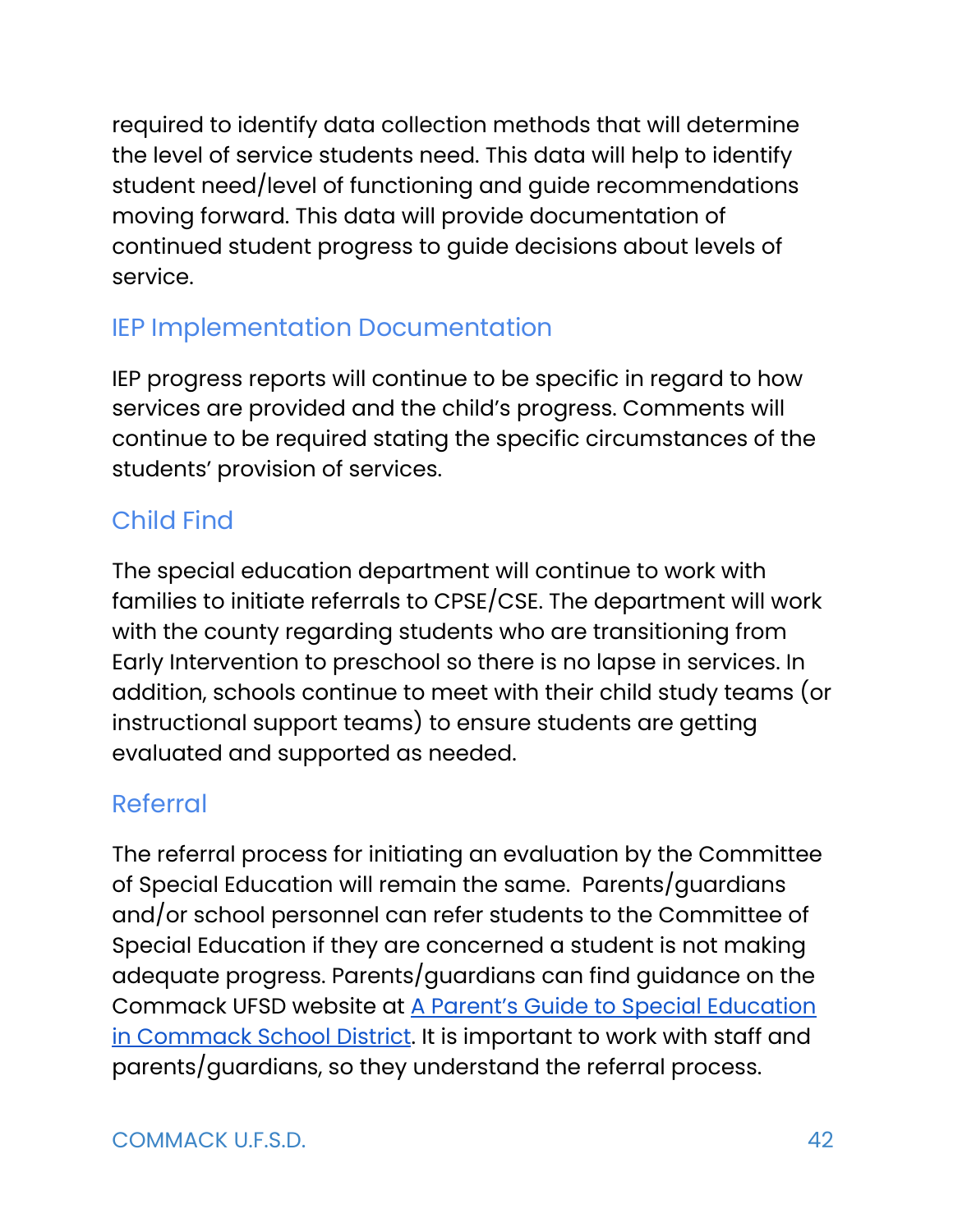Parent and staff referrals will continue to be considered as per the Commissioner's Regulations.

### <span id="page-42-1"></span>Communication and Meaningful Outreach

The special education department will continue to participate in Special Education Parent Teacher Association (SEPTA) meetings where information will be disseminated along with letters to parents/guardians on a regular basis. Case managers are required to have on-going conversations with parents/guardians to keep them informed and in contact with the school to foster the home to school connection.

### Procedural Safeguards/PWNS

The District will continue to send procedural safeguards via US mail and email. This information is sent home following the same guidelines as indicated by the regulations of the commissioner. The District will continue to meet as well as amend the IEPs with parental consent, when appropriate, to limit undue delays with student programming as per state regulations.

### <span id="page-42-2"></span>Accomodations

Teachers will continue to use multisensory teaching and learning methods. All elementary students and special class students will engage in onsite learning. All staff working with students that have an IEP will be expected to know and implement all accommodations listed on the IEP. Accommodations such as extended time, separate location, etc. will continue to be given, as appropriate.

### <span id="page-42-0"></span>**Technology**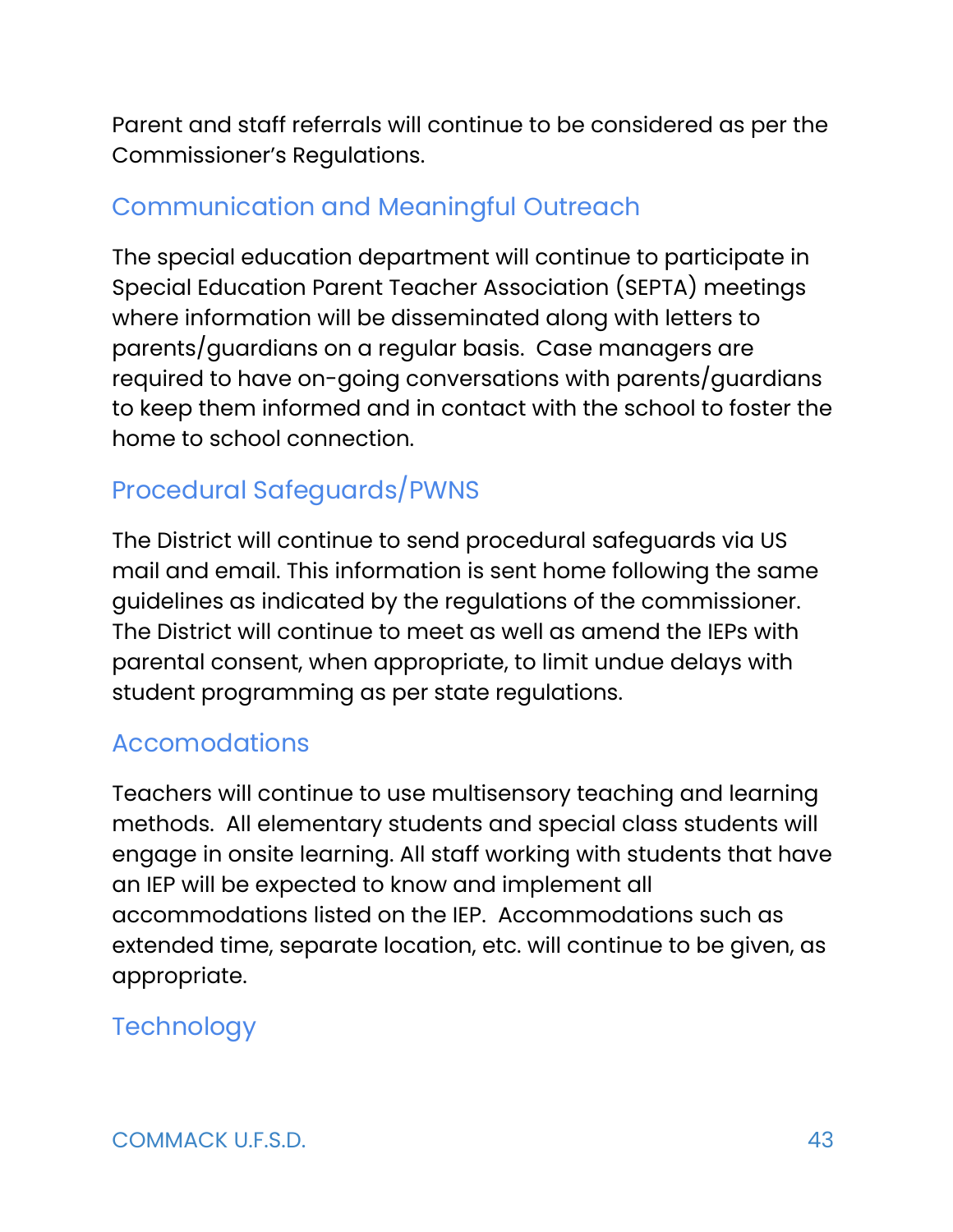All students who have the need for assistive technology on their IEP have continued access. All students in the Commack School District have been provided with a Chromebook as part of a 1:1 Device initiative. The District has provided parents with technology assistance for challenging IT situations. The District has also supported students who are in Out District Placements with IT support. The District will continue to be responsive to technology requests/concerns.

# <span id="page-43-0"></span>**SUBSTITUTE TEACHING AND STUDENT TEACHING**

The District will continue to employ certified substitute teachers whenever possible. In the event a non-certified substitute is necessary, the District will follow all New York State guidance.

The District will continue to support prospective teachers in their student teaching assignments. Student teacher placement will be at the discretion of interested Commack teachers.

# <span id="page-43-1"></span>**TEACHER AND PRINCIPAL EVALUATION SYSTEM**

All teachers and principals will continue to be evaluated pursuant to the District's approved APPR plan.

# <span id="page-43-2"></span>**FREQUENTLY ASKED QUESTIONS**

Below are responses to the questions that have been posed to the District over the last several months as we engaged in the planning necessary for the reopening of school.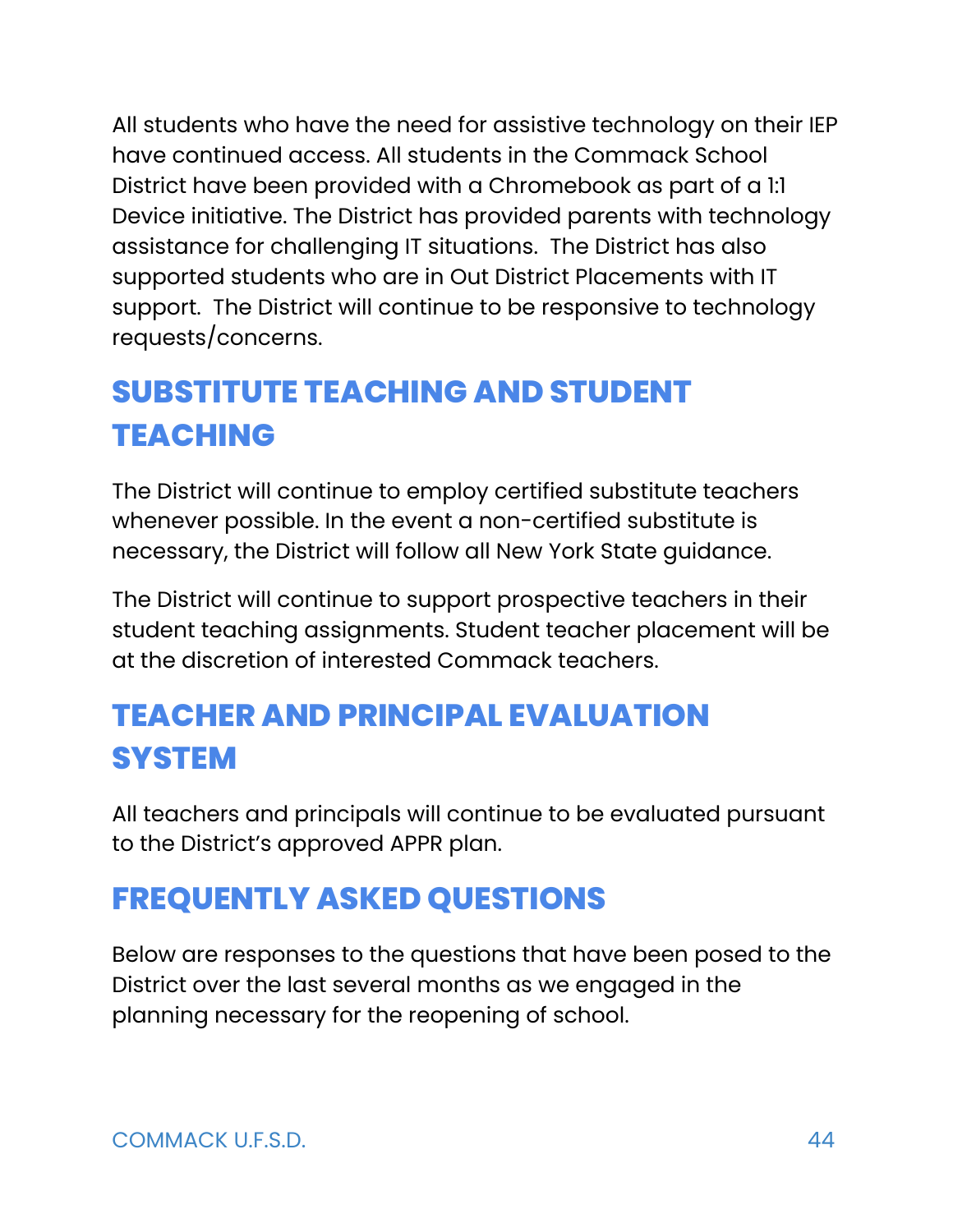### <span id="page-44-0"></span>**Health & Safety**

### <span id="page-44-1"></span>Will students be required to wear face coverings?

Governor Kathy Hochul announced on Tuesday, August 24, 2021, that she will be directing the New York State Department of Health (NYSDOH) to reinstate a universal mask mandate for all schools in New York State for the 2021-22 school year. All students, staff, and visitors must be masked while indoors and on school buses. Mask wearing outdoors is optional.

### Will remote learning be available for families who do not want to send their children to school?

Commack is not offering a district-run remote learning option for students and all students who are not medically excused are expected to attend school and participate in-person daily. Parents must provide a written, doctor approved, medical exemption from regular school, for each child they wish to enroll in the BOCES virtual school. Registration for the virtual school requires a full year commitment (September 2021 - June 2022) and students will not have the opportunity to transition back to their home school until the following school year (September 2022).

If you are interested in registering your child for this program, please contact Leslie Boritz, Principal of Leadership and Instruction, at 631-912-2027; or email [lboritz@commack.k12.ny.us.](mailto:lboritz@commack.k12.ny.us)

### Will parents have to complete a daily health attestation for their children?

Health attestations are not required at this time.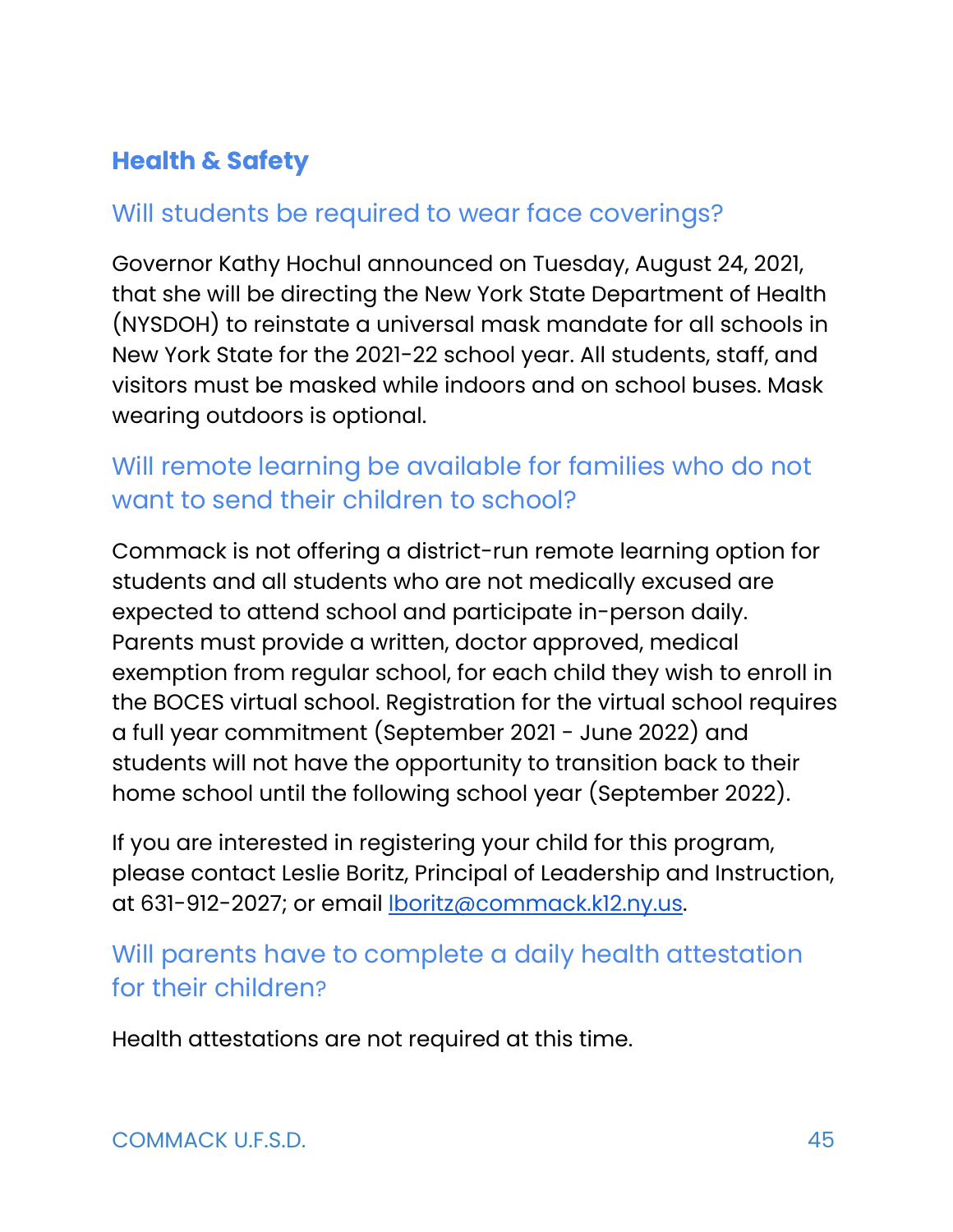### <span id="page-45-0"></span>How and when will student temperatures be taken?

The District encourages parents/guardians to take their child(ren)'s temperature before departing for school. Additionally, upon entry into the school building, students' temperatures will be taken by walking through a temperature scanner.

### Bus Supervision – Will students be required to wear a face-covering on the school bus, and how will this be enforced?

<span id="page-45-1"></span>All students will be required to wear a face-covering on the bus.

We will be reinforcing bus rules in our schools, and we ask that families do the same at home to help ensure the safety of our bus riders. Know that every bus is equipped with a camera that will be used to identify students who break social distancing rules and/or remove their face covering. We will be enforcing a three-strike policy for offenders. Strike one results in a one-week bus suspension. Two strikes result in a two-week bus suspension. Three strikes will result in students being suspended from the bus for the remainder of the year. Please note, students who are unable to medically tolerate a face covering for a proven reason will be provided accommodations.

### <span id="page-45-2"></span>How will the District deal with medically high-risk students'/ family members?

The District will work with families to accommodate the needs of all students. If you completed the Western Suffolk BOCES Regional Virtual School survey and answered, "you do not plan on sending your child to school" please anticipate follow-up written communication from the District. If you did not complete the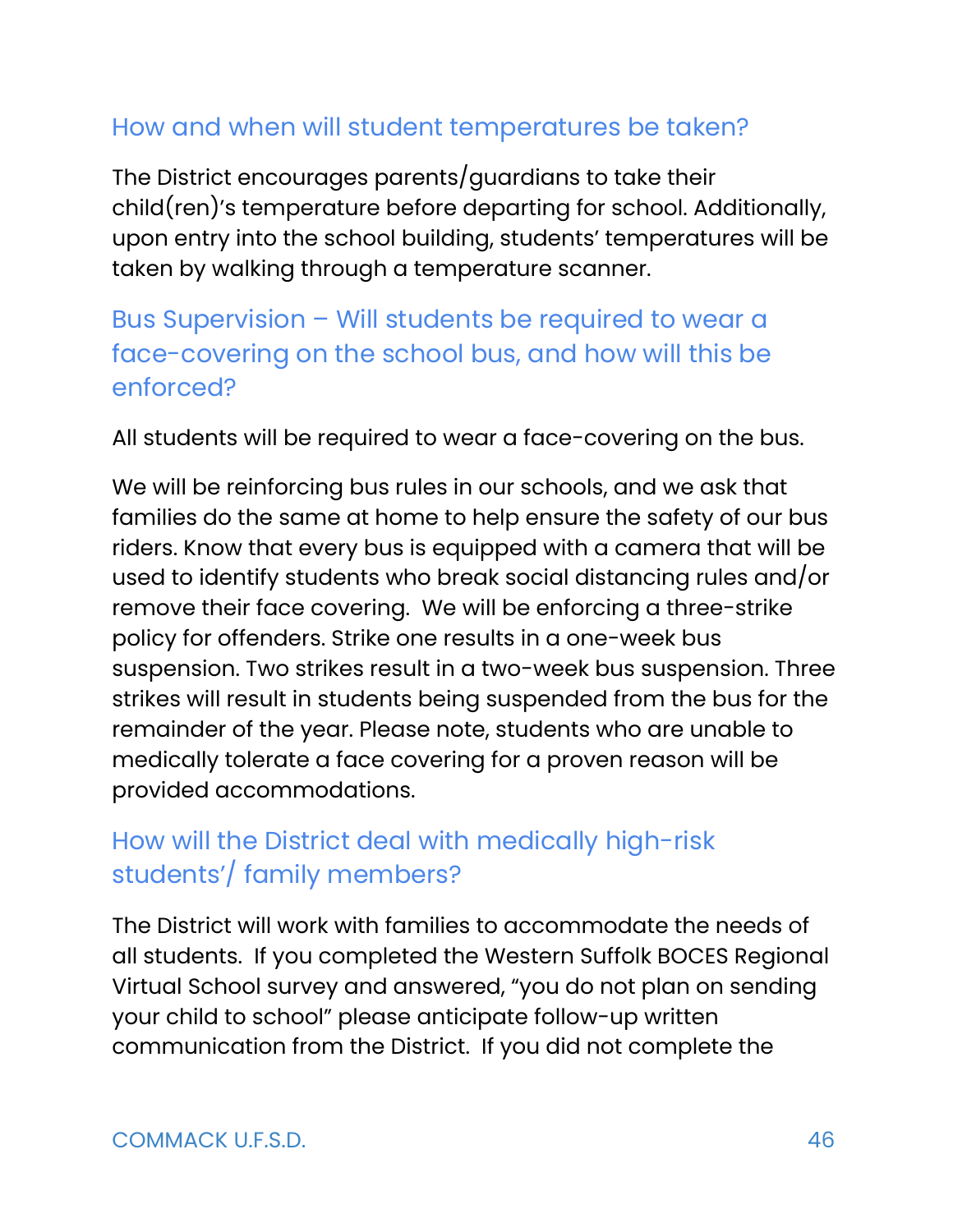survey, please email Leslie Boritz at **Iboritz@commack.k12.ny.us** for assistance in the process.

### What happens if anyone in the school tests positive for COVID? Does everyone in the school need to quarantine for 10 days?

<span id="page-46-0"></span>If anyone tests positive for COVID-19, the District will conduct contact tracing to determine any close contacts. The community will be notified of positive cases and the steps taken by the District.

### <span id="page-46-1"></span>Will there be separate nursing areas for kids who are sick and kids who get hurt?

Yes, we will have a quarantine area for anyone suspected of being exposed to COVID or demonstrating symptoms (these individuals will be picked up by a family member as soon as practical). The nurse's office will remain in use for general injuries, medication dispersal, and/or general illnesses.

### <span id="page-46-2"></span>Will students share supplies?

Students may share supplies coordinated with a system of disinfecting when appropriate.

### <span id="page-46-3"></span>How will bathrooms, classrooms, and buses be properly disinfected?

Our facilities will be disinfected several times a day in accordance with CDC guidelines. This includes utilizing hospital grade disinfecting solutions and electrostatic disinfectant sprayers. The District will maintain cleaning schedules, daily logs, and redeploy the necessary staff to ensure the guidelines are met.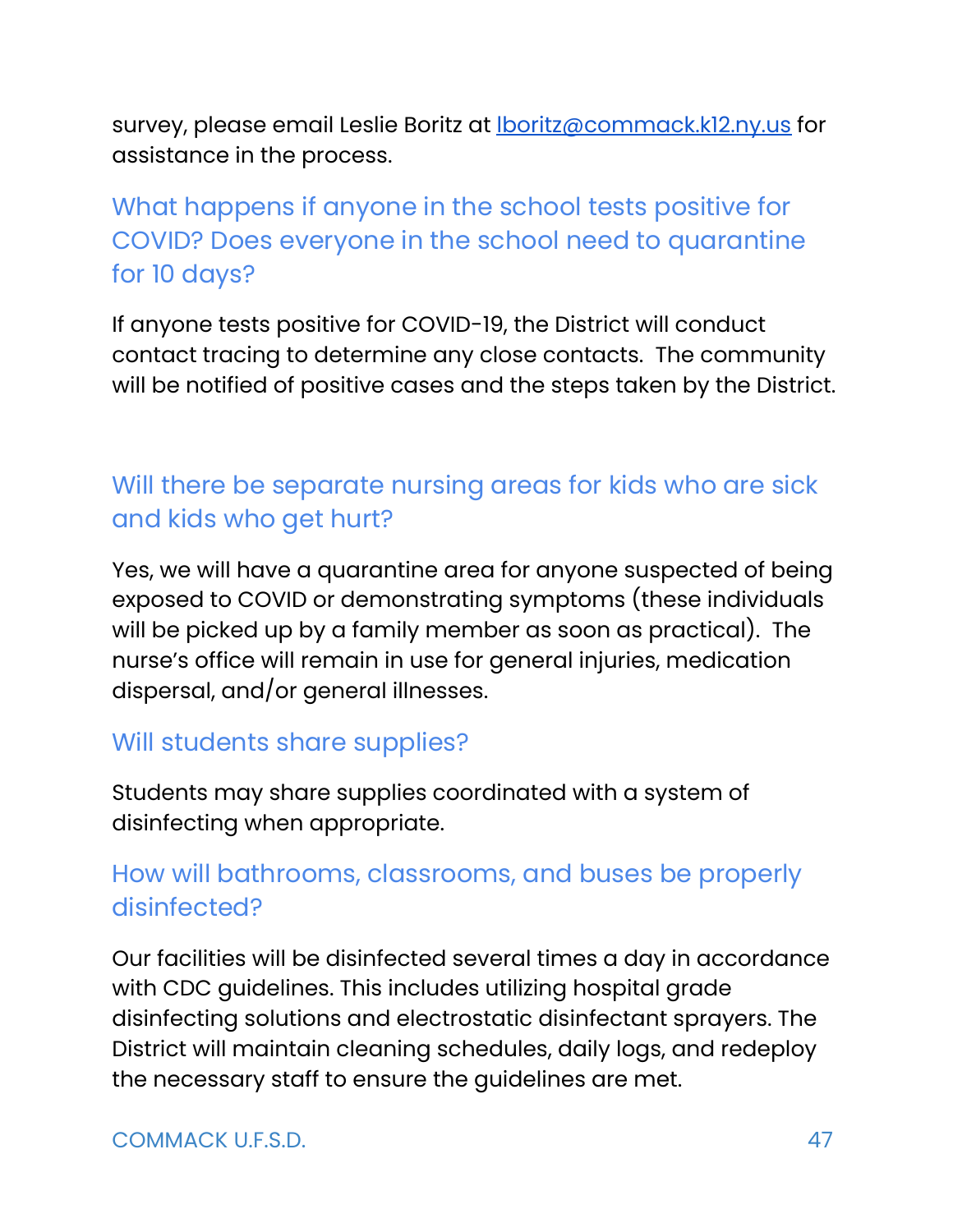### <span id="page-47-0"></span>What type of filters are in each of the buildings' vents?

All existing HVAC RTU's (rooftop units), which can be upgraded to MERV 13 filtration, will be. However, the majority of our classrooms have "uni-vents'' which draw fresh air from the outside and provide heat in the winter.

### <span id="page-47-1"></span>Will there be monitors in the bathrooms?

There will be NO monitors in bathrooms.

### <span id="page-47-2"></span>Will Commack mandate a COVID vaccine?

Commack Schools cannot mandate that your child be vaccinated. However, *if* the State or Federal government mandates COVID vaccinations to return to school, *we will likely* be charged with enforcing such.

### <span id="page-47-3"></span>**Schedule**

### <span id="page-47-4"></span>Will the hours of the school day remain the same?

The hours of each school have been converted back to pre-covid schedules. Please see the website for more information specific to each school.

### <span id="page-47-5"></span>**Instruction**

### <span id="page-47-6"></span>What happens to Band, Orchestra and Chorus?

Band, orchestra and chorus will occur live and in-person adhering to all safety guidelines.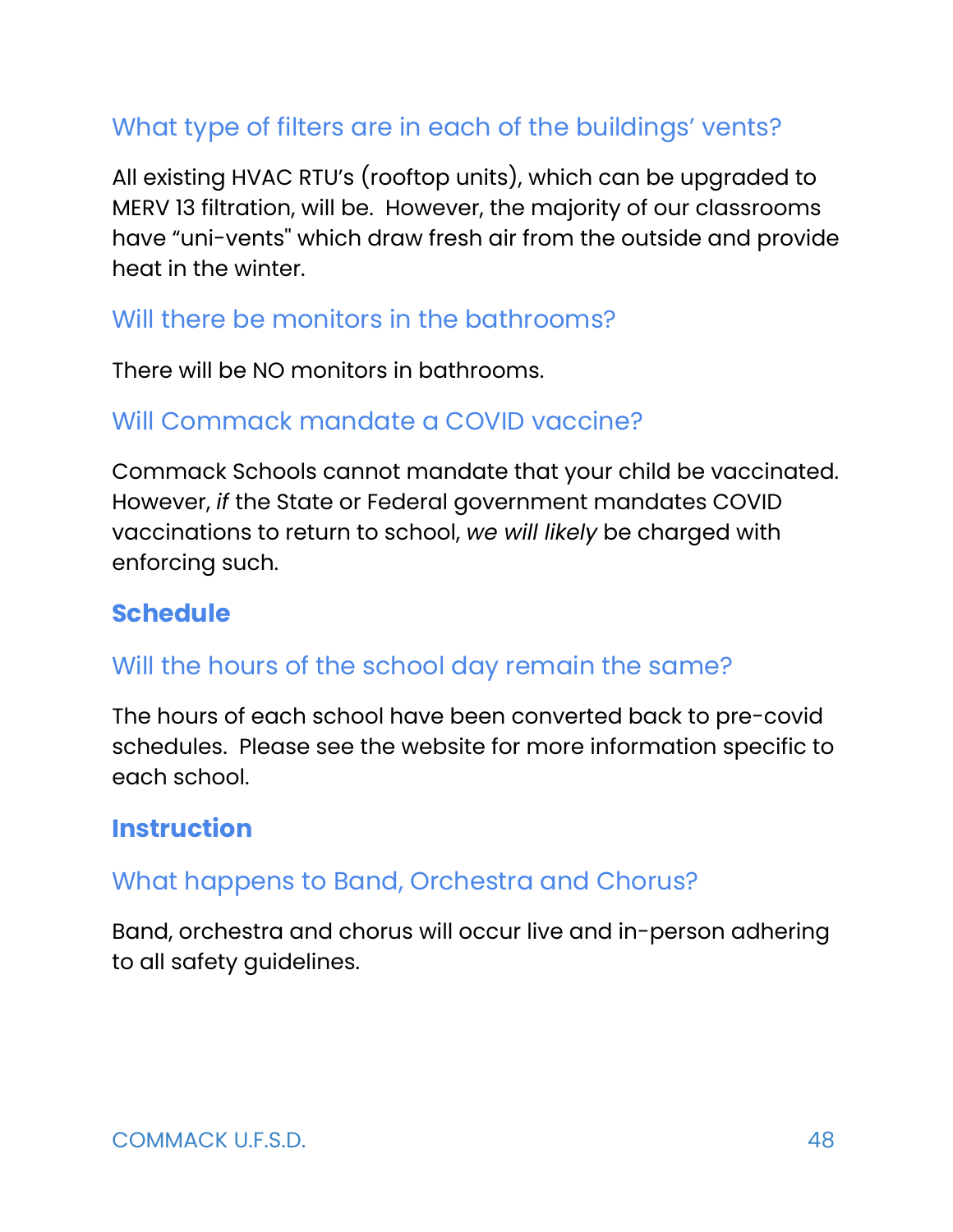### <span id="page-48-0"></span>Will students receive reading services and when will they be provided?

Reading services will be provided to students during the school day. Reading services for students in secondary schools will be driven by student schedules during the regular school day. These services will be reverted back to similar practices prior to COVID.

### <span id="page-48-1"></span>Will Wilson Tech be available?

Wilson Tech has shared with the District that they do plan on opening every day for on-site instruction. Commack High School is working with Wilson Tech to create schedules for those students who are registered to attend.

### <span id="page-48-2"></span>Will SCOPE be available?

At this time, SCOPE will be available for before and after care.

### <span id="page-48-3"></span>Will all students be required to use a Chromebook?

The District is pleased with our 1:1 Chromebook initiative where EVERY child received a Chromebook for use! As part of their instruction, teachers will be utilizing Chromebooks and Google Classroom to enhance their curriculum and support student use of Chromebooks at home during remote instruction.

### <span id="page-48-5"></span><span id="page-48-4"></span>If we have to move to remote instruction, what will that schedule look like?

If we are to move to remote instruction for a few days a child's schedule will remain the same – they will simply meet the teacher online. If the school is closed for an extended period of time further information will be communicated. If we do need to provide remote instruction for an extended period of time the District is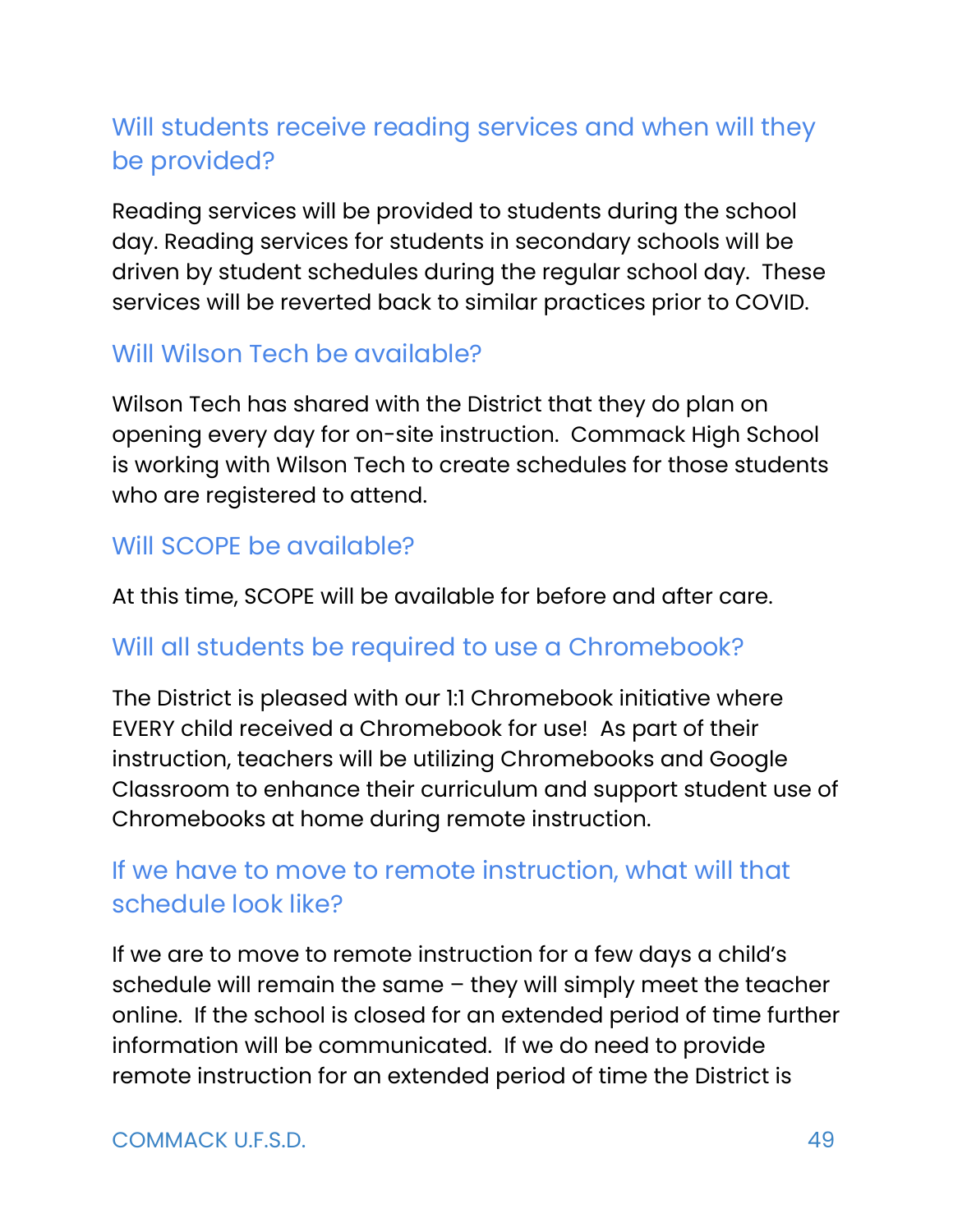committed to a schedule, live instruction/interaction between students and teachers, defined grading structures, and attendance/participation requirements.

### <span id="page-49-0"></span>**General**

### <span id="page-49-1"></span>Will there be Kindergarten Orientation?

The District recognizes the importance of Kindergarten Orientation for our students and their parents/guardians. Dates for all orientation programs have been posted to the website. For further details, please contact each school building.

### <span id="page-49-2"></span>Can students buy lunch or will they have to bring their own?

Similar to pre-covid, the District is working with our food service distributor, Whitson's, to ensure that students will be able to purchase lunch. Further, free and reduced lunch recipients will be provided lunch every day.

### <span id="page-49-3"></span>Are secondary school students sitting in the same classroom all day long?

No, secondary students will be moving throughout the building changing classes for each course. There are no restrictions related to movement in the buildings. Throughout the day, secondary students will be provided with opportunities to safely interact with their peers and allow for breaks.

### <span id="page-49-4"></span>Will students have the opportunity to have outside recess or engage in activities outside?

Students will have opportunities, weather permitting, to enjoy recess outdoors. Outside recreation will be available and all safety